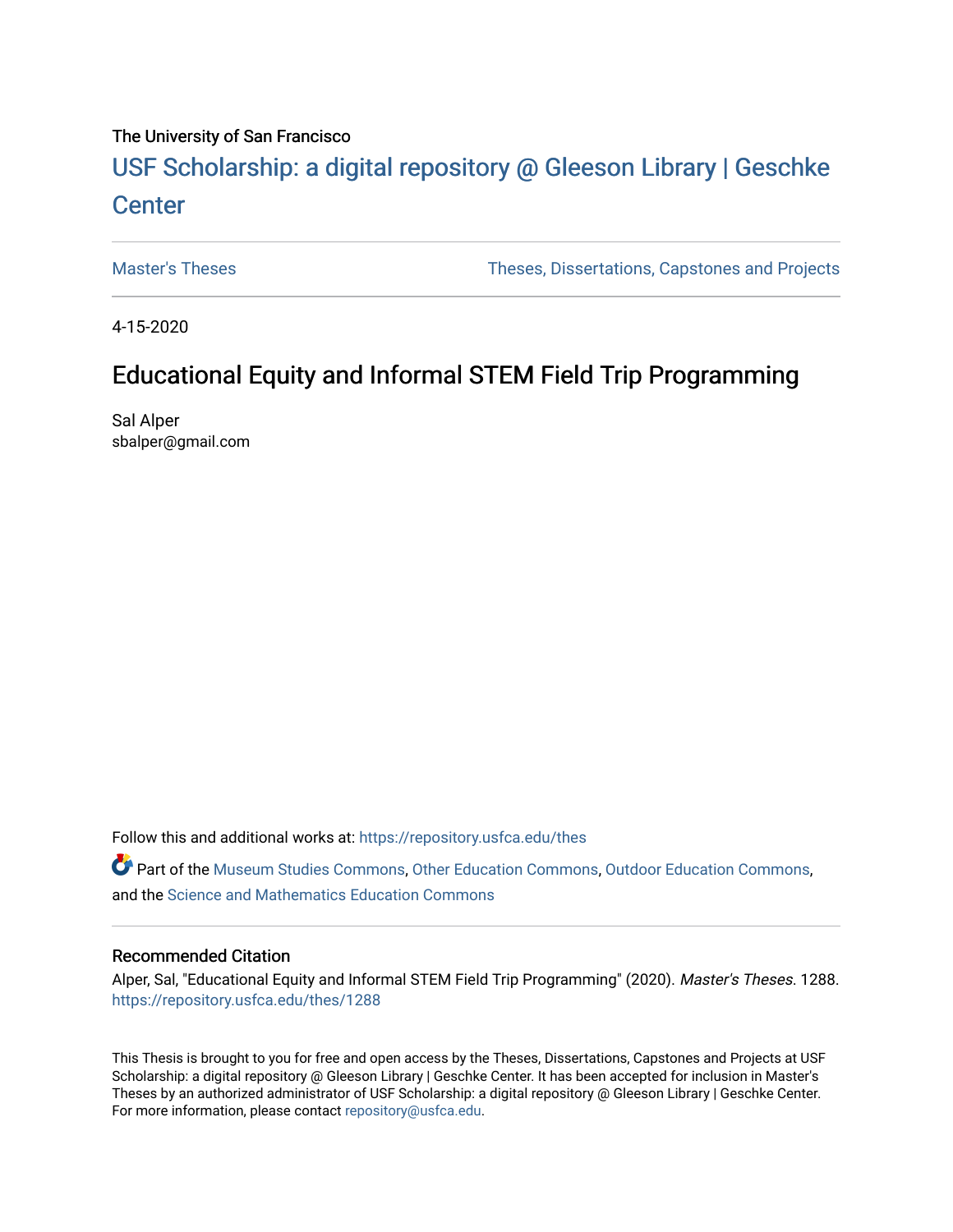University of San Francisco

# **Educational Equity and Informal STEM Field Trip Programming**

A Thesis Proposal Presented to The Faculty of the School of Education International and Multicultural Education Department

In Partial Fulfillment Of the Requirements for the Degree Master of Arts in International and Multicultural Education

> by Sal Bell Alper May 2020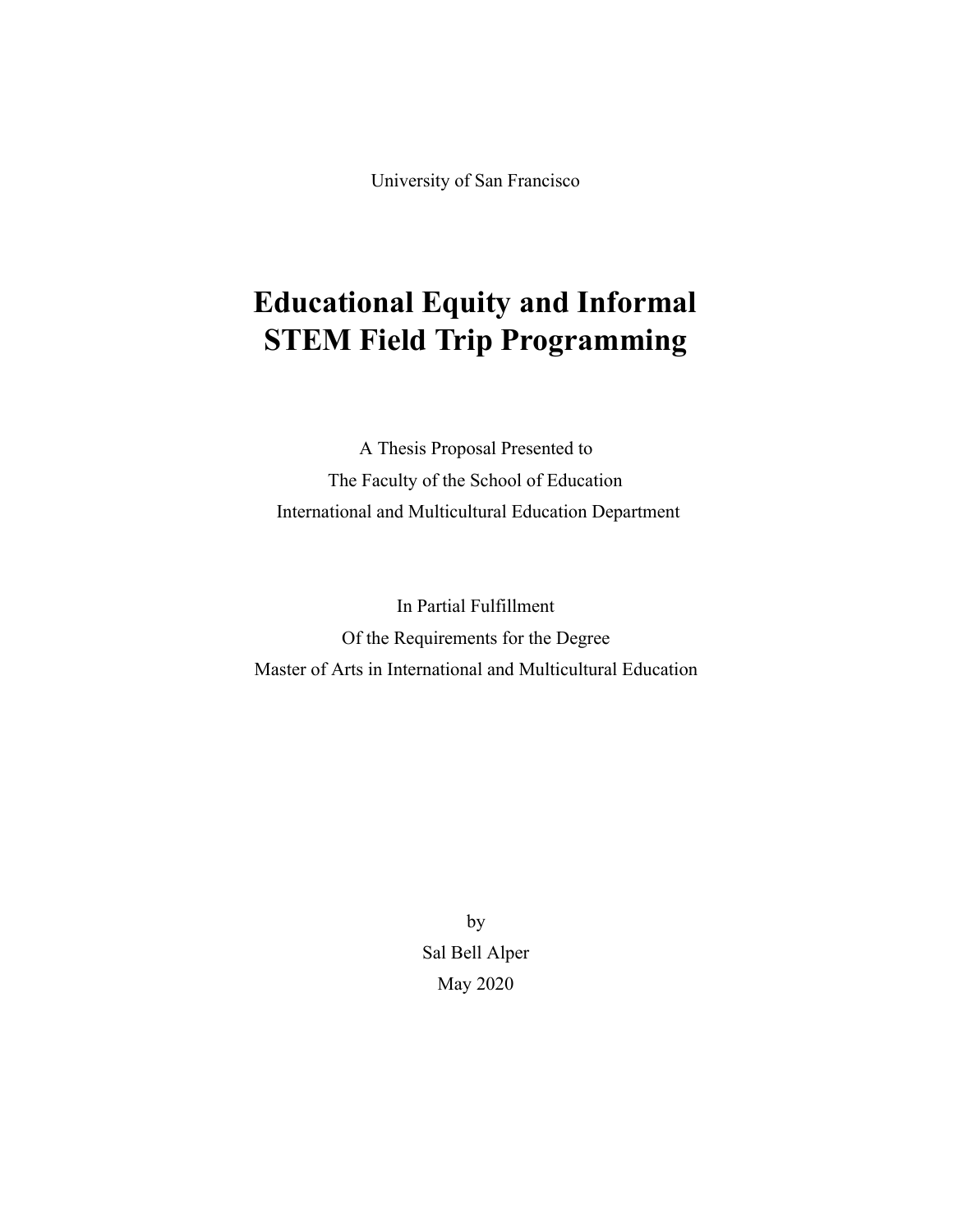# **Educational Equity and Informal STEM Field Trip Programming**

In Partial Fulfillment of the Requirements for the Degree

# MASTER OF ARTS

in

# INTERNATIONAL AND MULTICULTURAL EDUCATION

by Sal Bell Alper May 2020

# UNIVERSITY OF SAN FRANCISCO

Under the guidance and approval of the committee, and approval by all the members, this thesis has been accepted in partial fulfillment of the requirements for the degree.

Approved:

lessie *Blundell* EdD

Instructor/Chairperson Date

18 May 2020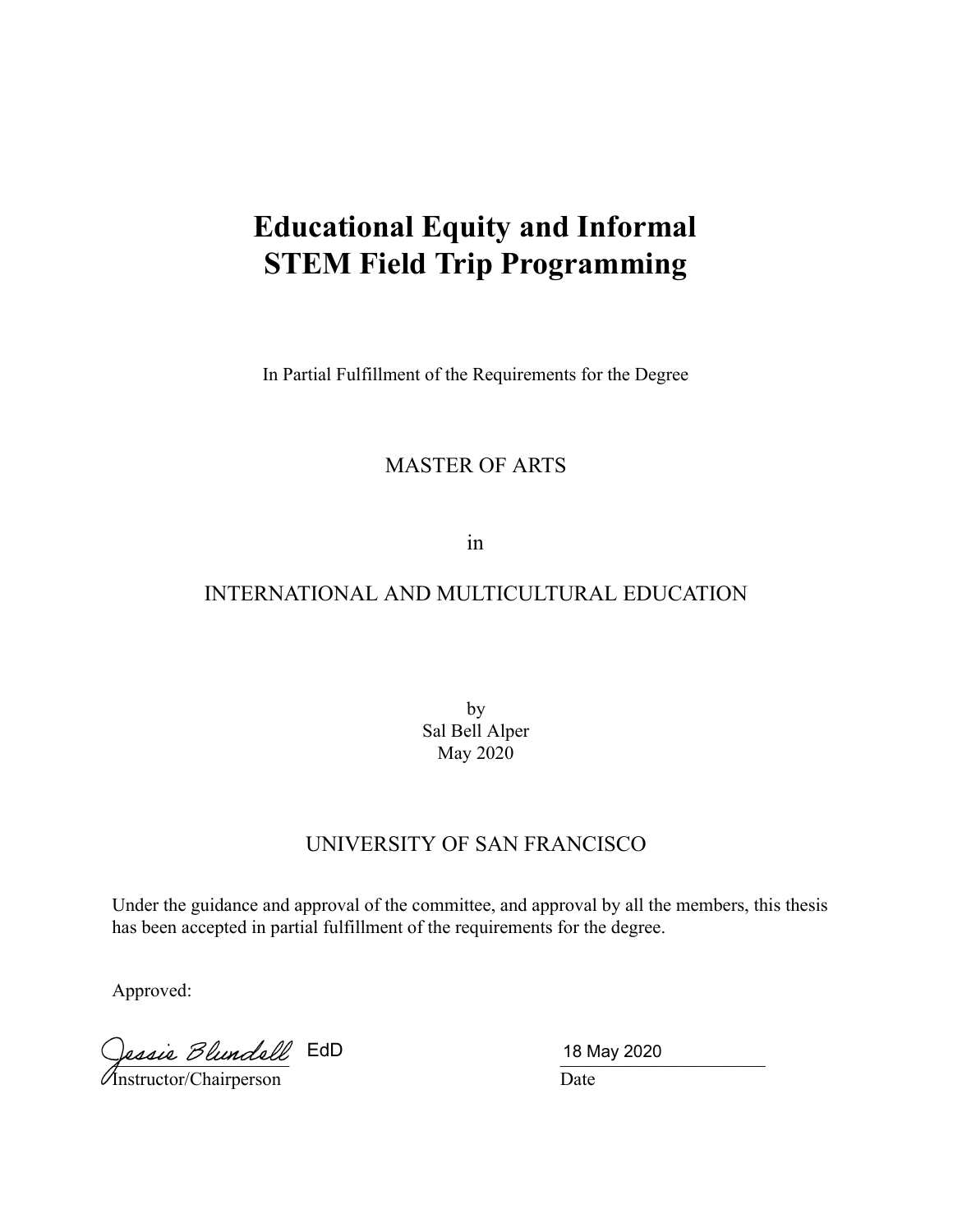# TABLE OF CONTENTS

| Acknowledgements                             | iv                      |
|----------------------------------------------|-------------------------|
| Abstract                                     | V                       |
| List of Tables and Figures                   | $\overline{vi}$         |
| Chapter I – Introduction                     | 1                       |
| Statement of the Problem                     | 1                       |
| Background and Need                          | $\overline{c}$          |
| Purpose of the Study                         | $\overline{\mathbf{3}}$ |
| <b>Research Questions</b>                    | $\overline{4}$          |
| <b>Theoretical Framework</b>                 | $\overline{4}$          |
| Methodology                                  | 6                       |
| Limitations of the Study                     | $\overline{7}$          |
| Chapter II – Review of the Literature        | 8                       |
| Introduction                                 | 8                       |
| <b>Critical Pedagogy</b>                     | 9                       |
| <b>Educational Equity</b>                    | 12                      |
| <b>STEM Education and Equity</b>             | 15                      |
| ISE Field Trips in the Educational Landscape | 18                      |
| White Supremacy and ISE                      | 23                      |
| Summary                                      | 26                      |
| Chapter III – Reflection                     | 28                      |
| <b>Partial Thesis</b>                        | 28                      |
| <b>Reflection Narrative</b>                  | 49                      |
| Conclusion                                   | 52                      |
| References                                   | 54                      |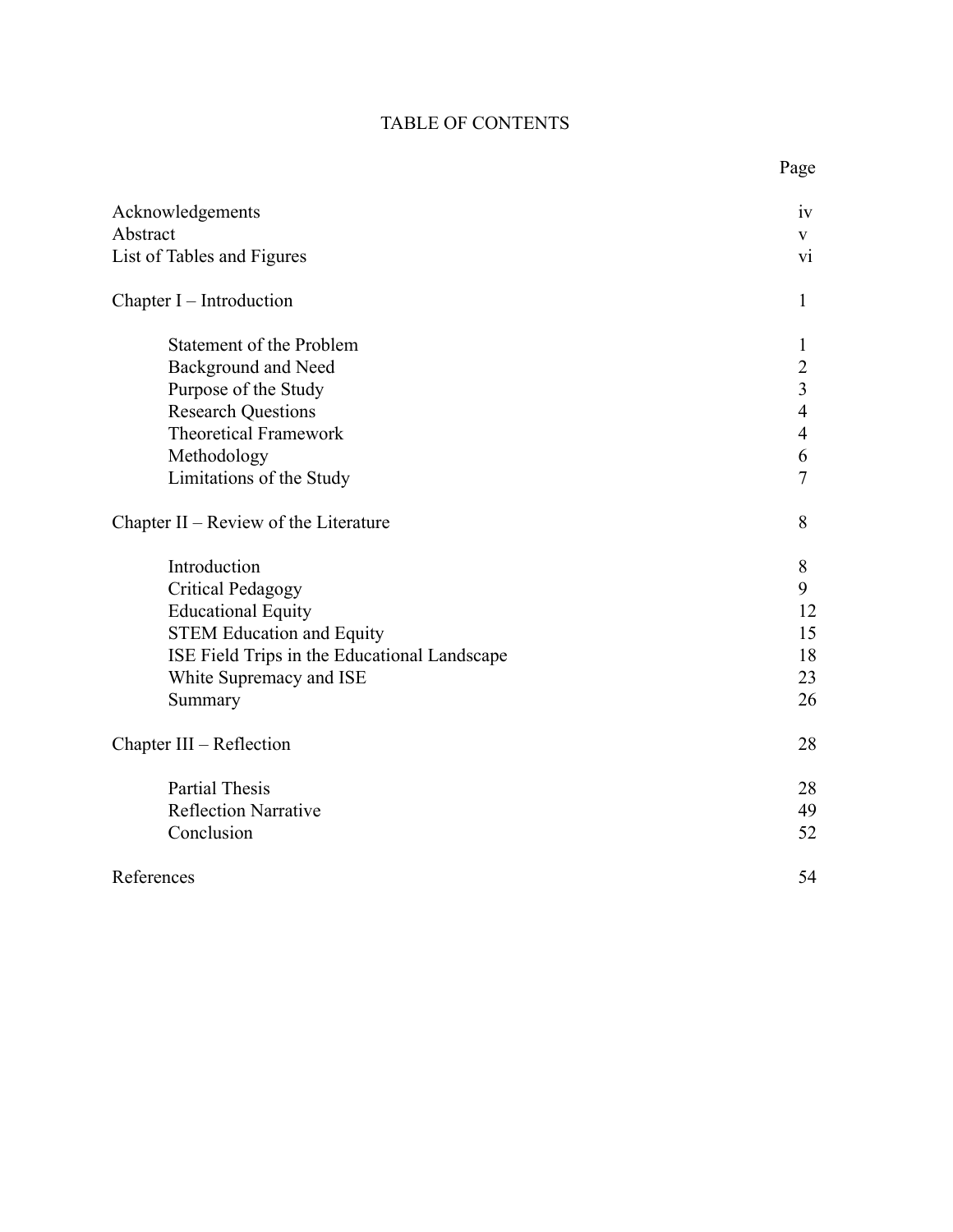# **ACKNOWLEDGEMENTS**

I would like to appreciate the past, current, and future caretaking by the Ramaytush Ohlone and Chochenyo Ohlone of the land that nurtured me while working on this thesis.

The International and Multicultural Education program has been a place of encouragement and stretching. I have grown so much from the skill and wisdom of all the faculty and classmates. For the guidance that later turned into this thesis, thank you to Professors Cann, Camangian, Jimenez, Yalini Dreams, and especially Blundell, who got me through the finish line.

I want to appreciate my mama Eileen, who would write down my school schedule in her calendar, while I would write down her chemo treatments in mine. You kicked cancer while I kicked this master's degree, we did it!

I am extremely fortunate to have an extended chosen family, including some I have biological ties to. I can't begin to thank everyone but just a few examples of the support it took to get me through this process; celebrating the end of every semester, letters of recommendation, walks around the lake, remembering to ask me how school is going, feeding me, standing outside of bathrooms a lot (it's a longer story), study hangouts, and so much more. Thank you all!

I would like to especially thank my sweetheart Marella, who wouldn't let me give up, no matter how often I wanted to. I can't wait for more adventures with you.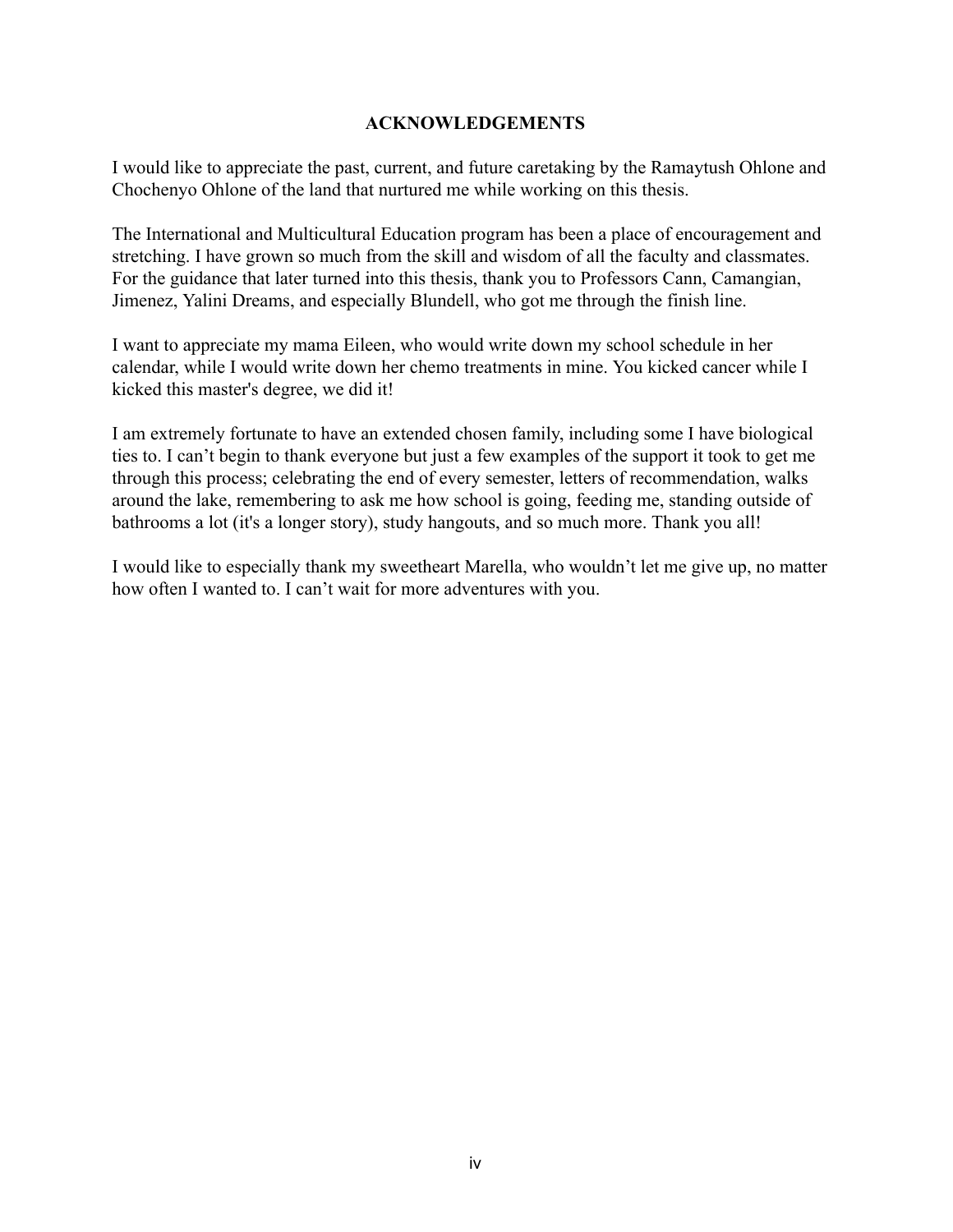## **ABSTRACT**

Informal STEM field trip programming is a large, yet under-researched area of the education landscape. Informal STEM education providers are often serving a more privileged section of society, leading to a risk of perpetuating inequalities seen throughout the education landscape. In an attempt to address the lack of research, this thesis explores the relationship between educational equity and informal STEM field trips. The intention was to collect data using a critical ethnography approach to the methods of qualitative questionnaire and interviews of informal STEM educators. A change in circumstances from the global pandemic of COVID-19 caused a shift in this research plan. A combination of a Critical Pedagogy theoretical framing, review of existing literature, themes from the limited data, and reflection from the pandemic, creates an argument for an increased focus on educational equity within informal science education field trip programming. This thesis particularly highlights the need to address white supremacy in informal education. The hope is that this thesis can serve as an instigator for future research and a resource for informal education practitioners.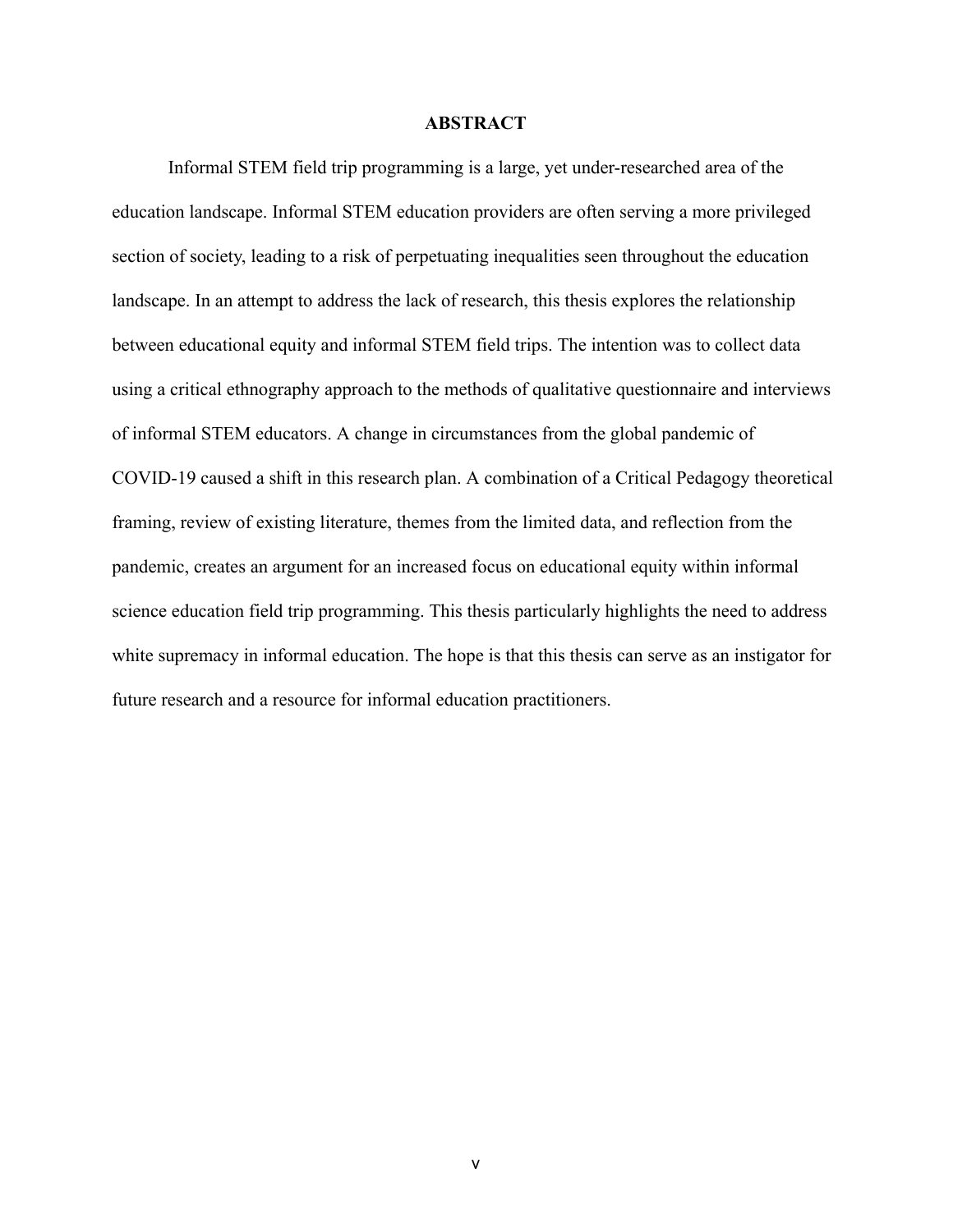# **LIST OF TABLES**

| Table 1: Example Quotes on Open-Ended Accessibility                                 | 33 |
|-------------------------------------------------------------------------------------|----|
| Table 2: Example Quotes on Accessibility Based on Financial Barriers                | 34 |
| Table 3: Example Quotes on Access Based on Needs of Students                        | 36 |
| Table 4: Example Quotes on Accessibility Based on Amount of Access                  | 38 |
| Table 5: Example Quotes of Inclusion on Field Trips                                 | 40 |
| Table 6: Example Quotes of Cultural Relevance to Students' Lives                    | 41 |
| Table 7: Example Quotes for Engagement Outside of Field Trip Day                    | 43 |
| Table 8: Example Quotes Related to Role of Informal Educators                       | 45 |
| Table 9: Themes Pulled From Partial Critical Ethnography with Questions to Consider | 48 |
|                                                                                     |    |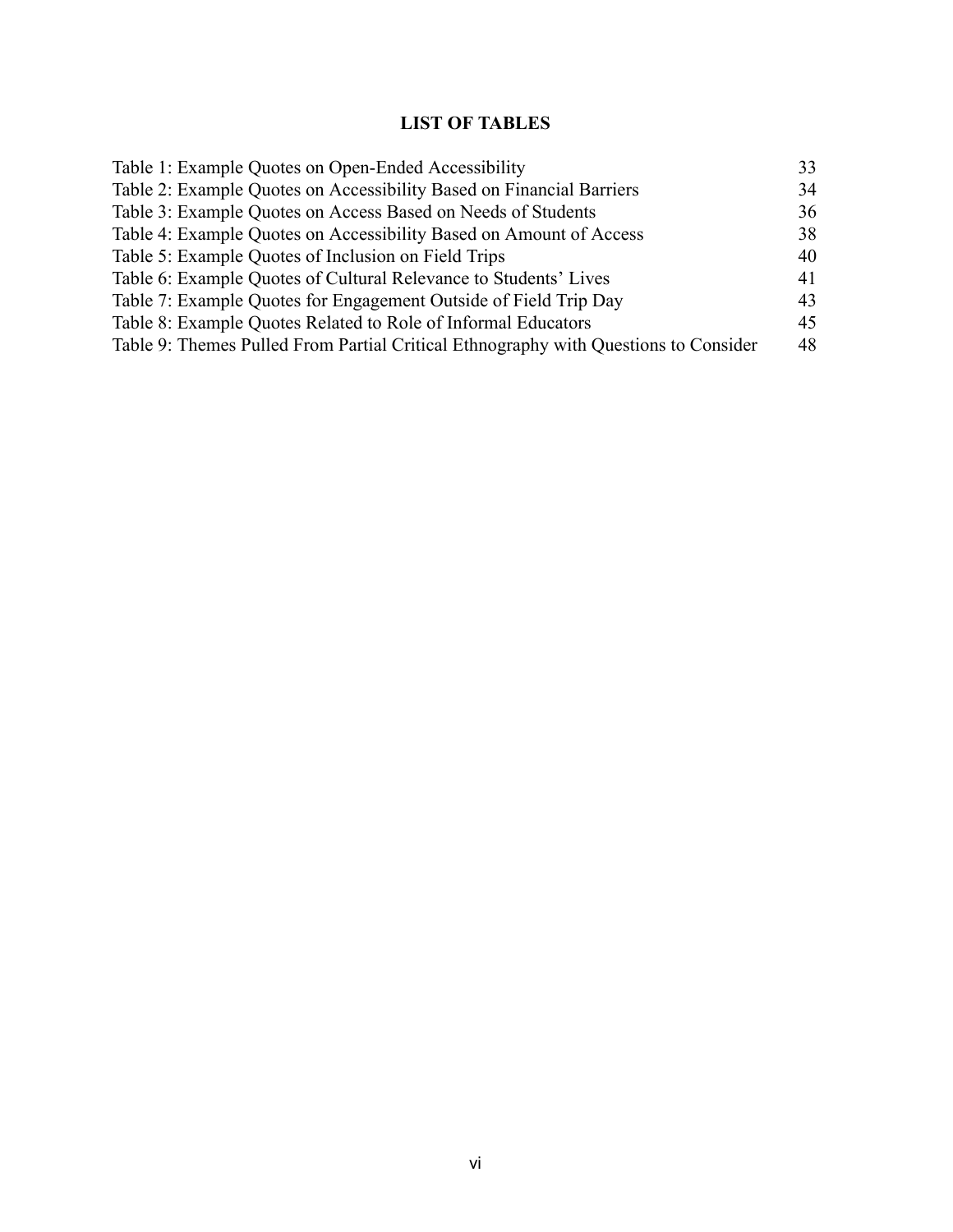## **CHAPTER I INTRODUCTION**

#### **Statement of the Problem**

Walking through a STEM museum on any given school field trip day, you can hear young people shouting *look-look I have an idea, check this out* , with background sounds of laughter and the loud buzz of enthusiasm. Over 55 million students attend school field trips to museums within a school year in the US, not including the countless other excursions outside of classrooms that teachers take students on ( American Alliance of Museums, 2018). This expansive educational opportunity is minimally researched, leaving many unanswered questions. Specifically, there has not been any significant exploration in the ways that field trip experiences interact with societal and educational inequities.

The missions of Informal STEM Education Institutions (ISEIs) usually involve engaging the public in Science, Technology, Engineering, and Math (STEM) learning. However, the visitorship to STEM museums tends to be from the most privileged sections of society, creating the risk that these institutions are perpetuating inequities instead of moving towards equity (Feinstein & Meshoulam, 2014) . Field trips are an opportunity for informal STEM education (ISE) providers to engage a more diverse population than their general visitors, with some research on field trips showing evidence of learning, with a possible increase in benefit for students who have less access to enrichment programs (Whitesell, 2016; Kisial, 2014; Holmes, 2011). However, the history of the field of science and the positioning of ISE institutions in society has led to problems of exclusion and lack of relevance for marginalized communities in their spaces (Davidson, Passmore, & Anderson, 2009; Dawson, 2014, Feinstein and Meshoulam,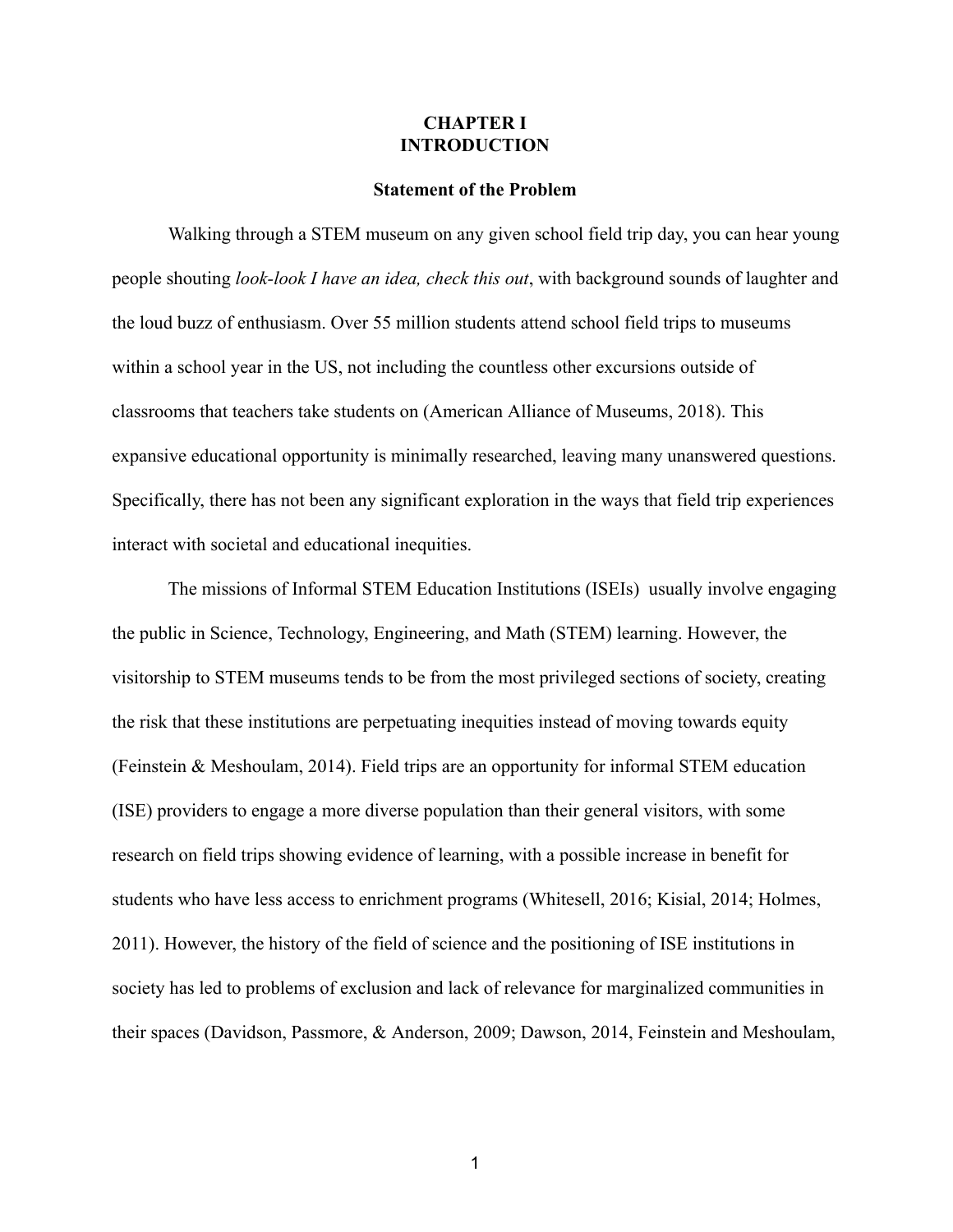2014; Djonko-Moore, et al., 2018). Many students may experience this same exclusion on their field trip.

Efforts to address educational equity and cultural relevance in learning are generally focused on in school classroom settings (Ladson-Billings, 1995; Djonko-Moore, et al., 2018). The educational system in the US has not benefited students of color, students from lower-income communities, or other marginalized populations (Kumashiro, 2000). The history, structures, and funding of schools maintain the power of the few within our society (Lipman, 2011). If the US education system is going to change course to positively impact students, there needs to be major reforms and significant effort from all educational settings involved in young people's learning (Kumashiro, 2000). Additionally, the current moment of the global COVID-19 pandemic is creating yet to be determined challenges within school and informal learning. In order for ISE providers to participate in the process of shifting the educational landscape towards equitable outcomes for young people, research is needed on the interventions and practices within informal learning settings. Specifically, field trip programming must adapt and focus on equitable outcomes, or be at risk of perpetuating the inequities of school and the exclusionary experiences of ISE institutions.

#### **Background and Need**

The need for this study comes from a lack of focus on this specific educational setting. Some limited research has shown general evidence of learning on field trip experiences. For example, Whitesell (2016) found a small positive effect of ISE field trips on science test scores, with the largest effect found to be with low-income and Latinx students. Additionally, Holmes (2011) found an initial increase in motivation and achievement for some ISE field trip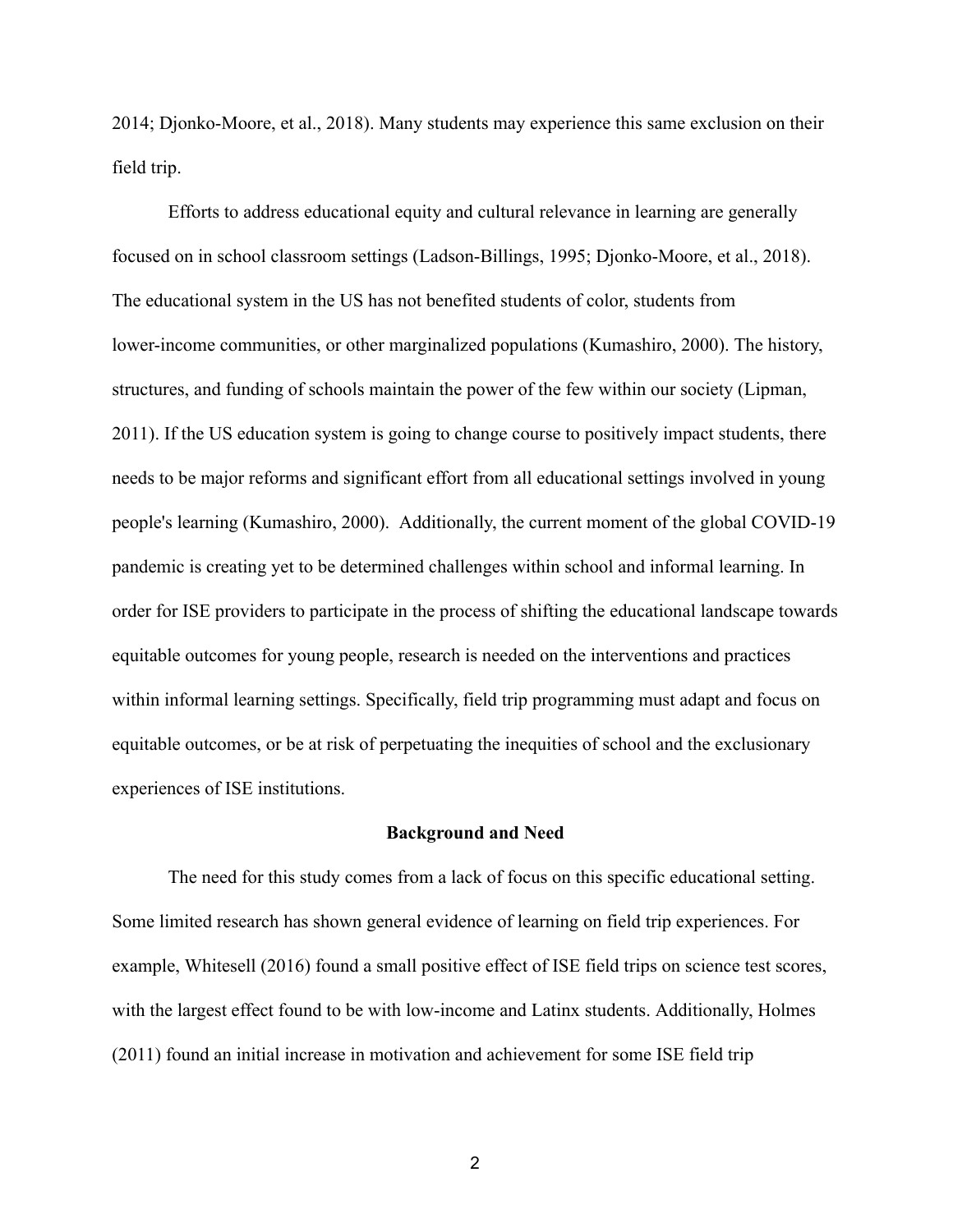experiences. There is limited research examining the unique opportunities of ISE field trip experiences, with one example being the work of Kisial (2014). Kisial states that experiences at ISEIs can uniquely support STEM learning in a way that is not possible in classroom settings, and argues that alignment between the school and ISE providers may increase the ability for ISE institutions to have a positive impact on students' learning.

In addition to these studies, the need for more culturally relevant experiences in informal learning environments has been demonstrated by Davidson, Passmore, and Anderson (2009), Dawson (2014), Feinstein and Meshoulam (2014) and Djonko-Moore, et al. (2018). Related to this, Mayo (2013) makes an argument for Critical Pedagogy in museum learning. However, the practices of cultural relevance in learning environments and STEM education generally focused on school spaces, and research that addresses the relationship between field trip programming at ISE providers and educational equity is limited (Ladson-Billings, 1995; Morales-Doyle, 2017).

#### **Purpose of the Study**

The intended purpose of this critical ethnography is to investigate the relationship between ISE field trip programming and educational equity. This is an attempt to understand the ways in which ISE educators (a) understand their field in relation to educational equity, (b) engage in educational equity in their practice, and (c) promote educational equity in their programs. By using the transformative worldview, that suggests that research is a place to instigate and make a change, I planned to use this thesis to support a movement of the field towards equitable praxis. In response to the COVID-19 pandemic, this thesis shifted to respond to the change in circumstances and within the field of ISE. These shifts are described in more detail in Chapter 3.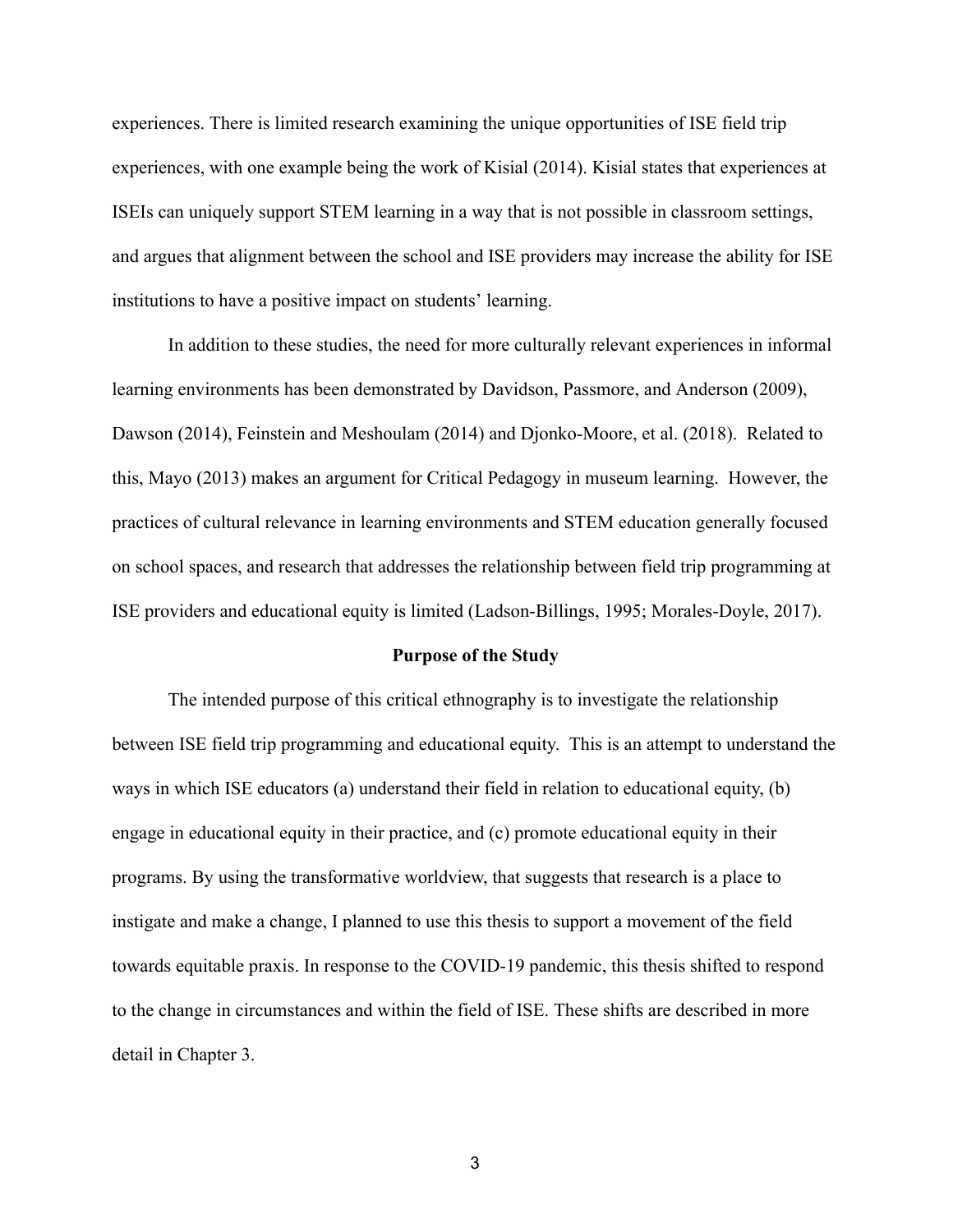#### **Research Questions**

Building off of a research question in the Feinstein  $\&$  Meshoulam (2014) study of equity work in ISE providers, this study asked; how are ISE educators similar or different in the ways they conceptualize equity and the practices they identify as equity work within field trip programming? More specifically this thesis attempted to explore;

- 1. How do informal science educators understand their field in relation to educational equity?
- 2. What strategies do informal science educators use to engage in educational equity in their practice?
- 3. What processes are used by practitioners to promote educational equity in their programs within informal science education institutions?

As part of the ethnographic methodology, I was responsive to research participants and adapted questions and focus as needed (Pole & Morrison, 2003).

#### **Theoretical Framework**

The primary theory that framed this thesis is Critical Pedagogy (CP) developed by Freire (1970). Freire states that liberatory education may be used to develop critical consciousness and the freedom of oppressed people. He defined the *banking model* of education, in which teachers act as the holders of knowledge to disseminate to students. According to Freire, the *banking model* maintains societal inequities. In order to engage in humanist education and for the development of peoples' critical consciousness, Freire named a system of teaching and learning called *problem-posing.* In *problem-posing education* teachers and learners are engaged in action and reflection on the world around them, leading oppressed people to liberate ourselves.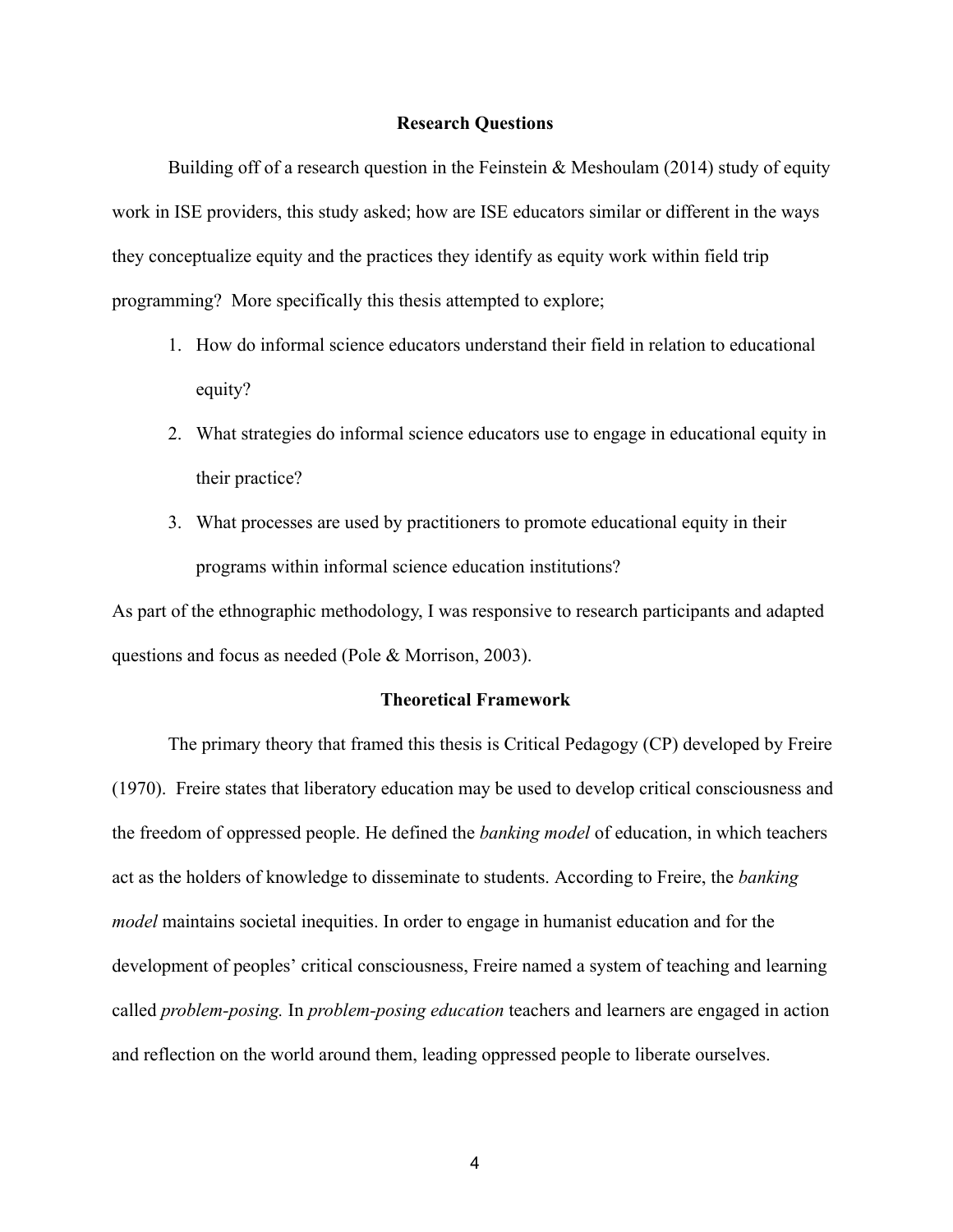Other authors who have added to the field of CP theory include hooks (1994),

Ladson-Billings (1995), Yasso (2005), and Kumashiro (2000). In *Teaching to Transgress: Education as the Practice of Freedom,* hooks brings the ideas of CP to life through personal narratives, as well as expanding CP theory in the context of racism, sexism, and classism in higher education. hooks developed and advocated for what she calls *engaged pedagogy* , where students and teachers collaboratively engage in all parts of classrooms and society. Focused on school-aged students, Ladson-Billings developed a framework called *culturally relevant pedagogy*, with a focus on students (a) experiencing academic success, (b) developing or maintaining cultural competence, and (c) developing critical consciousness which challenges the status quo. Yasso expanded on this work developing a model of *cultural capital* and defining categories of *cultural wealth* that students bring into educational settings. Additionally, Kumashiro developed a *theory of anti-oppressive education* focused on the school structures that outlining the different frameworks that the education field can engage around oppressed people or *the other* . This framework includes four types of engagement referred to as (a) education for the other, (b) education about the other, (c) education that is critical of 'privileging' and 'othering', and (d) education that changes students and society.

CP will be used to frame this critical ethnography because it allows for an exploration of power dynamics and social inequities. The established theory and practices of CP grounds this thesis in the liberatory purpose and position of educational work within society. Additional connections between CP and the underlying assumptions of this research can be found in the Chapter 2 Review of Literature.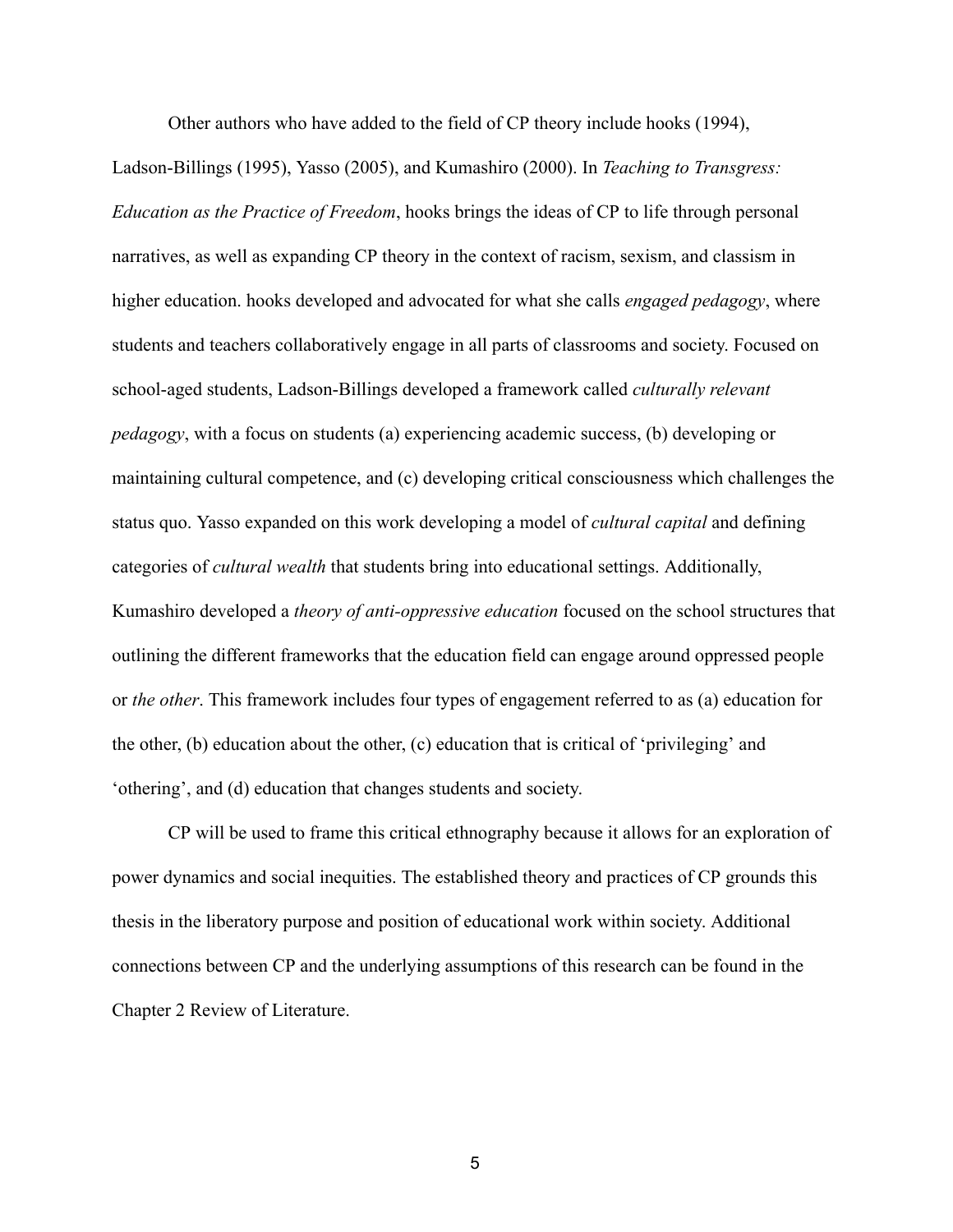#### **Methodology**

This qualitative thesis employed a transformative worldview and made use of critical ethnography. Critical ethnography is focused on "...unmasking dominant social constructions and the interests they represent, studying society with the goal of transforming it, and freeing individuals from sources of domination and repression continues to make any discussion of validity, as defined by both positivist and interpretivist researchers, difficult." (Anderson, 1989, p.254; Crenshaw, 2017). This thesis used critical ethnography in order to address the existing power dynamics in ISE field trip programs.

The method employed by this critical ethnography was a combination of an online qualitative questionnaire and interviews. The criteria for participation included being an informal STEM educator who spends at least forty percent of their time directly working with young people through field trip programming. The brief qualitative questionnaire form was sent out broadly, with a total of 14 responses and a total of two follow up half-hour phone interviews conducted with informal science educators. Participation in this study was voluntary, with a convenience sample recruited through my professional networks and contacts listed on ISEI websites. In order to protect the participants and organizations, the names of people and any identification of organizations were hidden in this publication. All data was stored on password-protected devices. In keeping with critical ethnographic ideals, interview questions continued to emerge as the interviews were conducted. The change of circumstance brought on by the COVID-19 pandemic limited the number of interviews and removed the observation component of this thesis. The data collected from the questionnaire and interviews were categorized to pull out themes and are presented within Chapter 3.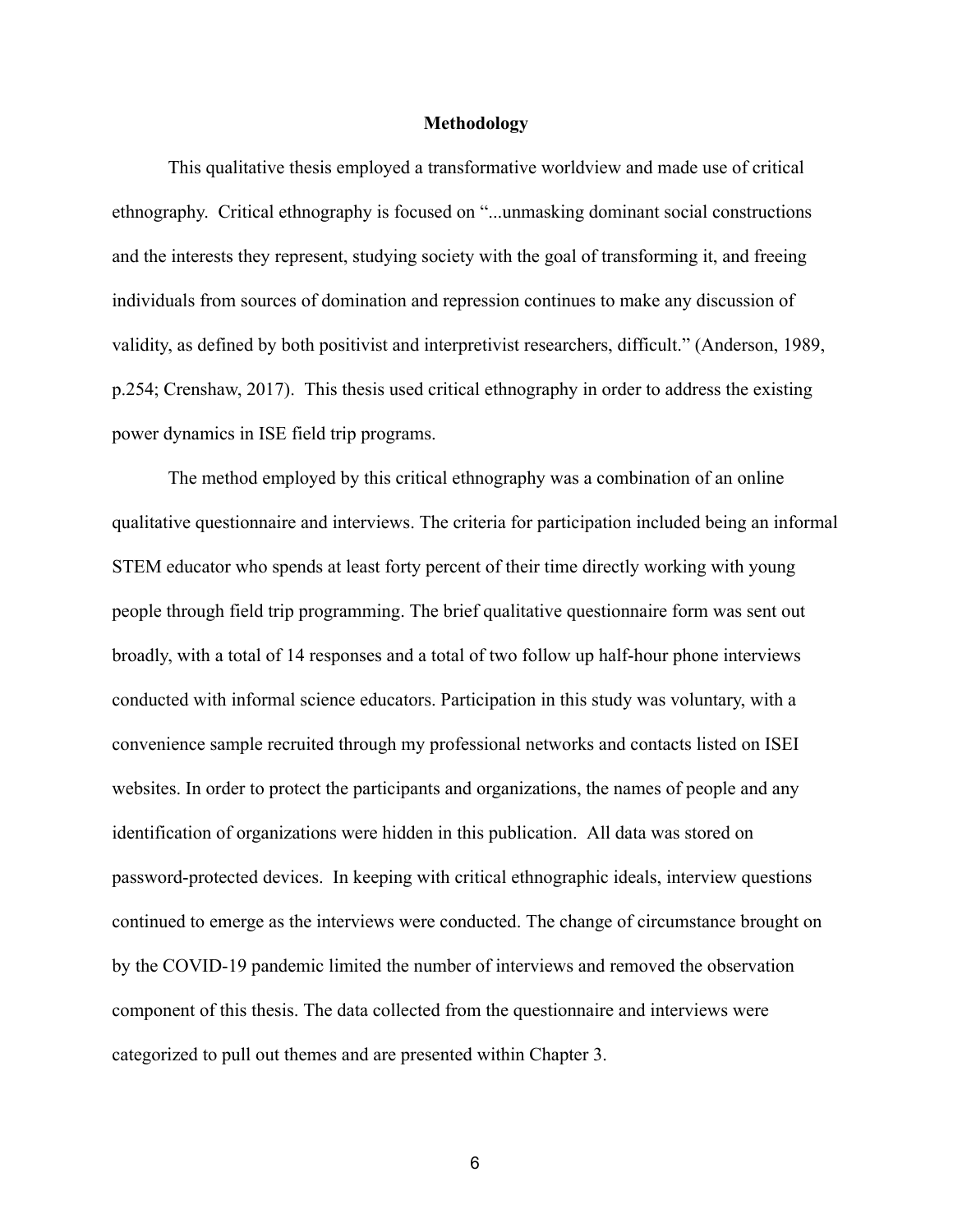#### **Limitations of the Study**

This thesis was limited by several factors. The planned number of participants was limited due to the time restriction for completing this study with a single researcher working within the confines of one semester, as well as the exploratory nature of qualitative research. With the onset of the COVID-19 global pandemic, additional limitations arose. Chapter 3 discusses this in more detail. Additionally, it is important to note that my positionality is impacted by being a practitioner in the field being researched, and that I have biases and perspectives that may influence my interpretation of the data collected. As well as my idenities influencing my analysis of power and inequalities including being white, nonbinary, queer, a US and Israeli citizen, and middle-class. Finally, the results of this study will not be able to be extended to the population of ISE practitioners, due to the small sample size typical of qualitative research.

#### **Significance of the Project**

 The primary significance of this study is the start of a critical ethnography on a more narrow demographic. There is little research on the specific field trip programming demographics in relation to equity work in ISE. This limited critical ethnography may hold significance for practitioners, researchers, students, and ISE programs. For other ISE practitioners, this thesis may serve as a tool for improvement. For other researchers, it might help in narrowing and defining future research in the field. For the students who attend ISE programs, it might improve their experience and outcomes. Finally, funders/policymakers in the field may find this thesis useful for decisions on setting the direction of the field.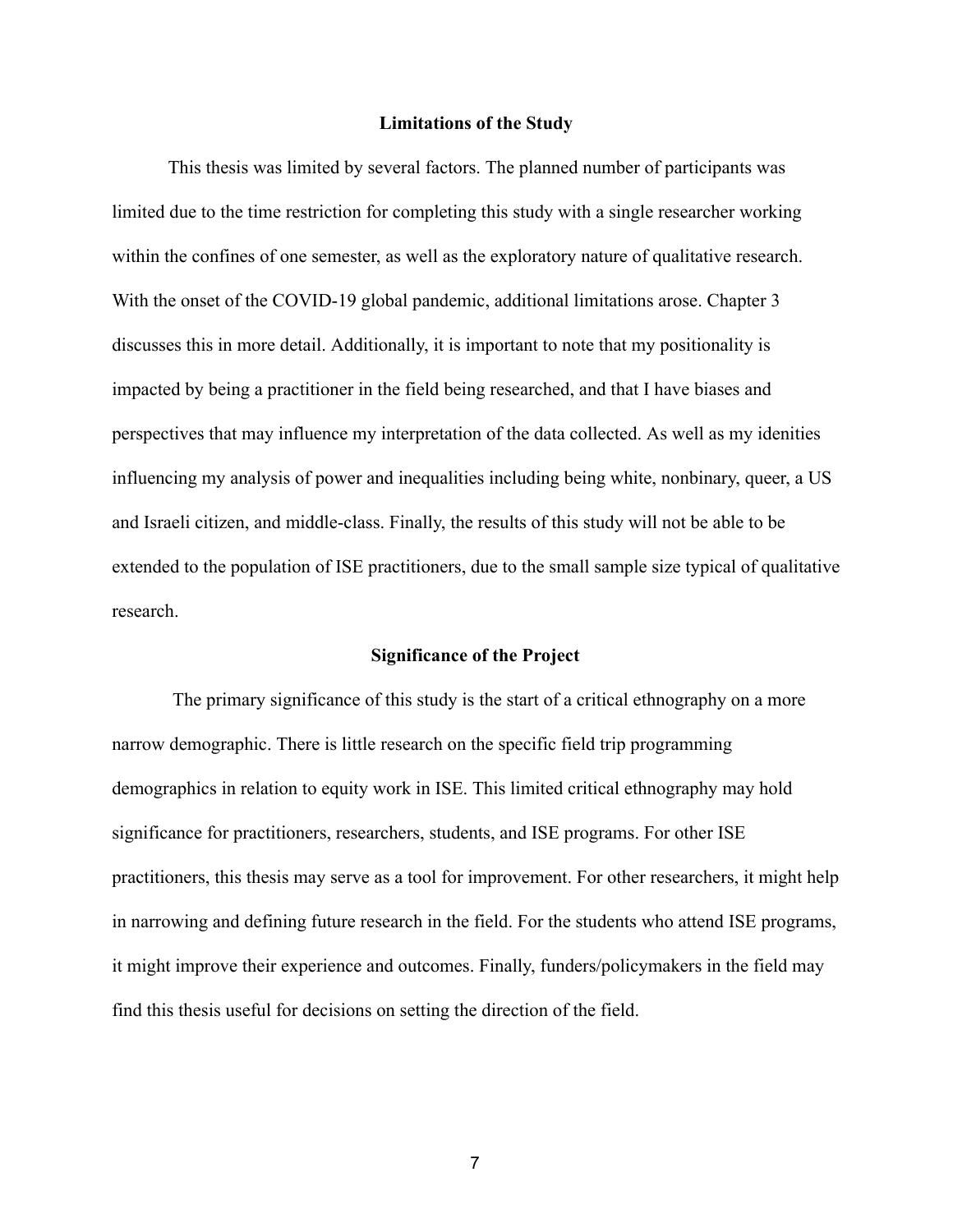#### **CHAPTER II**

#### **REVIEW OF THE LITERATURE**

This review of current literature attempts to address the problem of the unknown relationship between informal science education field trip experiences and pedagogy that addresses educational equity. There is a large diversity of field trip programming structures and pedagogies within Informal STEM Education Institutions (ISEIs), and they all aim in some way to have a positive impact by engaging the public in STEM learning. The existing theories and research suggest evidence of a unique opportunity for learning during field trip experiences, but the lack of specific research on the topic leaves many questions to address. In an attempt to contextualize informal STEM education (ISE) field trips, this literature review takes a wide net to the existing material and covers several areas of theory and research.

The claim of worth for this literature review is that it is necessary for educational equity to become a central focus for ISE field trip programming in order to have a positive impact. The theoretical base for this thesis is Critical Pedagogy and an argument is made that Critical Pedagogy is the ideal framework to support the improvement of ISE field trips praxis. In addition, four sets of reasons justify this claim, including (a) public schools tend to produce inequitable outcomes for different students, (b) specifically STEM education is also not providing equitable outcomes to young people, (c) ISE field trip programs have a unique, but under-researched, opportunity within the education landscape, and (d) in order for ISE institutions to address social inequities, race and racism must be a central focus. Joint reasoning is used to justify the claim that it is necessary for educational equity to become a central focus for ISE field trip programming in order to have a positive impact because the individual sets of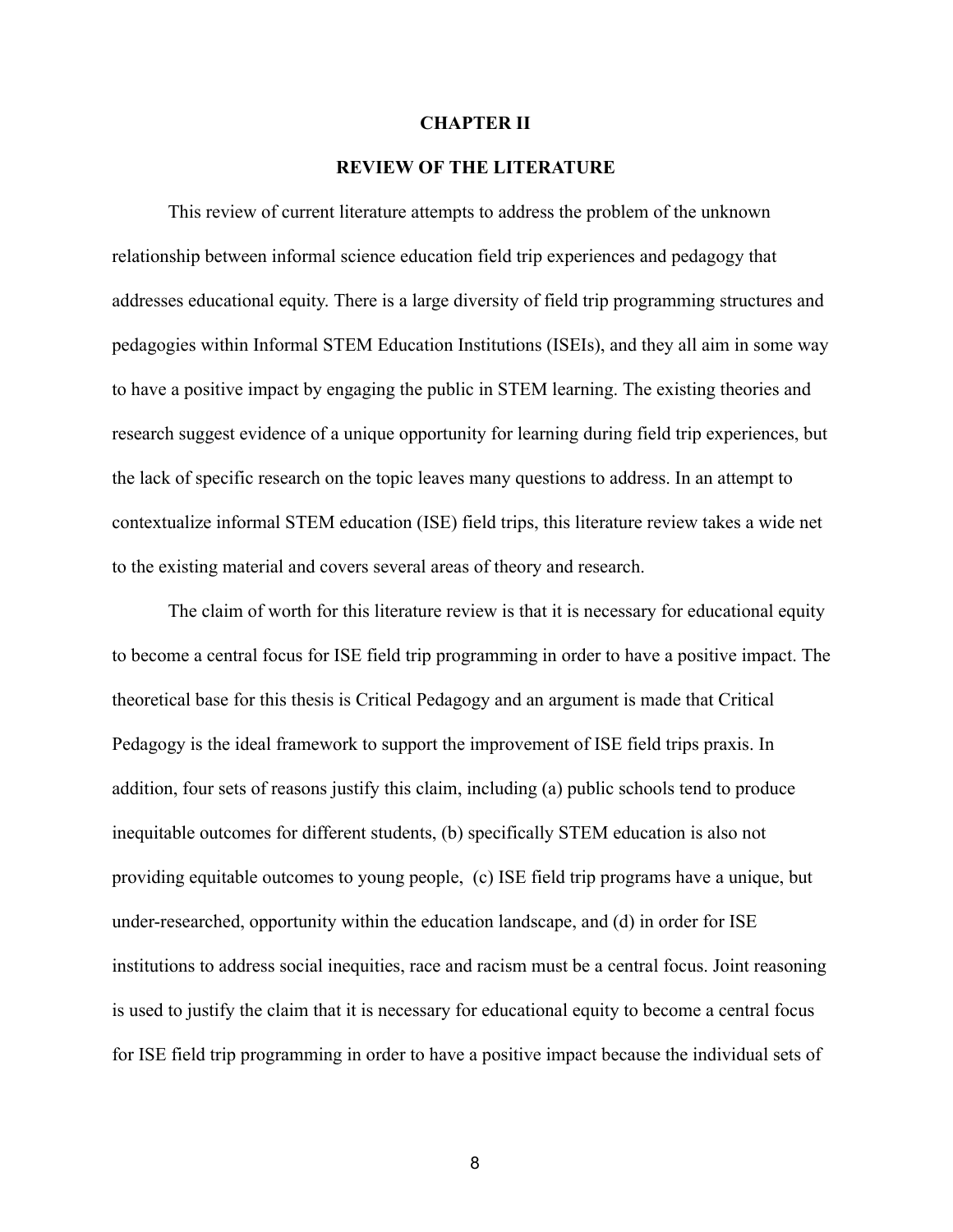reasons cannot stand alone. However, when the sets of reasons are added together, they warrant the final conclusion. A visual representation of the logic equation is as follows:  $(R_1, + R_2 + R_3)$ ∴ C (Machi & McEvoy, 2012, p. 97).

## **Critical Pedagogy**

This thesis proposes the use of the Critical Pedagogy theoretical frameworks to support the analysis and improvement of current ISE field trip praxis. In order to do this, it is important to define the Critical Pedagogy tenants and contextualize Critical Pedagogy within its history and development. Critical Pedagogy claims that education can be a transformative process for oppressed people (hooks, 1994). This section includes a brief history of Critical Pedagogy which includes (a) Freire's (1970) original scholarship which articulates *problem-posing education,* (b) the work of Ladson-Billing (1995) that describes *culturally relevant education,* (c) Yosso's (2005) definition of *cultural wealth,* and (c) the ideas developed by Kumashiro (2000) for *anti-oppressive education.* This progression of thought is important because it demonstrates the development of Critical Pedagogy in different educational contexts and as a framework for analyzing educational experiences.

The foundational works that define Critical Pedagogy include the writings of Frieire (1970), most notably the *Pedagogy of the Oppressed* . This original scholarship is important because it lays out a framework for understanding the relationship between marginalized people and education. It encourages the contextualization of education within its historic context and inside an unjust society. Freire defines the normalized model of education as the *banking model*, in which teachers are the holders of knowledge and students are empty vessels ready to receive this information. The banking model is problematic in that students are taught to regurgitate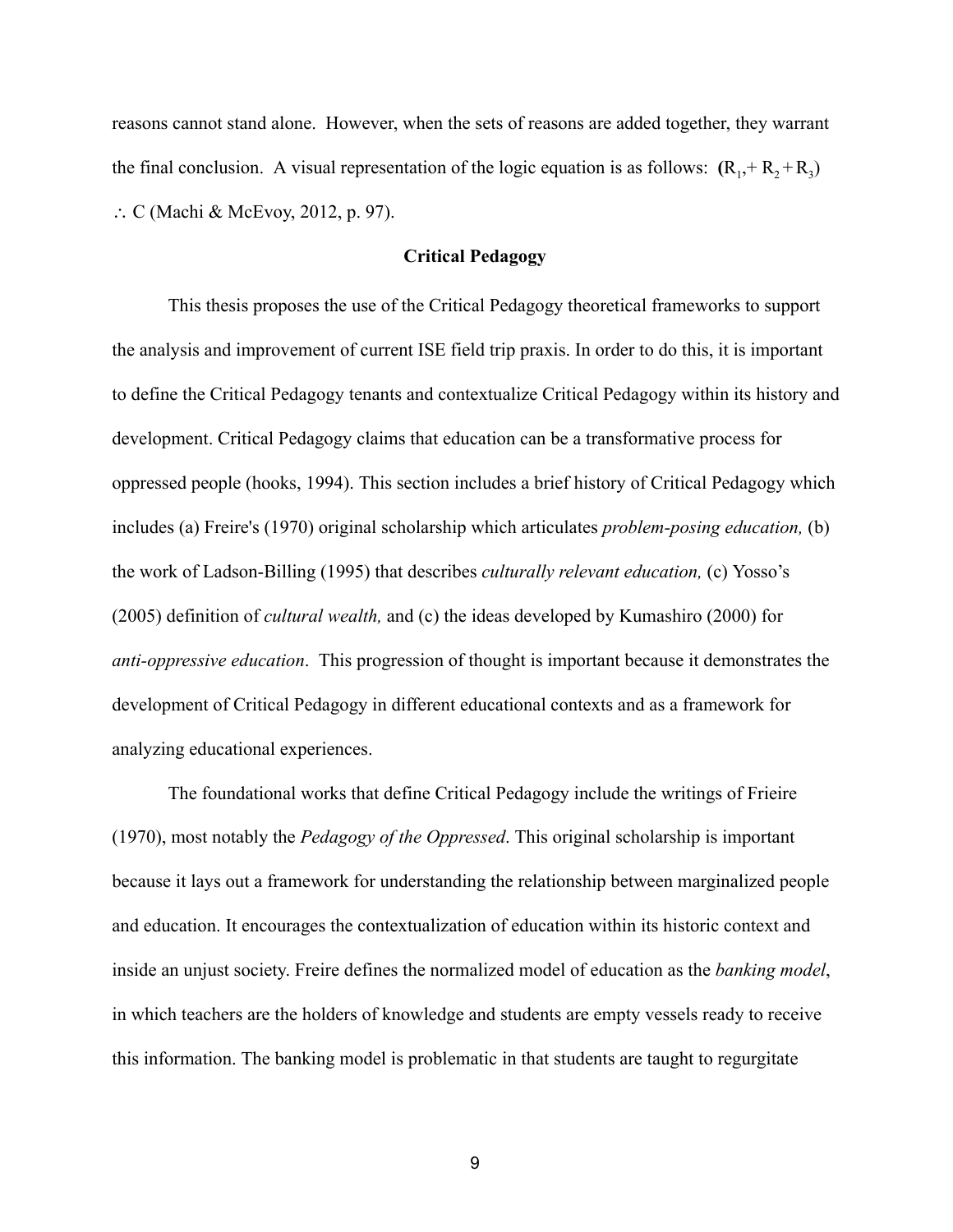information, as opposed to questioning or engaging in society. Freire's solution for this issue is *problem-posing education,* in which critical thinking and direct engagement with politics are central to the learning process. In the years since his original work was published, others have expanded on this seminal work.

Building on Freire's (1970) foundation of Critical Pedagogy, Ladson-Billings (1995) further investigates transformative learning, including the role of culture *.* Ladson-Billings' research on Black students in the United States conceptualizes three criteria for *culturally relevant pedagogy.* She stated that students must (a) experience academic success, (b) develop or maintain cultural competence, and (c) develop critical consciousness that challenges the status quo. This is related to the work of Freire because of its focus on *critical consciousness* and the liberatory goal of supporting learners to become change agents. Different from Freire, Ladson-Billings advocated for an education model that highlights the importance of marginalized students' ability to succeed in society through success within academia. Ladson-Billings' (1995) *culturally relevant pedagogy* is an important framework to analyze the educational experiences of students and use students' cultural knowledge.

Building off this work, Yosso (2005) developed the *cultural wealth* model to define the knowledge and experiences young people bring to educational settings *.* This model specifically moves away from a deficit model and instead focuses on valuing the richness of experiences that students of color bring into spaces that are functioning under white supremacy. Yosso identifies the five types of cultural wealth as aspirational, linguistic, familial, social, navigational, and resistance. Within the ISE field trip context, students bring a wide range of cultural capital.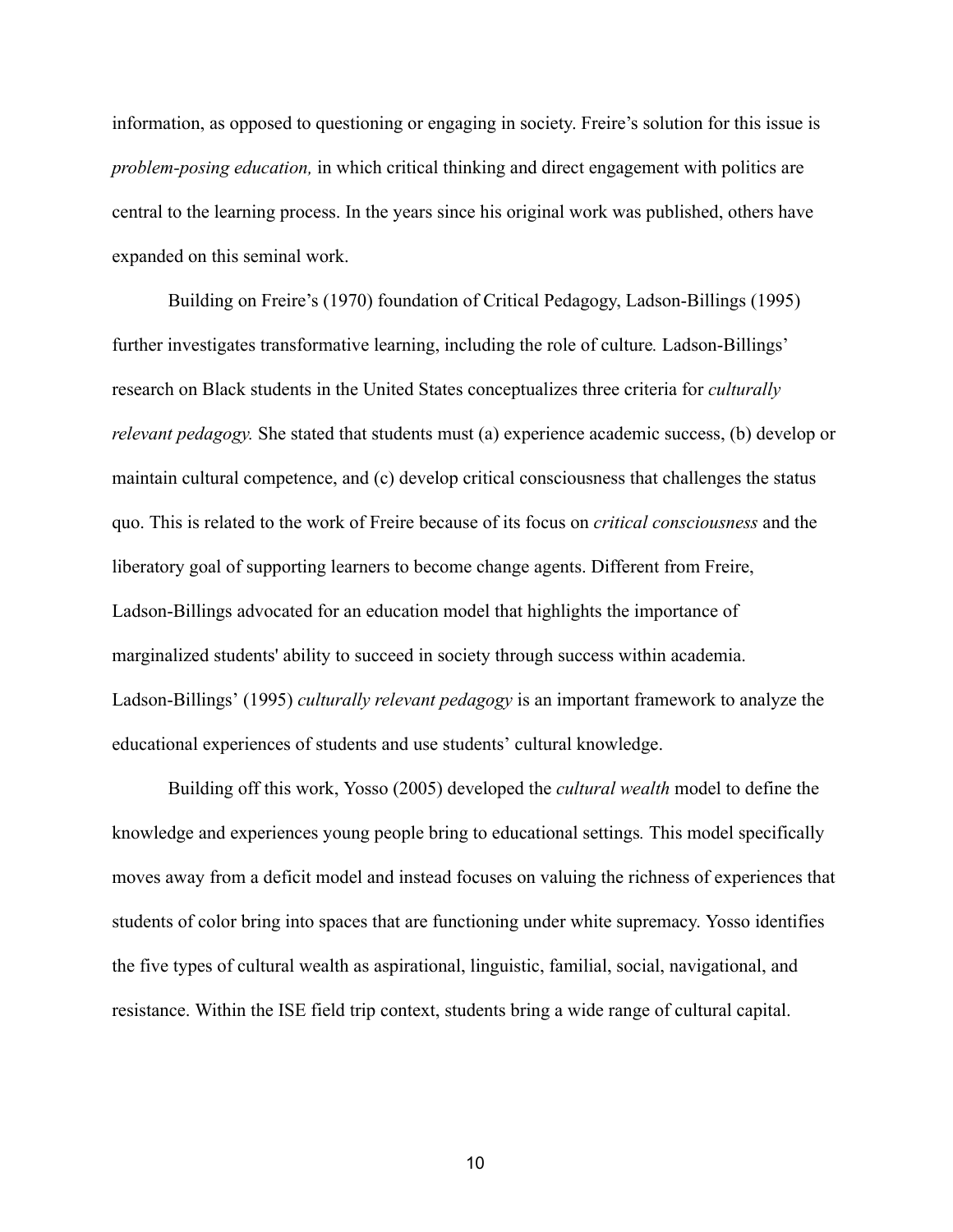Addressed in a later section are the cultural norms of ISEIs and research on culture within the ISEI context.

Another progression in Critical Pedagogy is represented by Kumashiro (2000) who articulates the relationship between education and identity of *the other* , meaning people outside of dominant culture and privileged in society. It differs from the work of Lanson-Billing (1995) and Yosso (2005) in that it focuses on the broad approach and dynamic that educational spaces take towards oppressed people. Kumashiro (2000) categorizes these approaches as; (a) education for the other, (b) education about the other, (c) education that is critical of privileging and othering, and (d) education that changes students and society. ISEI field trips spaces employ a broad range of these approaches and this framework may be helpful in understanding the potential of various programs to design and implement problem-posing educational experiences (Friere, 1970).

In summary, Critical Pedagogy proposes that education should aim to reduce the suffering of oppressed people. This is done by supporting students' ability to transform the conditions which create and maintain inequities. This body of work includes (a) Freire's (1970) *problem-posing* education for the goal of creating *critical consciousness* (b) Ladson-Billings's (1995) *culturally relevant pedagogy* to support a shift in education's relationship to culture and academic success *,* (c) Yosso's (2005) *cultural capital* model and (d) Kumashiro's (2000) *anti-oppressive education* to engage how education relates to the concept of *the other* . Related to this is a body of research that demonstrates the relationship between Critical Pedagogy and ISE field trips. The following sections describe this research and justify the claim that it is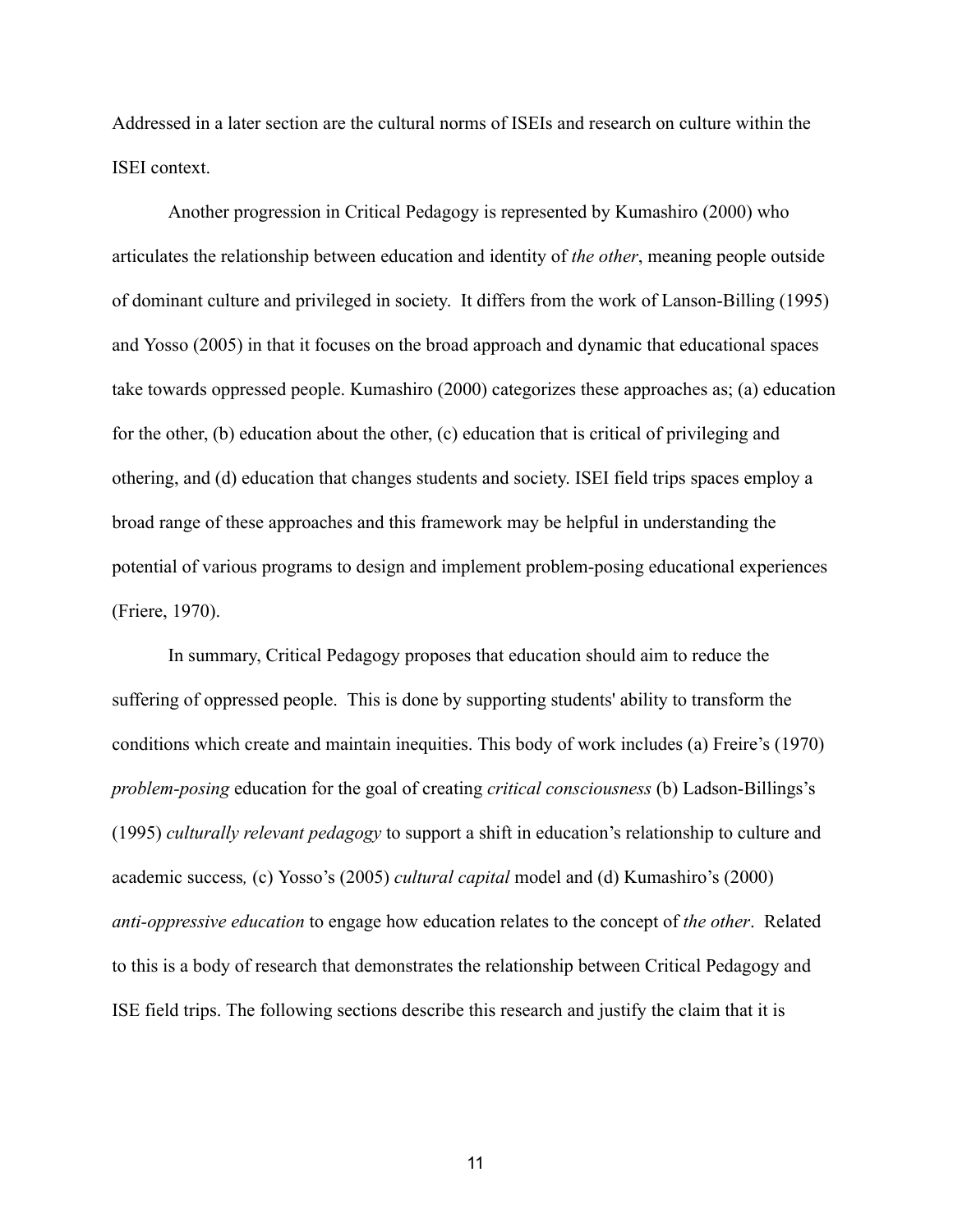necessary for Educational Equity to become a central focus for ISE field trip programming in order to have a positive impact.

#### **Educational Equity**

Research demonstrates that public schools are not providing an equitable education to students. Evidence of this includes (a) research that illustrates and contextualizes a large gap in marginalized students' achievement, (b) studies that highlight the role and inequity of culture in education, and (c) research that focuses on the importance of how this inequitable cultural representation is specifically connected to STEM education and ISE experiences. This literature review claims that the educational program work of ISE field trips should be focused on educational equity. This body of research is important to this claim because it articulates and highlights the need for prioritization of educational equity due to the issues in education at large.

To begin, similar to the theories of Critical Pedagogy, many researchers have concluded that schools are not equitably serving students and often perpetuating racial and economic inequities. One historic example of schools taking a role in oppression is the ways that public schools in the United States were used as a tool for removing the cultural knowledge and community ties of Native American children (Spring, 2006). Racial segregation of schools was officially ended in the 1950s with the case of *Brown v. Board of Education,* but the majority of schools today are still racially homogeneous and the funding and resources for schools are extremely inequitable (Alexander, 2012). Evidence of schools failing Black students, can be seen in a large *achievement gap* and the *school-to-prison pipeline,* with some cities public schools having more Black male teens heading to prison than to college (Alexander, 2012; Dumas, 2014). Neoliberal values and white supremacy have created and maintain an education system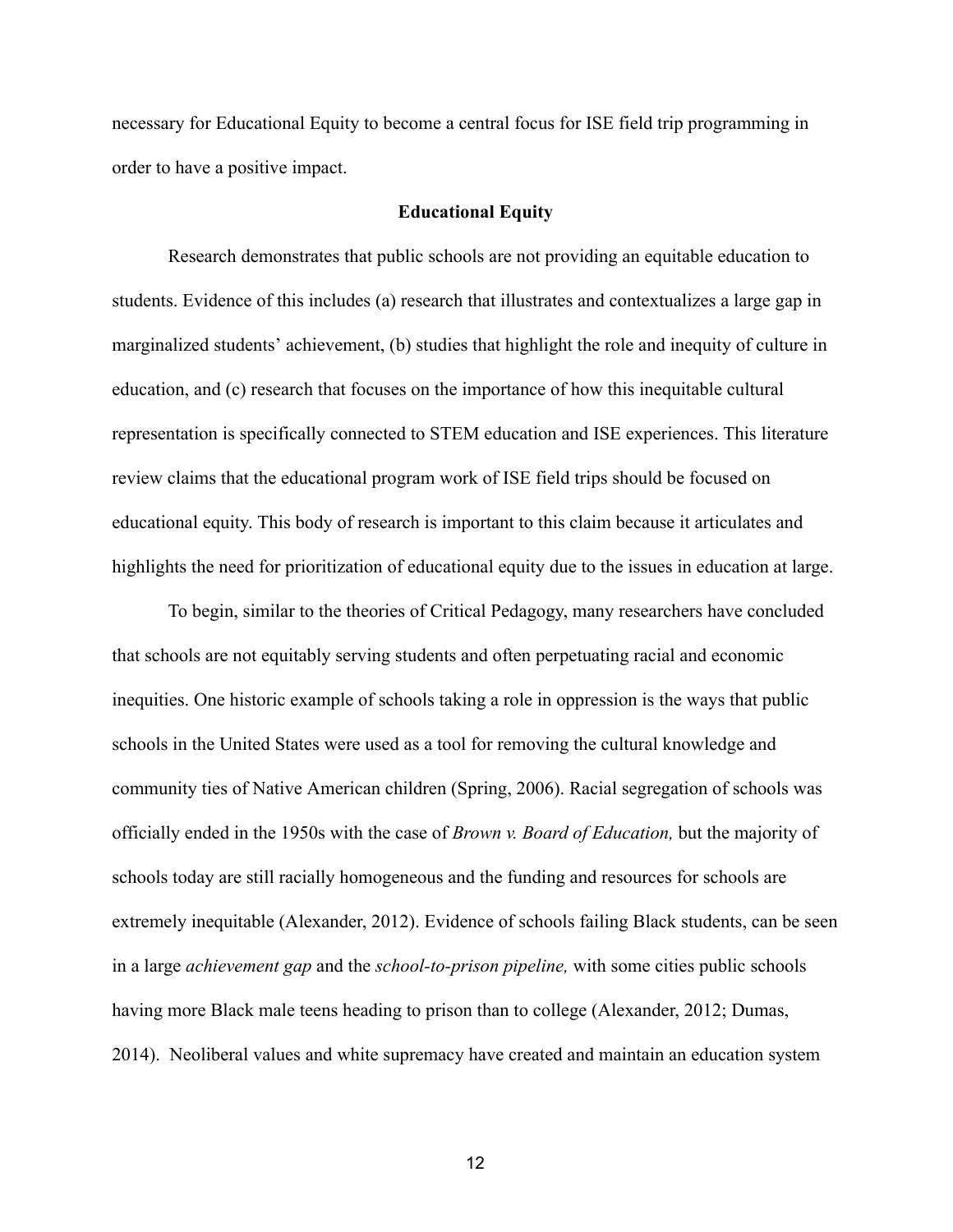that is maintaining inequities in society (Lipman, 2011) *.* These failings of public schools are a signal that education needs a transformation towards equity.

As part of addressing this need, culture has been identified as an essential issue and potential space for intervention. Ladson-Billing (1995) states that most researchers and administrators are generally looking for a nonexistent single magic bullet to fix the achievement gap, and although culture is a complex multifaceted element of the education landscape, it is key to addressing the inequalities in education. A piece of this evidence comes from analysis of the culture of education showing that "for much of U.S. educational history, Euro-American culture has been the unquestioned basis of education" (Leonardo & Grubb, 2014, p.40). The cultural norms of public schools, and at large, have a huge impact on the inequitable outcomes in society. In efforts to address this, Ladson-Billings used culture as a lens to analyze the problem of schools failing Black students through interviews with teachers on how they effectively support marginalized students. Ladson-Billings' findings supported a critique of the culture of schools and curriculum, and the possibility of teachers being an avenue to address this achievement gap.

Unfortunately, Ladson-Billings' call has gone largely unanswered in STEM education and there is limited research on the cultural dynamics of STEM education and ISE. In STEM education, there are findings of a lack of culturally relevant science learning opportunities in underserved communities (Djonko-Moore, et al., 2018; Lee, O. & Buxton, C., 2010). One piece of evidence is that there is a shift in schools that serve youth from dispossessed communities towards teaching reading, and away from STEM learning (Djonko-Moore, et al., 2018) . ISE field trips may be an opportunity to enhance science learning that is missed in classrooms or schools. In some research on ISE experiences, cultural relevance, or institutional culture is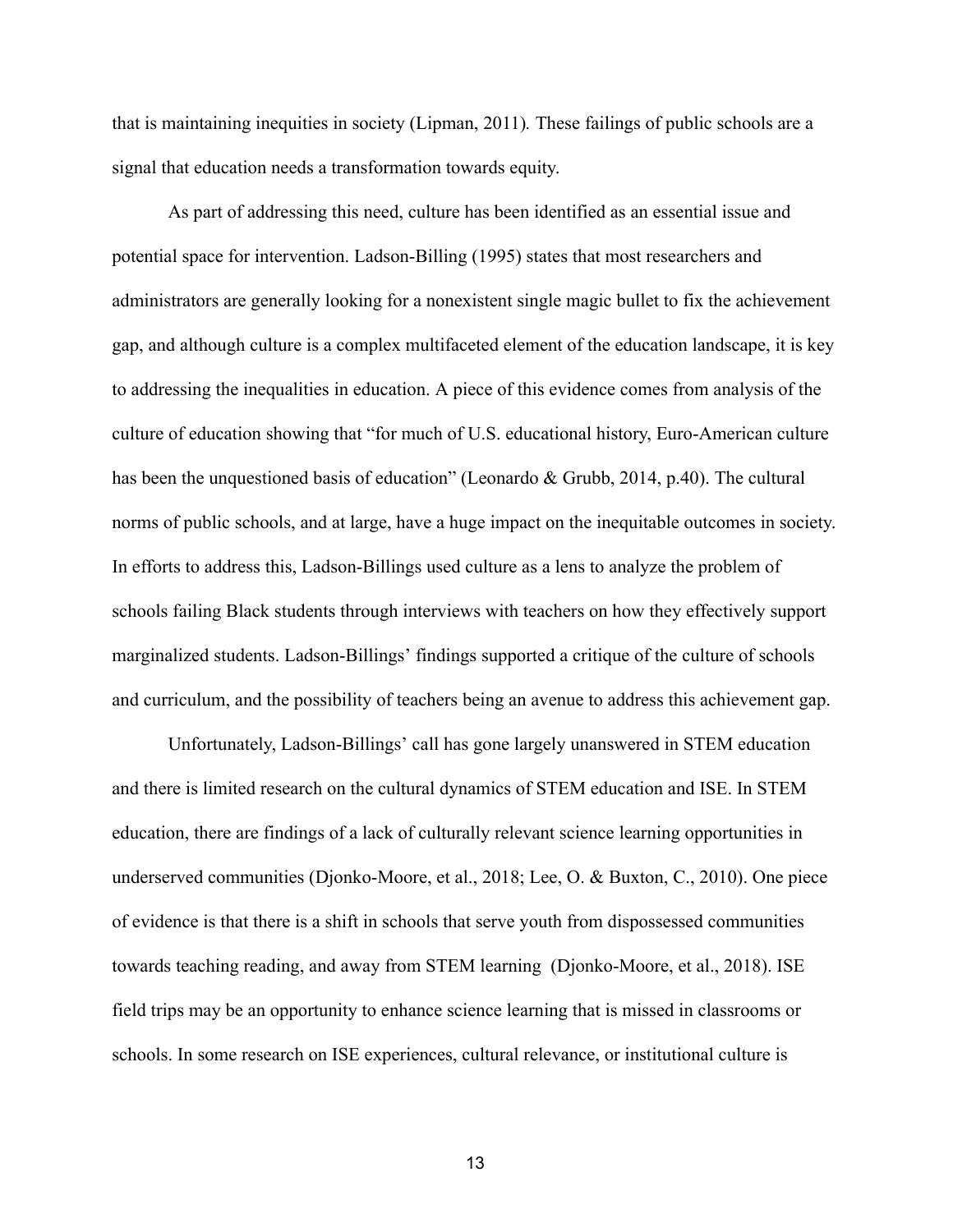referred to through different terms. For example in one study about field trips to zoos, there is an emphasis on the importance of connecting learning to *everyday experience* (Davidson et al., 2009). However, it did not refer to this directly as culture or cultural relevance and since everyday experiences can be culturally bound, there is the possibility that the choice of these everyday experiences will reinforce cultural norms. For example, if a focus on an everyday experience was coming from a white cultural experience this could inadvertently normalize whiteness while excluding or missing learning opportunities for students of color.

It is worth noting that there has been some research attempting to relate culturally relevant pedagogy in STEM education. In one example, Djonko-Moore, et al. (2018) directly demonstrated the practical application of Ladson-Billings's (1995) theory. The purpose of this study was to develop and research a week-long STEM summer camp that included hands-on experiences and field trips. The key findings include a small positive impact on children's learning, engagement, and interest in science, with the participating children preferring the field trips and hands-on portion of the camp. The study also found the activities and field trips supported students' content knowledge and scientific vocabulary. Findings from the Djonko-Moore, et al. study suggest that field trips may be used in conjunction with educational programming to create culturally relevant learning experiences. This study also suggested that for successful culturally relevant field trips, students may need their school and/or teacher to prioritize STEM cultural relevance.

In summary, research demonstrates that public schools and education are inequitable in its service and outcomes. This includes (a) research that illustrates the history and current gap in services and achievement of students, (b) research that articulates the impact of cultural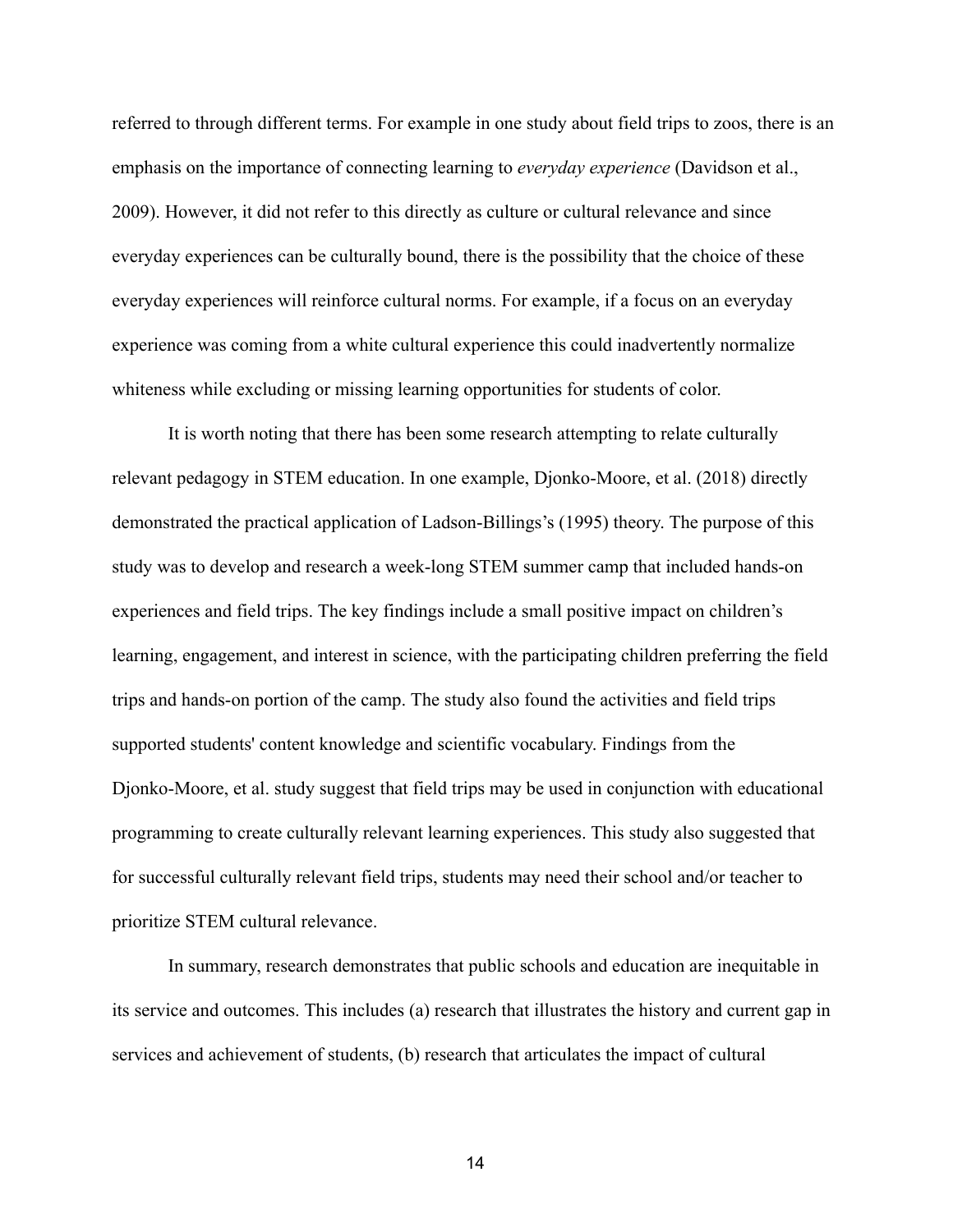representation and values of culture in education on outcomes, and (c) research that connects these cultural inequities to STEM education and ISE. Taken together, this body of research justifies that equity should be a focus for all education work, including ISE field trip programming. Related to this is more specifics on the inequity of the field of science and STEM education.

#### **STEM Education and Equity**

In this context of an inequitable educational system, it is not surprising that learning in the subjects of STEM also have largely inequitable outcomes. Evidence of this includes (a) research that articulates inequity in the field of STEM, (b) research that demonstrated inequities in STEM education, (c) examples of culturally relevant STEM education, and (d) research related to access and relevance of ISE field trips. This body of research is an important component of the claim that is necessary for educational equity to become a central focus for ISE field trip programming in order to have a positive impact because it illustrates the need for change within STEM education.

To understand STEM education it is important to first examine the history and culture of the STEM field at large. Scientific practices are core to the human way of investigating and communicating knowledge about the universe. Lee and Buxton (2010) described the mainstream scientific community as having a set of rules and cultural norms in the effort to develop *scientific truth*. They describe this culture of *universalist science*, explained as;

Universalist science is the view that because the natural world follows a consistent set of rules, and because science is a quest to understand and explain the rules, then science must be practiced in the same way no matter where or by whom it is done. There is no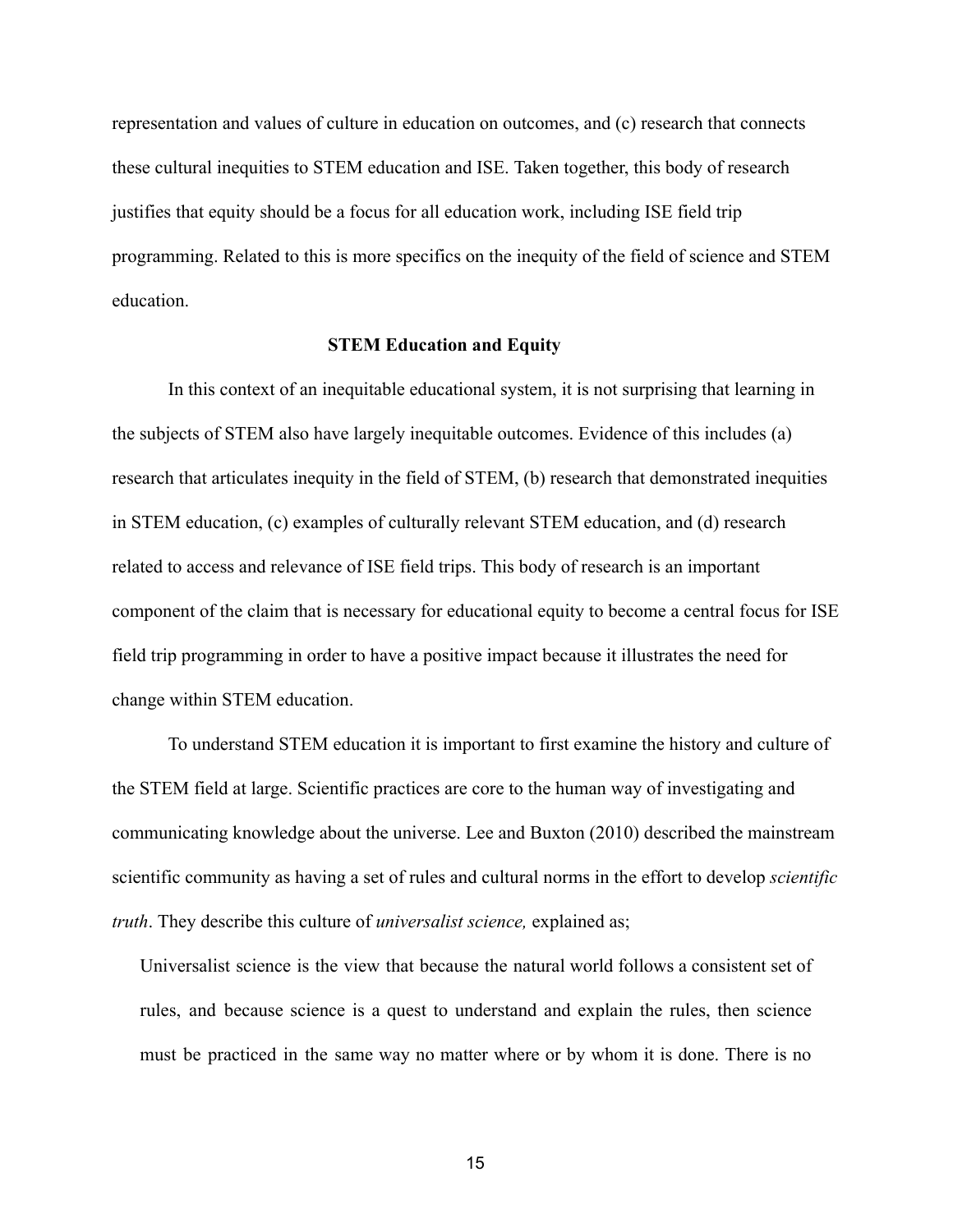place in universalists science for one's race, ethnicity, culture, language, gender, or other external factors to influence science practices. (p.24)

Scientists use this culture of universalism as a way to avoid addressing science's history of oppression. Scientific research and priorities are yet another place where power is held in our society. Kumashiro (2001) describes this issue by stating;

Throughout history and even today, science asks only certain questions, and as a result, is used in ways that primarily benefit certain racial and socioeconomic groups in society. Depending on what it finds (or chooses not to find) and publicizes (or chooses not to publicize), science can have different political and material consequences on different populations, justifying the privileging of certain groups and the marginalization of others, as happened with the AIDS epidemic when the science community refused to devote significant time and resources until the "problem" changed from an African/gay disease to a virus that can spread to mainstream America. (p.4)

Science education in most cases maintains the scientific community mentality of universalism. "Universalist science becomes a de facto gatekeeping device for determining what can be included in science curriculum and what cannot." (Lee & Buxton, 2010, p.24) Additionally, 'science' has been used as a tool to justify education policies of discrimination and segregation (Nieto, 2005). This research implies science education maintains this false idea of being void of culture and does not address the reality of the hidden curriculum and culture of science education.

As an example of the need for transformation STEM education, Finson (2002) examined the relationship between students and science representation. This research continued the over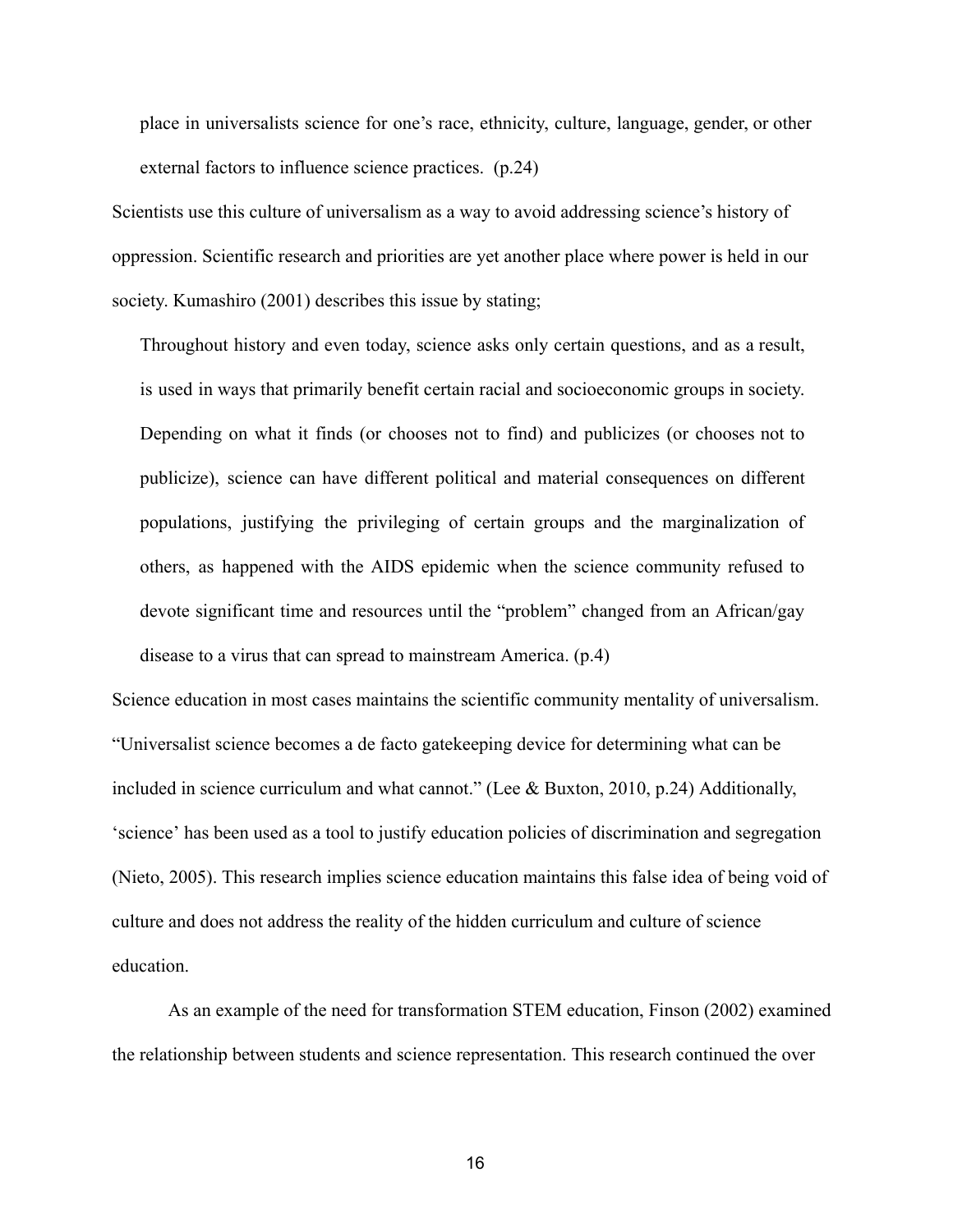50-year old research practice of asking students to draw a picture of scientists and analyzing students' representation. These drawings generally confirm that young people think of scientists as white men and the work of science as involving lab coats and/or chemistry equipment. Researchers have shown that interventions can influence images by exposing students to female scientists and/or scientists of color (Finson, 2002). Overall there is a lack of interest in science by most American students with the potential for ISE to improve engagement in science (Holmes, 2011). Evidence shows that this perception of science and scientists may have a particularly negative impact on the number of students of color and females that go into STEM majors in college (Lee & Buxton, 2010).

The practices of science include skills that exist as cultural capital in many communities but are not explicitly related to science outside of a eurocentric context (Nava & Lara, 2016). For example, Emdin (2011) conducted research in the field of urban education with students of color that identified with hip-hop cultures and found that the skill of developing an argument in hip-hop lyrics could be used as cultural capital in a science classroom. He noted;

With the absence of communication and argumentation, the achievement gaps in science persist because students never get to the point where the subject matter becomes important enough to engage in with the same passion and excitement they express in hip-hop.  $(p.8)$ 

This example of culturally relevant STEM learning that uses cultural capital, functions as evidence of the possibility for an improved STEM education environment in multiple contexts. However, in the absence of such improvements, there exists an ongoing lack of diversity in the *science pipeline,* which is the path to students studying STEM in college and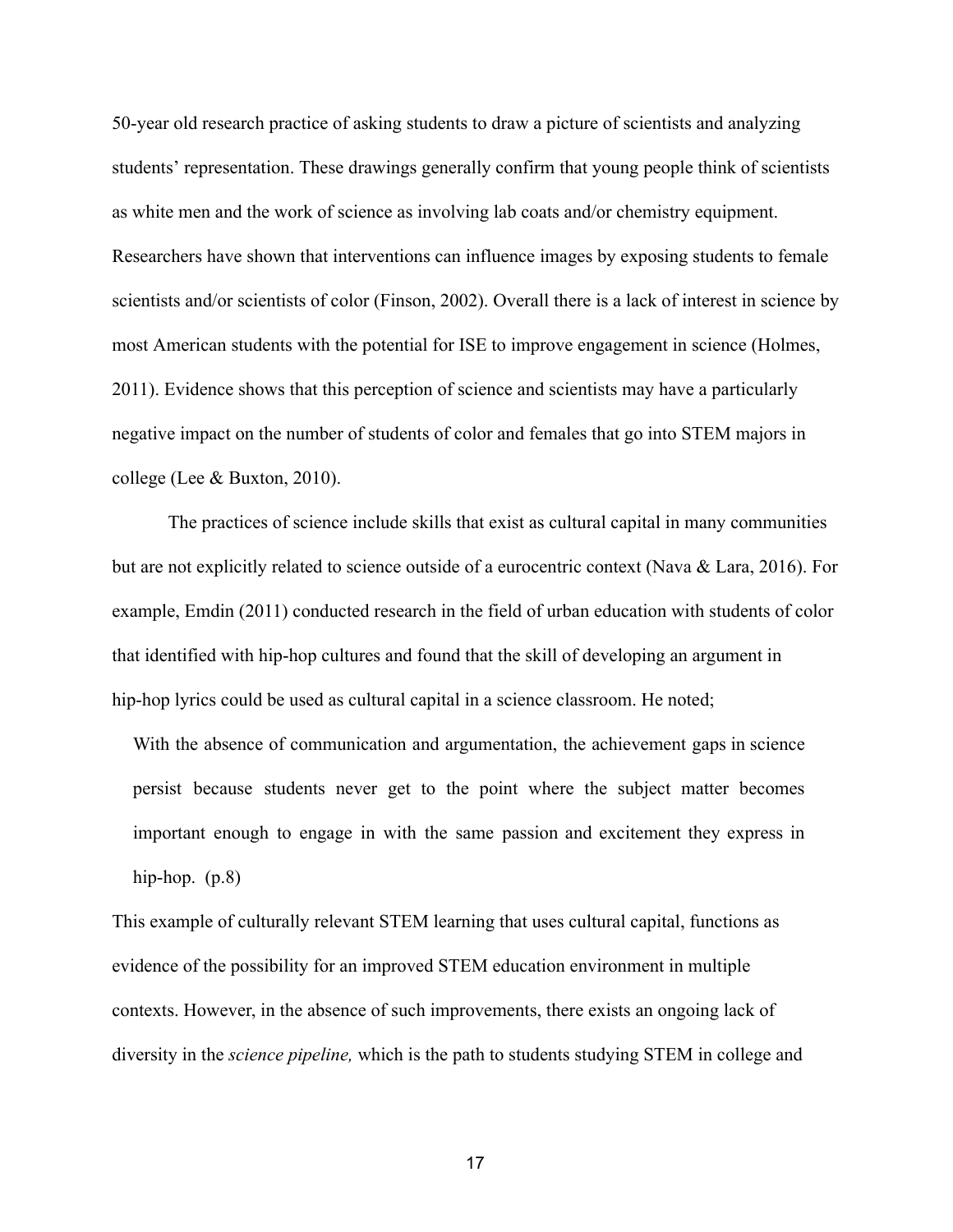going into STEM careers (Dawson, 2014). Without inclusive practices in both school and out-of-school science learning, the science pipeline will continue to be primarily white, male, and class privileged.

A final body of research is evidence of the opportunity and inequity of enrichment experiences, such as field trips. Economic pressures on schools can lead to schools eliminating field trips, for example in 2012 a third of school administrators canceled field trips for the year due to economic pressure ( Ellerson, 2012). Parents generally want schools to provide more enrichment experiences for their children, but with schools' limited resources and funding they tend to focus efforts on what they perceive will impact test scores (Whitesell, 2016). Studies have found a small positive effect of ISE field trips on science test scores, with the largest difference with low-income and Latinx students, and this suggests that field trips can be an attainable and effective tool in addressing achievement gaps (Whitesell, 2016).

In summary, evidence that STEM education is not equitably serving young people is reasoned through this section. This includes evidence that there is inequity in the field of STEM and STEM education, examples of STEM education addressing this issue through culturally relevant pedagogy, and inequities in access to STEM education enrichment. Taken together, this body of research justifies that a focus on educational equity is needed for ISE field trip programming. Related to this is the following section in more detail about the educational experiences of ISE institutions and field trips.

#### **ISE Field Trips in the Educational Landscape**

Similar to the discussion of STEM education and equity in education, there is a body of research that discusses the unique setting of ISE experiences and field trips, and their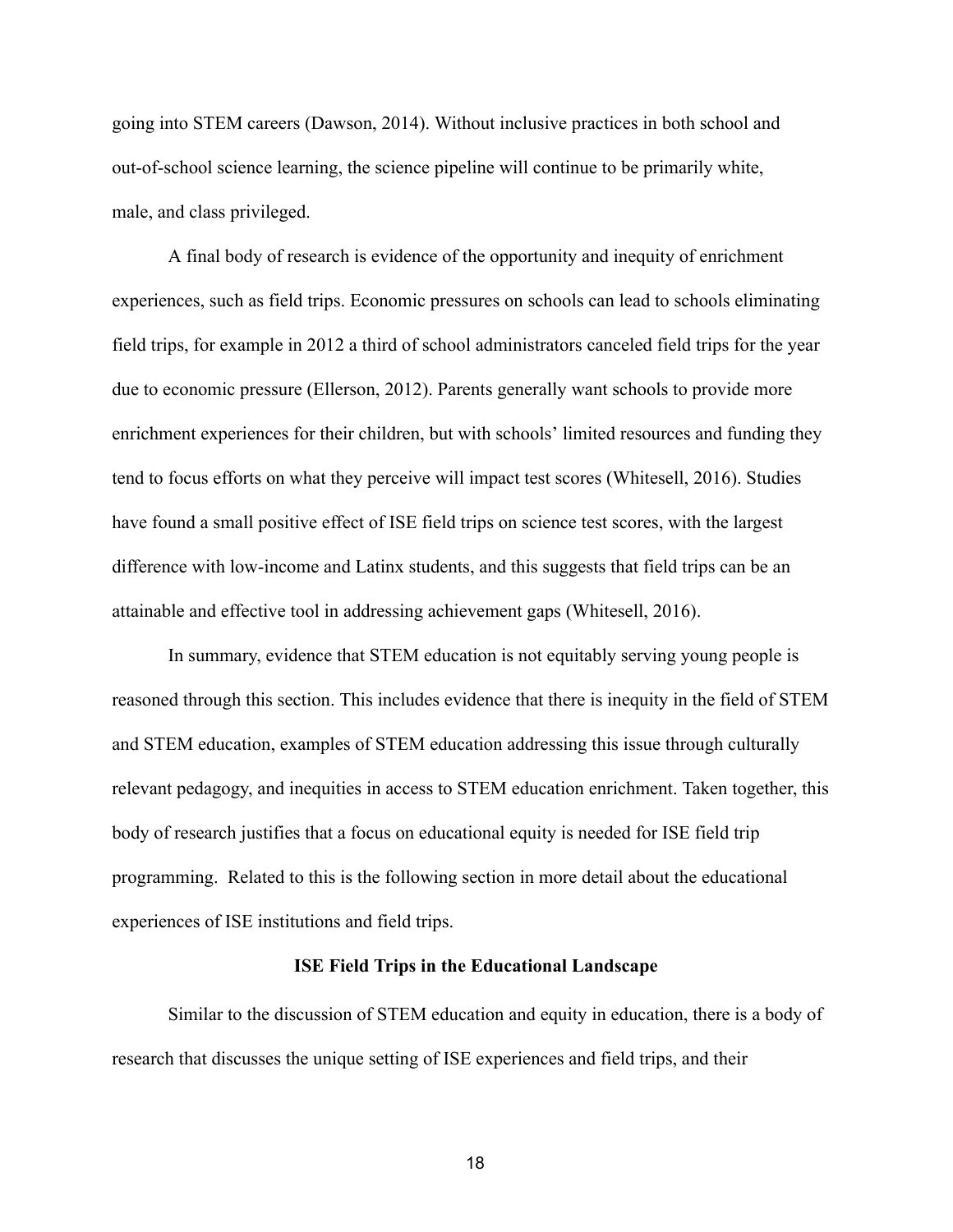relationship to issues of equity in education. This includes (a) research that illustrates the dynamics between school and informal STEM learning, (b) research that attempts to measure the learning on ISE field trips, and (c) research that articulates the role of ISE educators. This is an important body of evidence that supports the claim made by this literature review because it illustrates and contextualizes the current understanding of ISE field trips.

Research investigating learning on field trips articulates the differences between ISE institutions and school spaces. For example, Kisial (2014) found that although teachers and museum staff were all interested in the same categories of success on a field trip, they prioritized them differently; teachers' highest-rated success category was *student learning* while museum staffs' was a *positive student experience.* These differences in priorities impact the ways in which the groups engage and perceive each other during the field trip experience. The analysis also showed that their primary focus related to education equity included giving underserved students access to the ISE experience, development of an interest in the institution, or added enrichment opportunities. Kisial states that this perspective appears to come from a deficit model that does not acknowledge the social capital and priorities of the communities that students are a part of. In other studies, it has also been found that the learning on field trips is strongly influenced by the sociocultural context of the classroom and how much that context relates to the field trip experience (Davidson et al., 2009). This suggests that it is important for informal educators to work closely with teachers to set shared goals and support classroom activities. These findings suggest that an essential piece of the research of field trips is the relationship between the culture and priorities of students' schools and field trip providers.

Another body of research illustrates that field trips to ISE providers have shown to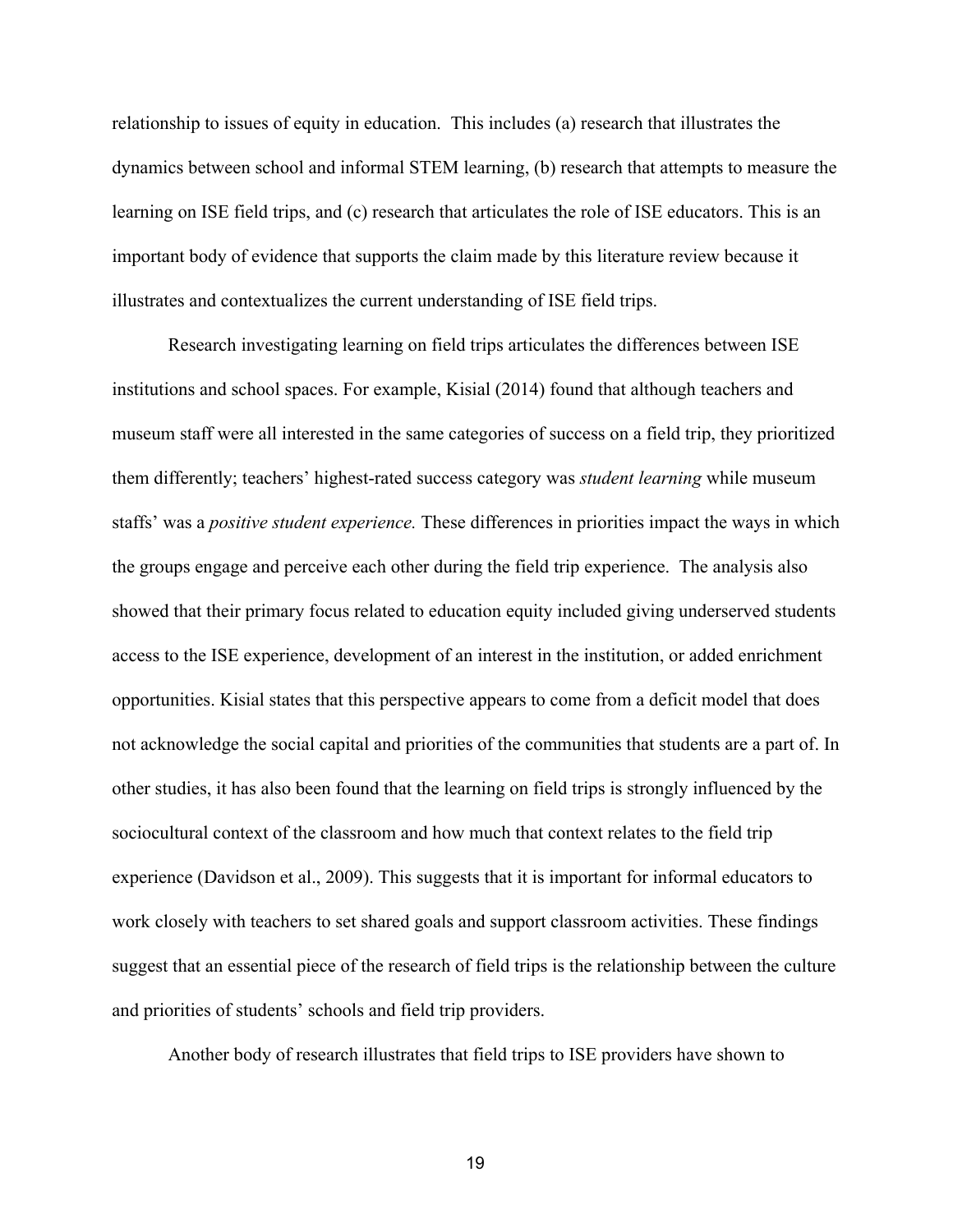support students learning in schools, although there is no research on the extent of the impact and direct mechanism of the impact. In particular, there is evidence that ISE field trips make a significant impact on marginalized students' test scores in science (Whitesell, 2016). However, focusing on test scores too heavily may encourage ISE providers to prioritize academic outcomes too heavily while ignoring opportunities to provide students with experiences with authentic science activities that students may not experience in classrooms (Djonko-Moore, et al., 2018). Some research is showing a shift towards focusing on emotional engagement and physical engagement as indicators of learning, and away from specific content learning (Shaby, et al., 2018).

In an attempt to focus on a different way of measuring impact, Holmes (2011) explored students' visit to ISE providers in order to measure a change in motivation and achievement in science classes. In this study, 228 sixth graders were tested, pre and post-trip, and randomly assigned to different types of engagement on their field trip; control, exhibit, lesson, and exhibit/lesson. The key findings include (a) an initial increase in motivation from students that experienced the lesson treatment, (b) an initial increase in achievement and motivation from students that experienced the exhibit treatment, and (c) no significant long-term impact for any treatment group (Holmes, 2011). This research demonstrates that there is potential to measure and influence students learning in the classroom without test-based measurements.

Taking yet another focus, Davidson, Passmore, and Anderson (2009) researched the intersection of *agendas and practices* on field trip experiences. A problem in all education is the lack of student feedback and input, and this research included asking students directly about their field trip experiences. This study compared 11 to 12-year-old students' goals and perceptions on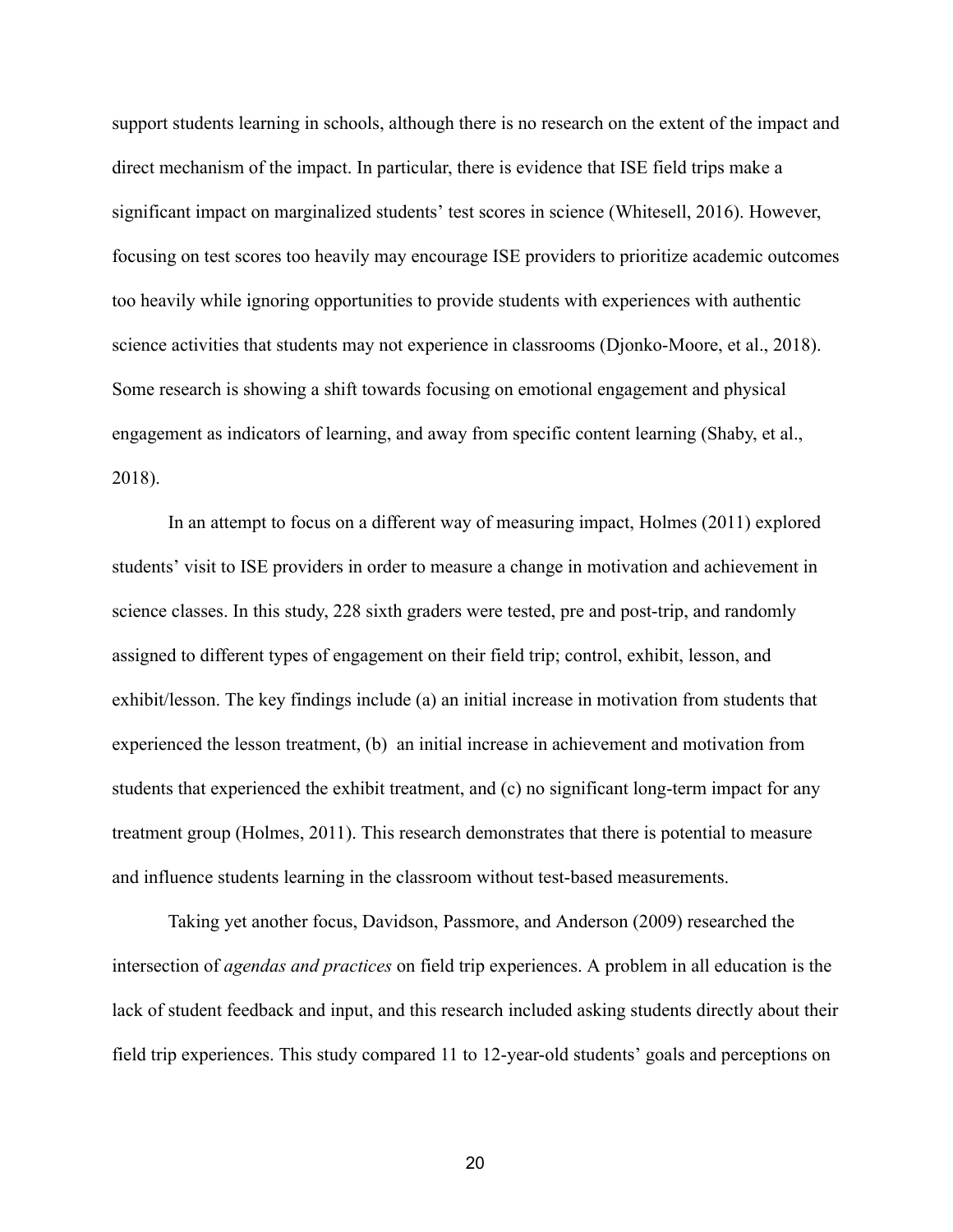a field trip to a zoo, with teachers and informal educators. The researchers examined pre, during, and post-field trips through surveys, interviews, observations, and student work. Some of the key results included that students' relationship with the social aspects of the trip, such as being with friends, was the most important component of their field trip experience. This study is related to the work developed by Freire (1974) because Davidson et al. (2009) demonstrates the practical application of the theory of Freire by using key themes from critical pedagogy including the power dynamics of students learning, young people being the key stakeholders in their own learning, and learning environments shaping people's understanding of the world. The authors suggest increased use of Critical Pedagogy in informal education programs.

Another body of research examines the role of informal educators in the ISE experience. Some studies suggest that the influence of museum educators is small to non-existent (Shaby, et al., 2018; Davidson, et al., 2009). For example, the limited study of Davidson et al. concluded that learning from a field trip was not influenced by the goals of informal educators. The dynamics and research on the topic are complex, with the type of field trip experience and the role of educators in those experiences having a wide range.

One area with minimal research is the learning taking place during unstructured instruction at ISE field trips. The Shaby et al. (2018) study observed, documented, and categorized interactions that happened at a science museum exhibits between students on a field trip and informal educators. The key findings include that informal educators primarily engage in technical support of exhibits and did not include many scientific explanations. Shaby et al. (2018) assume that sharing scientific content/explanations is the most important component of the field trip experience. Other researchers had different hopes for the role of museum educators.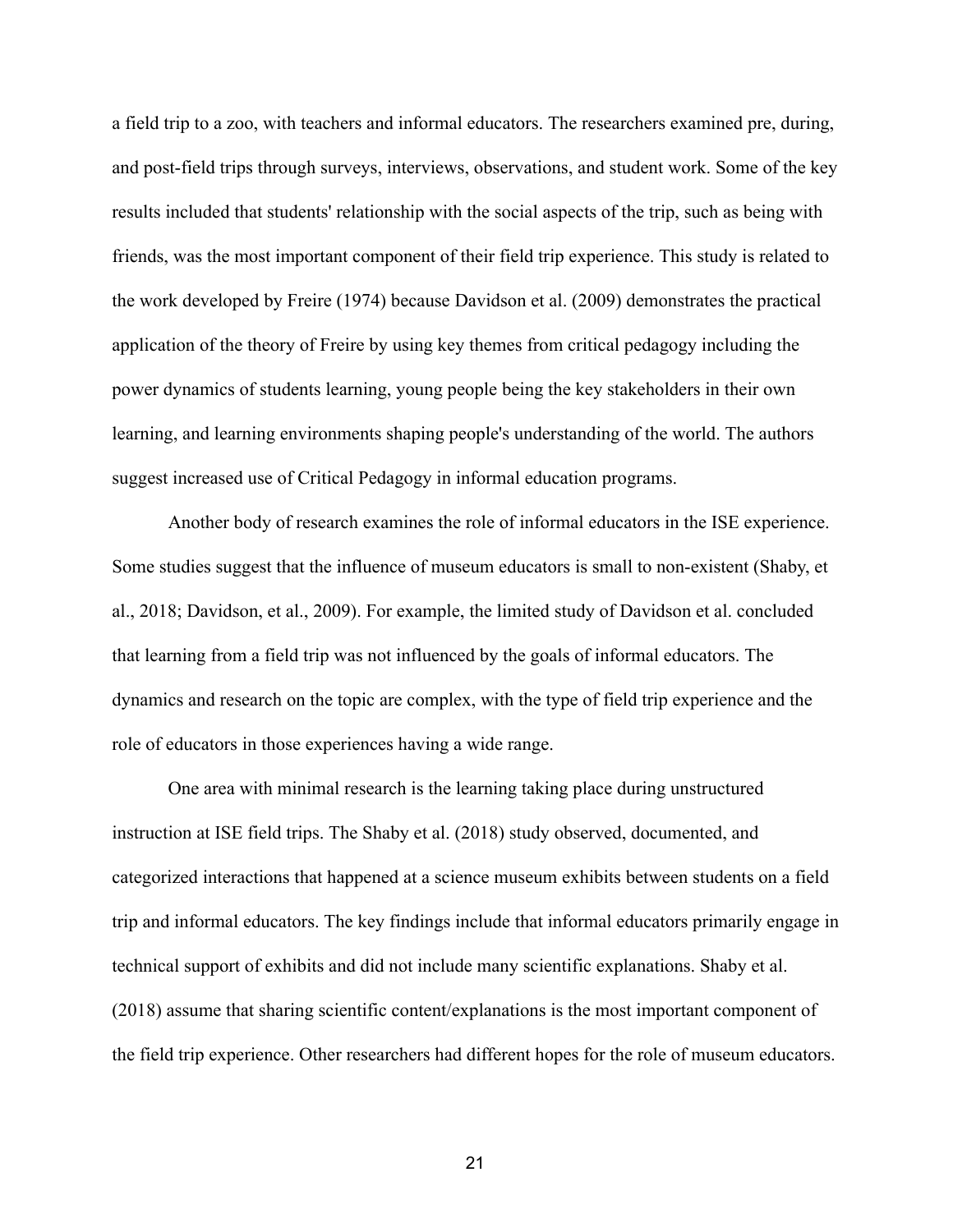Tran and King (2007) point out that informal educators tend to facilitate didactic learning which does not lead to the best outcomes in ISE spaces. Take more of Critical Pedagogy lens, Mayo  $(2013)$  suggests;

The process should be one in which the educator does not treat the visitor as an empty receptacle to be filled with images and knowledge, and therefore as an object of the cultural transmission process. This is not to suggest, however, that the visitor is ever a passive recipient of knowledge. Neither should one assume that the visitor requires a critical museum educator to engage in a critical reading of the texts on display, which could possibly come across as patronizing. Many visitors do this irrespective of any pedagogic promptings. (Mayo, 2013, p.149)

This range in expectations and influence of informal educators makes it challenging to determine what is the ideal role for informal educators.

Tran and King (2007), argue that the role of ISE educators lacks professional preparation and consistent best practices, and this may harm the educational opportunity in informal settings. Also arguing that informal educators have increasingly become a distinct profession with its own skill set that needs specific training for that context, or it can be at risk of perpetuating pedagogies that are not effective. Tran and King outlines 6 complements of knowledge that makes the informal educators work unique; (a) context of multi-dimensional learners, (b) free-choice learning and motivation, (c) navigating inquiry of objects with visitors, (d) depth of content knowledge to guide exploration, (e) enacting constructivist learning theories, and (f) emphasis on verbal and non-verbal communication. The tension between studies on ISE educators seems to relate to different theoretical foundations on the values and impacts of field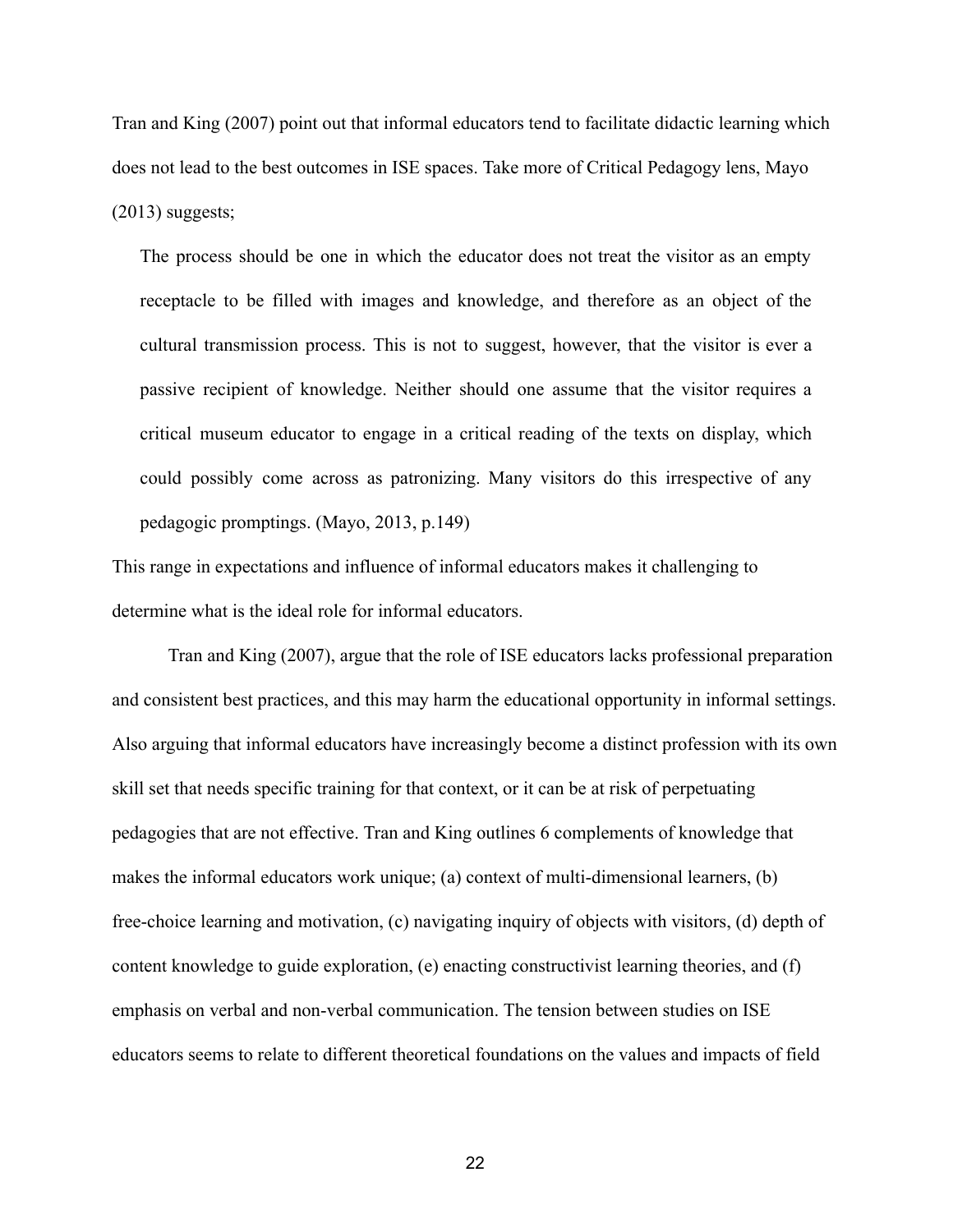trips, and perhaps the purpose of education more generally. Taken together there is (a) no unifying theory of what or how ISE fits in the education landscape, (b) inconclusive measurements for success of facilitation, and (c) a need for continued exploration of best practices.

In summary, research demonstrates that informal science education field trips are not well understood. This includes (a) a body of research addressing the relationship between schools and informal STEM learning, (b) research that examines the educational outcomes of field trips, and (c) research that examines the role of informal education. Taken together, this body of research justifies a claim that educational equity should be a focus of ISE field trip programs by showing a lack of understanding of the impacts and practices of the field. More specifically, the role of race in education is a necessary emphasis in ISE.

#### **White Supremacy and ISE**

Similar to the research demonstrating education and inequity, there is a body of evidence demonstrating that in order for ISE institutions to address social inequities, race and racism must be a central focus of the work. This includes (a) work that illustrates the role of race and racism in society, education, and STEM and (b) research that highlights the impacts of race specifically in ISE settings. Critical Pedagogy is a strong framework for social justice in our society, but because of the strength of white supremacy and my positionality as a white scholar, it is necessary to contextualize the work of educational equity within Critical Race Theory and white supremacy.

To begin, Omi and Winant (2015) state that race is the *master category* in society making it the most impactful identity on individuals and society. In *The foundations of critical race*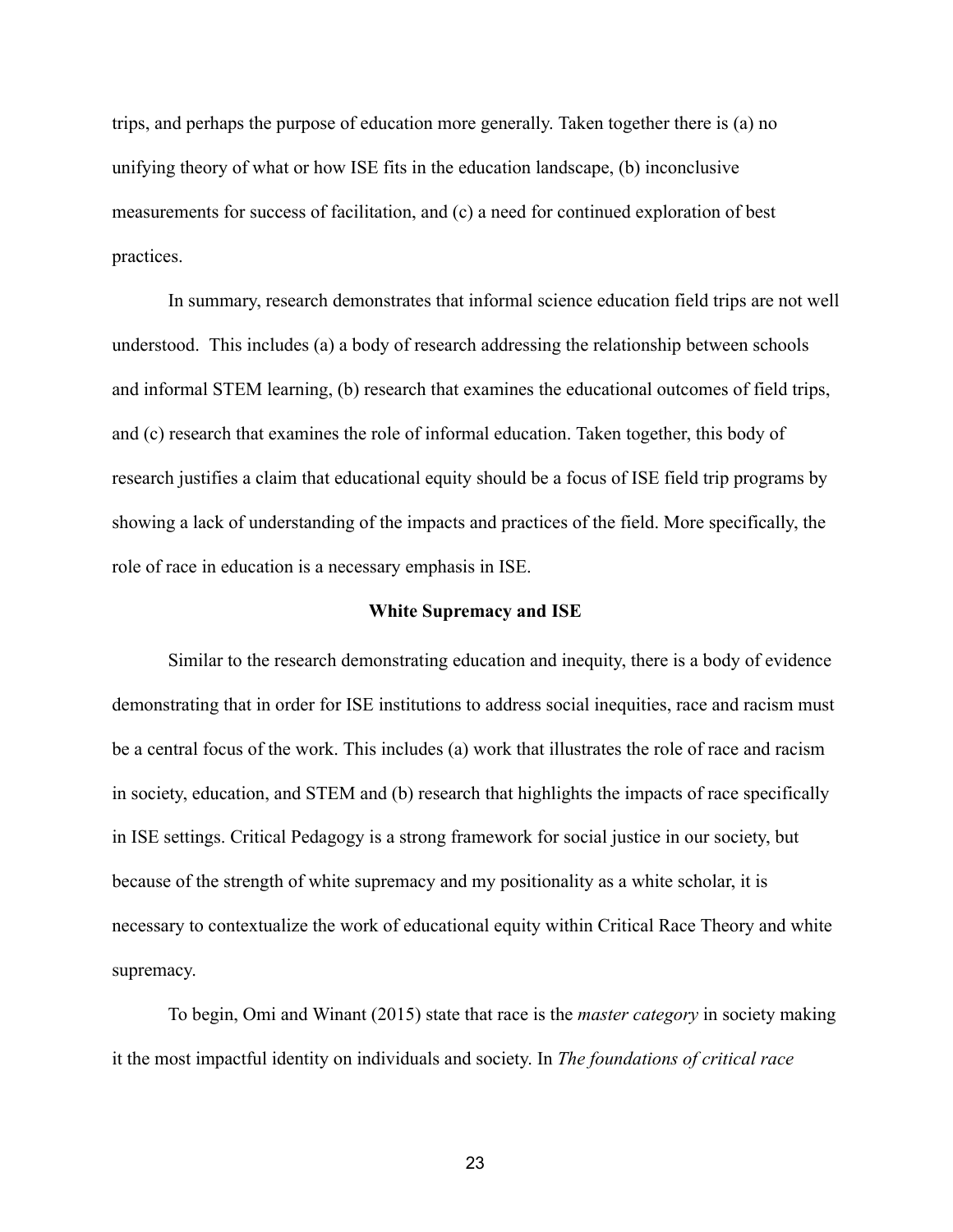*theory in education*, Taylor (2016) argues that racism, white supremacy and hegemony are generally invisible to white people and that whites cannot understand the world we have made. Science's use of universalism is similar to other strategies used to maintain white privilege. For example, whiteness is often centralized and creates an image of white culture as cultureless, while allowing white people to pretend to be *colorblind* (Leonardo & Porter, 2010). Universalism also functions as a way to erase the oppressive history of science, similar to the concept of Tuck and Yang's (2012) concept of *settlers move to innocence*, the strategies that attempt to relieve settlers/oppressor of guilt or responsibility. In addition to the universalist ideas of science, in classrooms the experiences and knowledge of white students are privileged, while the cultural capital of Students of Color is devalued. (Leonard & Grubb, 2014). Morales-Doyle (2017) stated:

Developing an analysis of white supremacy is important because science is often positioned as objective even as the "theoretical retrofitting of scientific racism" has worked to justify oppression from slavery and colonialism through current educational inequality. (p.1037)

This highlights the importance of ISE providers addressing race and culture in science and education.

The ISEI's role in society is to serve as a public education provider (Feinstein  $\&$ Meshoulam, 2014). Many ISE providers have a mission to create access to scientific knowledge to the public and have a positive impact on inequities, but are at risk of working against their mission if they are not actively acknowledging and working against injustices that impact the general public. ISE institutions have the potential to perpetuate inequities in STEM by (a)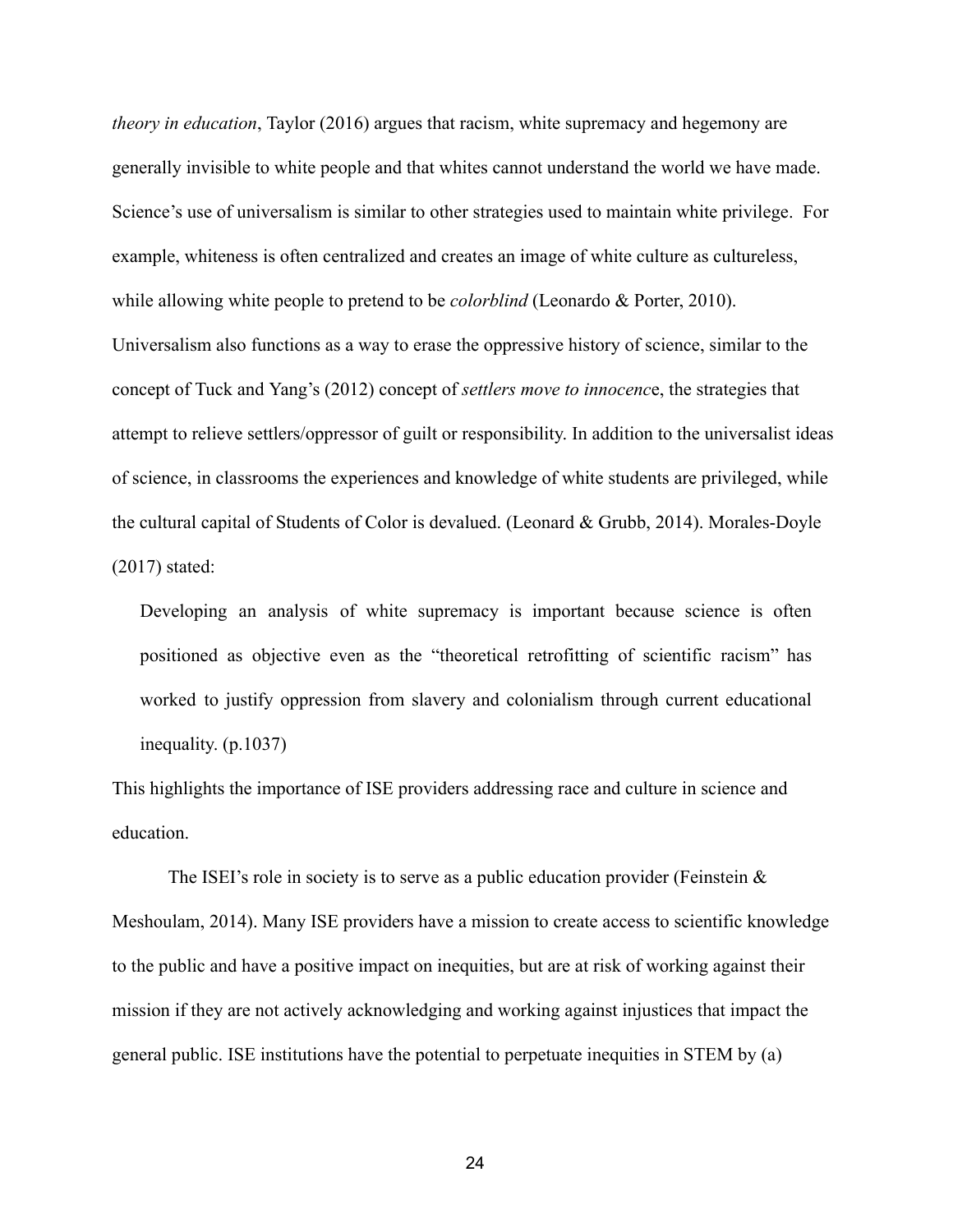primarily serving audiences that have historically benefited from STEM (Dawson, 2014), (b) functioning under an assimilation theory of progress for underserved communities (Dawson, 2014), and (c) providing content that does not challenge visitors to think outside of social norms (Tinning, 2018).

Dawson (2014), in an exploratory ethnographic study, explains how low-income and marginalized ethnic groups experience ISE institutions. The key implications include (a) the expectations were that ISEIs where not an inclusive space, (b) learning opportunities at ISEIs were not accessible, (c) not feeling welcomed including language inaccessibility, (d) negative ISEI staff interactions, and (e) class and cultural relationship to recreation and free time. Opportunities for increased inclusion include that participants made their own cultural connections to content referred to as *cross-cultural meaning-making* . The benefits of ISEI experience were primarily seen as social, and not related to academic learning. Dawson (2014) also demonstrates that there is a lack of research on equity at ISE institutions and that museum research visits are primarily focused on current attendants of ISEIs. With the demographics and audience of ISE visitors being more privileged than the general public, skewing white and class privileged. There is a need for research on the experience of people that are not attending ISEIs especially with organizations being skewed towards white white-ness in its staffing, culture, and content presented (Feinstein & Meshoulam, 2014).

In their research, Feinstein and Meshoulam (2014) highlights the important work of ISEI learning from each others' practice and collectively shifting the role/expectations of ISEI within community and education. Feinstein and Meshoulam (2014) address the issue that although the goal of ISEIs is to provide science education/resources to the general public, the demographic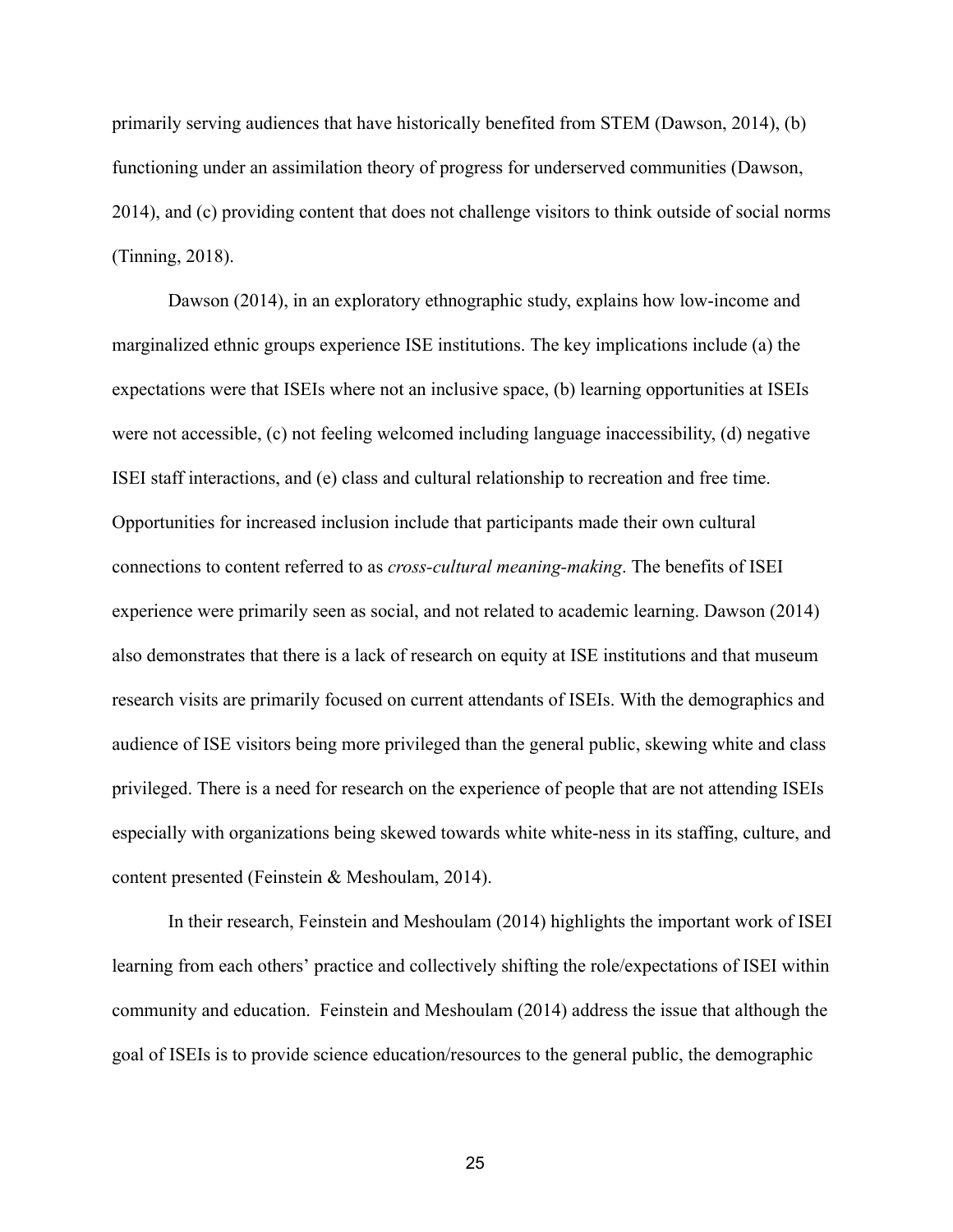they serve is often less diverse than their location. This case study uses an institutional theory perspective which states that it is not a single organization but a field-wide endeavor to transform the practices and role of ISEI within equitable education. The study includes interviews of ISE staff from around the country on their equitable practice. Feinstein and Meshoulam (2014) found that the key variation in the equity work of ISEI was based on their use of a *client logic,* placing themselves as separate from the diverse communities, or *cooperative logic,* positioning themselves as part of their diverse communities. Additional key results of the Feinstein and Meshoulam (2014) survey include documentation of areas that ISEI are or would like to take action toward increasing equity in the field. The researchers found that there is no agreed-upon strategy or language in ISE equity work.

In summary, research demonstrates that addressing white supremacy and racism is a necessary part of educational equity work. This includes (a) research that race and racism are key factors in society and STEM and (b) research demonstrating the racial inequities of ISE institutions. Taken together, this body of research justifies that educational equity, with a focus on race, is necessary, to improve the influence of ISE field trip programming.

#### **Summary**

This literature review claims it is necessary for educational equity to become a central focus for ISE field trip programming in order to have a positive impact. There is little direct research on Critical Pedagogy in STEM, and even less within ISE institutions. Evidence that supports the claim for this literature review include bodies of research that demonstrate that (a) public schools are not providing equal or equitable education, (b) STEM education does not provide equitable outcomes, (c) ISE field trip is an under-researched opportunity for educational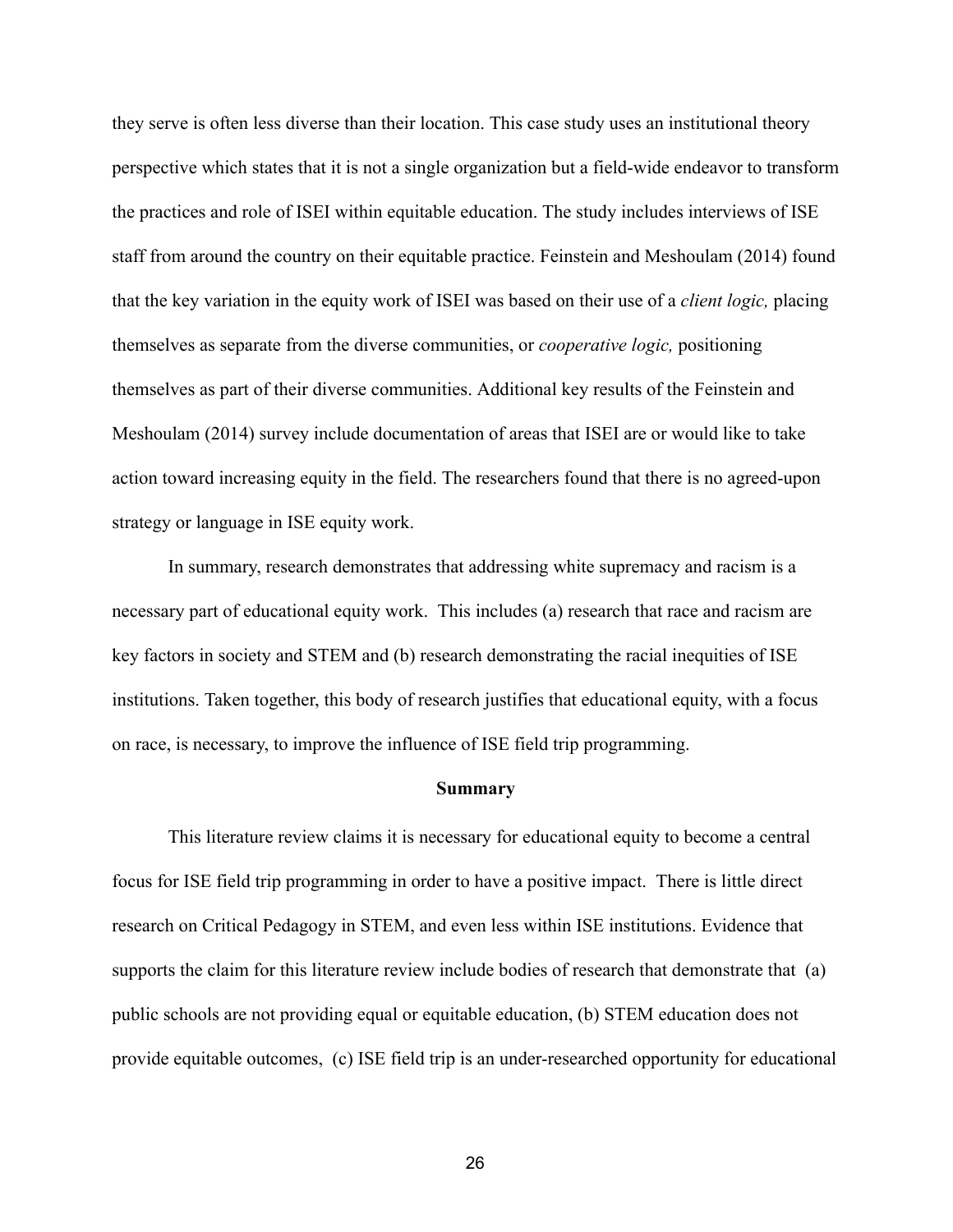equity, and (d) race and racism must be a central part of the work. This claim and body of evidence address the problem of the unknown relationship of ISE field trip experiences with equitable praxis. With this thesis, I proposed to engage ISE educators in a dialogue to understand, engage, and promote educational equity in the field. Within this moment of crisis of the COVID-19 pandemic, it is equally important that we re-evaluate and imagine the role of our work in a larger context.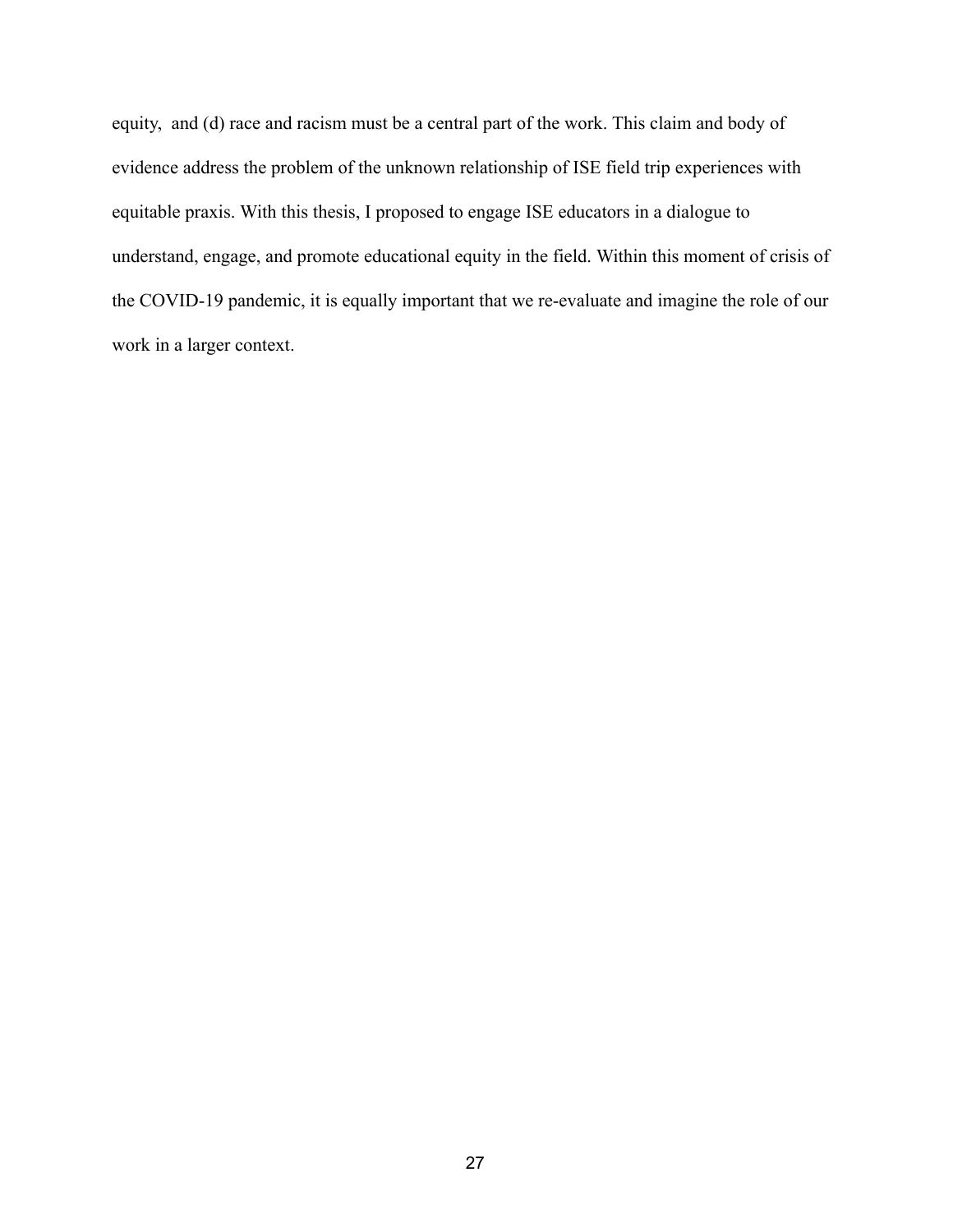#### **CHAPTER THREE**

#### **REFLECTION**

The goal of this thesis was to address the problem of a lack of research on Informal STEM Education (ISE) field trip programming related to educational equity by conducting a research study. However, due to the global pandemic of COVID-19, this thesis took a shift that is described in this chapter. This reflection chapter includes the following sections: (a) partial thesis; (b) reflective narrative; (c) conclusion. The partial thesis section includes the original research plan, the factors that impacted this plan, the response to the change in circumstances, and a summary and analysis of the data collected. The reflective narrative section describes the relevant insights gathered through the change in circumstances, opportunities to re-imagine, and a discussion of potential next steps. The conclusion offers a summary of key findings and insights related to improving practices within ISE field trip programming.

#### **Partial Thesis**

#### **Original Research Plan**

The original plan for this thesis included conducting a critical ethnography to address the lack of research on equity in ISE field trip programming. This included an online qualitative questionnaire and phone interviews with informal field trip educators. I was able to collect 14 questionnaire responses and do two interviews before a change in circumstances halted data collection. Although I did not take demographic or context data from participants, I could tell from responses that participants included some diversity in types of programs, size of programs and organization context. The original plan included additional interviews, as well as engaging in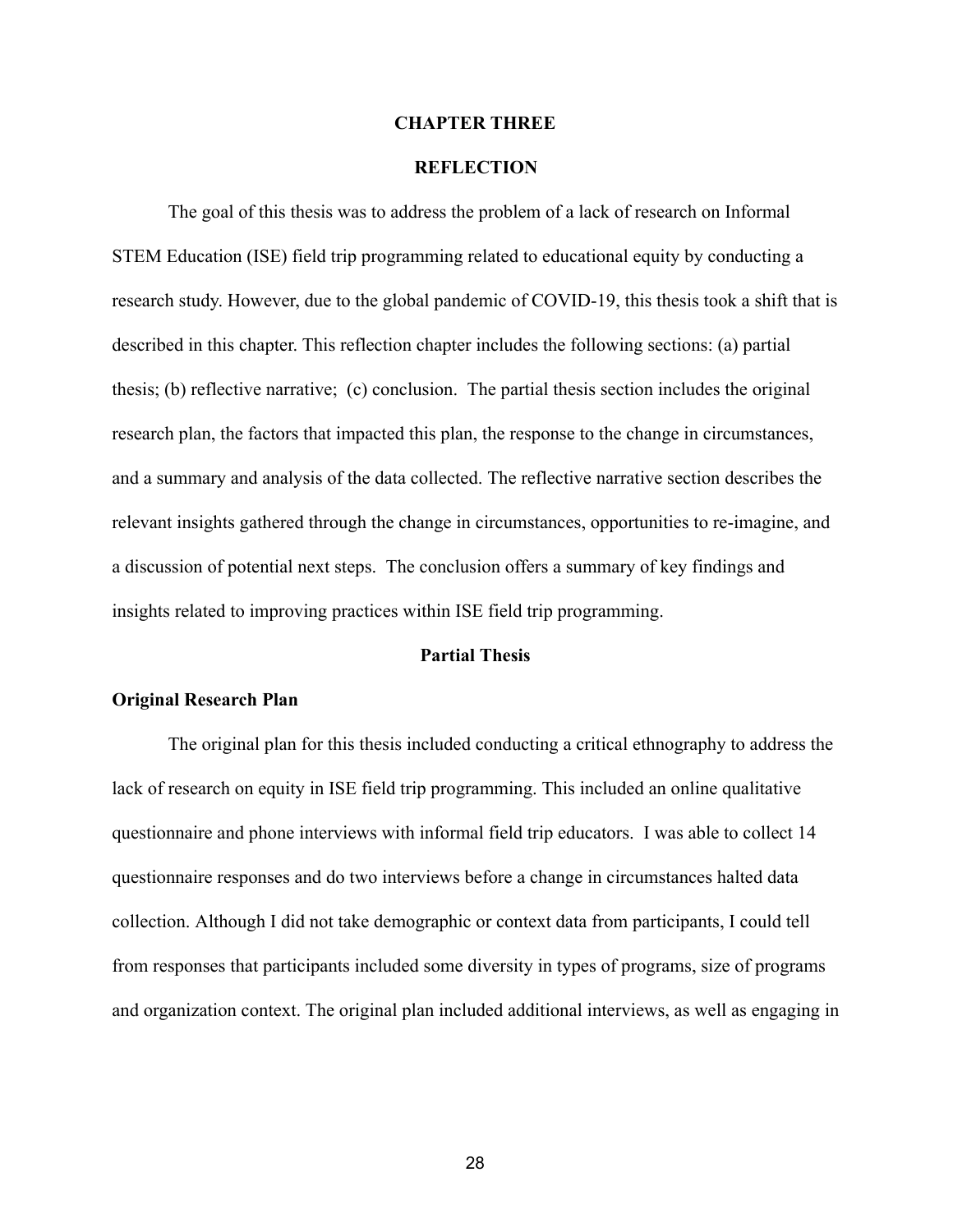observations of field trip programming. The hope was to use a robust data set as part of an evolving critical ethnography to directly address the stated research questions;

- 1. How do informal science educators understand their field in relation to educational equity?
- 2. What strategies do informal science educators use to engage in educational equity in their practice?
- 3. What processes are used by practitioners to promote educational equity in their programs within informal science education institutions?

With a complete data set there may have been findings that help address the stated problem of a lack of research on ISE field trips and equity. The larger hope was that this thesis could potentially have helped the field of ISE in developing more equitable practices for field trip programming.

#### **Change in Circumstances**

While conducting my research, unforeseeable changes caused a halt to data collection and a shift in the context of the research. The primary cause of these changes was the global COVID-19 pandemic. In response to the pandemic schools, museums, and field trip programs across the US started closing at the end of the month of March, 2020. This fell in the middle of the semester this research was to take place. This made it impossible to access educators for additional interviews or conduct observations of field trip programming. Additionally, the informal education field has seen some changes that may impact the long-term context of this thesis, including factors such as reduced staffing and funding. Schools, and education more broadly, may also suffer lasting consequences from this moment as well. Although it is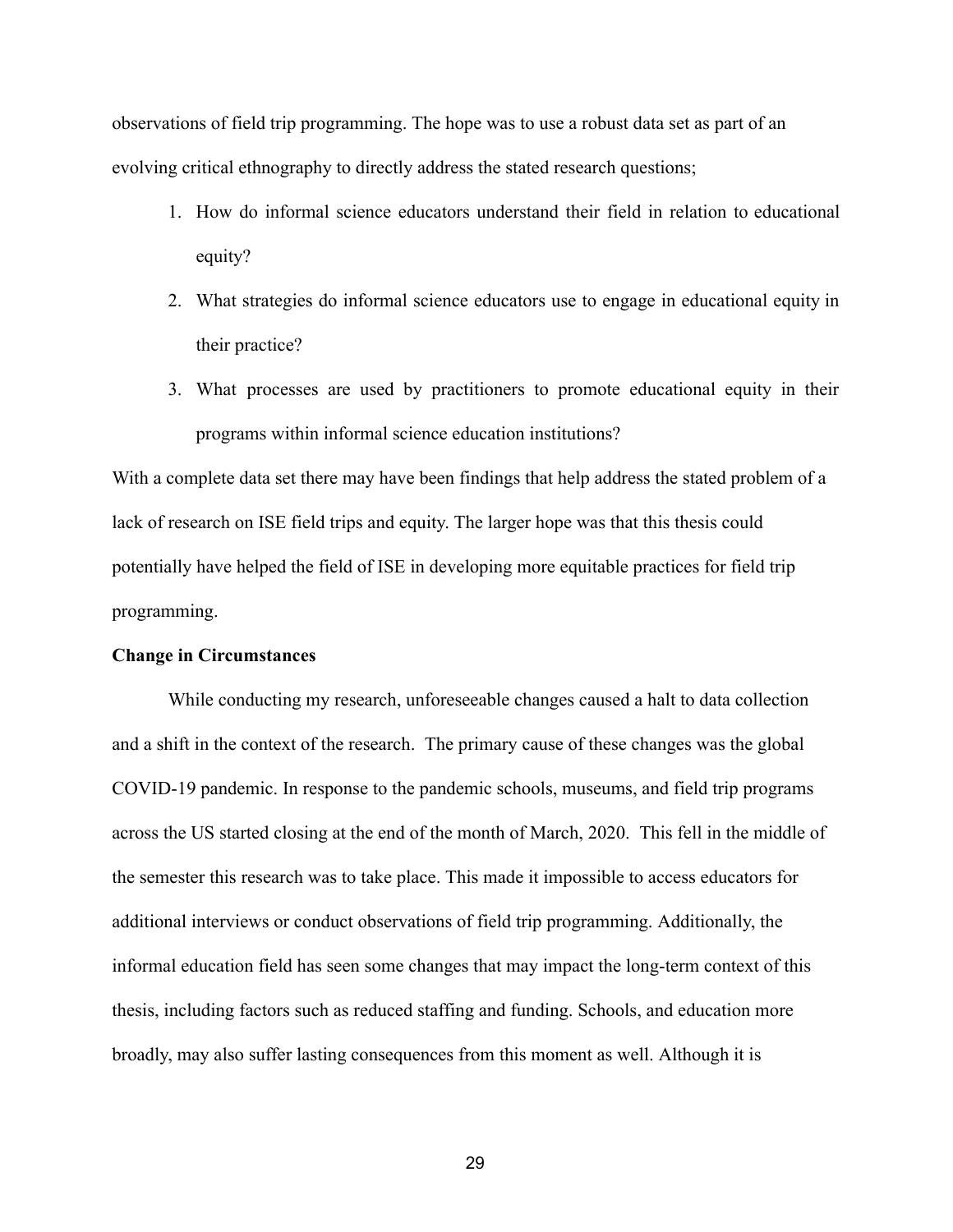impossible to predict the exact long-term impact to formal and informal educational programming, the COVID-19 pandemic changed the immediate context of this thesis. In response, I am submitting a partial thesis and attempting to adjust to what may now have potential relevance for the field of ISE.

On a personal note, the science museum that I work for has been closed due to the social distancing requirements of the state-wide shelter-in-place order. This closure has put the organization in a challenging financial situation, causing many staff to be furloughed or laid off. There is a level of unprecedented uncertainty for the institution, unlike any other time in the institution's 50 year history; I assume this is true for most informal education organizations. The stable environment, full of possibility, in which began this research, seems long gone. As my organization works through new social distancing requirements and financial unknowns, I expect that ISE field trips may see dramatic shifts in capacity and priorities for years to come.

#### **Response to Change in Circumstances**

In response to this change in circumstances, I decided to prematurely end all data collection. As an alternative, I summarized and analyzed the data I had already collected. Once ISE field trip programs reengage their programing, my hope is that this summary and analysis may support those programs to include agendas of educational equity as a central component of their programming. The original intention of this research project was to be part of a transformative worldview, which is needed in order to move the ISE field towards equitable an praxis. Anecdotal evidence collected from my experience thus far suggests that the pandemic is exacerbating pre-existing inequities within society; I make these shifts to my original research plan in order to maintain the goals of critical ethnography to "...unmasking dominant social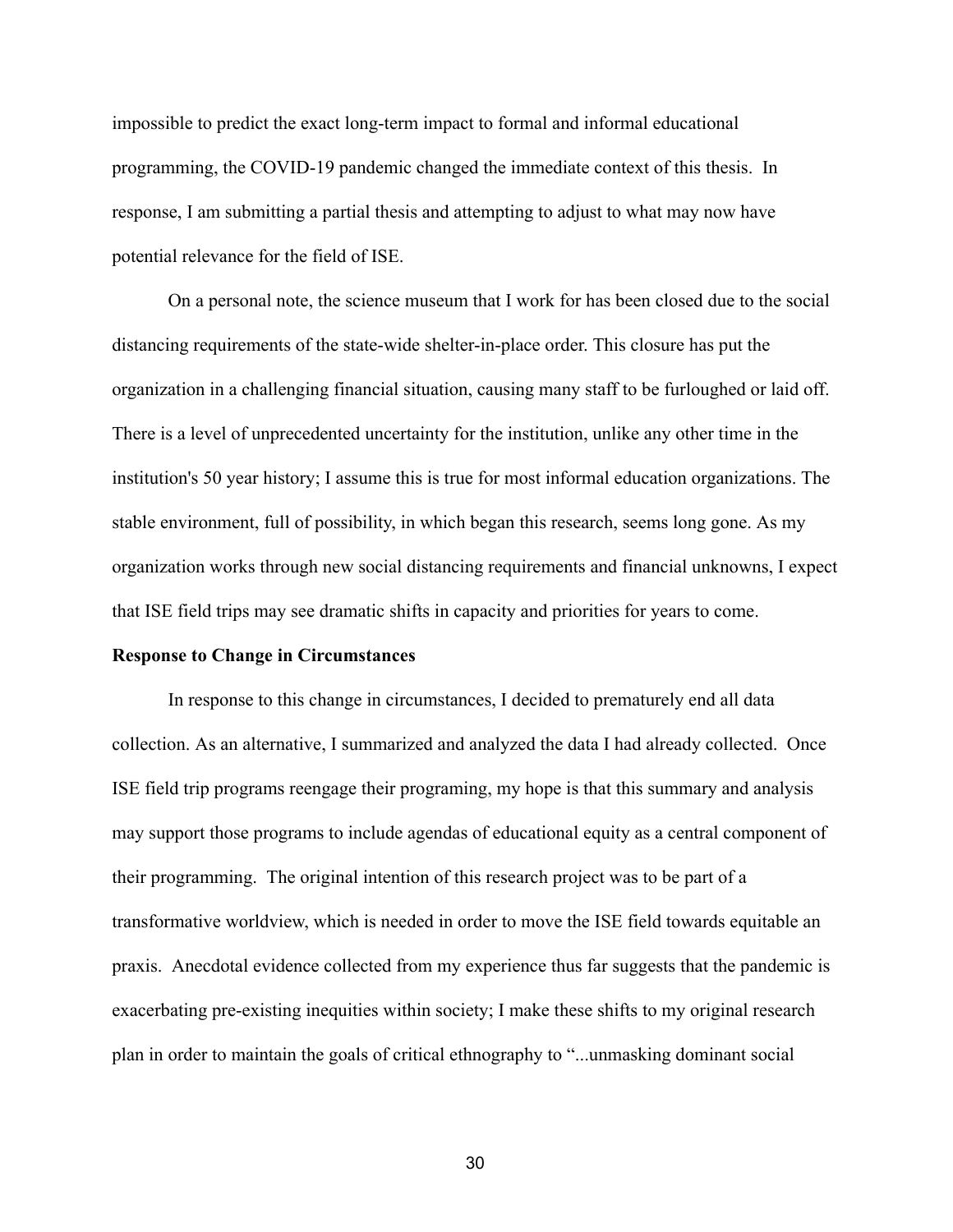constructions and the interests they represent" (Anderson, 1989, p. 254; Crenshaw, 2017). With the temporary closure of my museum, my professional work has shifted during this time towards reflection, regrouping, and reimagining. I am using the data I was able to collect for this study to frame this work. My hope is that this thesis may guide others who find themselves in the possession of a similar opportunity to reimagine informal educational programs.

#### **Summary and Analysis of Collected Data**

Data for this critical ethnography was gathered through an online qualitative questionnaire and phone interviews. The online qualitative questionnaire received 14 responses, with two of the responses leading to phone interviews. The intention was to continue to collect data, but the global pandemic of COVID-19 ended data collection resulting in a limited amount of data. I took the results of the limited data set and organized quotes by themes that emerged through a process of categorization (Lecompte & Schensul, 2010). The data gathered in the qualitative questionnaire and interviews can be organized according to the following themes: (a) access to field trips; (b) inclusion on field trips; (c) relevance to students' lives; (d) role of informal educators; (e) engagement outside of field trip day. These themes primarily consist of examples of the strategies used within ISE field trip programs and begin to address the second research question of this thesis related to practices . Additional interviews would ideally have addressed the other two research questions more directly.

Below is a summary of the themes with example quotes from the field notes and sub-themes when appropriate. Although there is some useful data and examples within this data, what is equally important is the themes and categories that did not emerge from the data. Since part of the goal of this thesis was to engage educators in developing a critical lens, I attempt a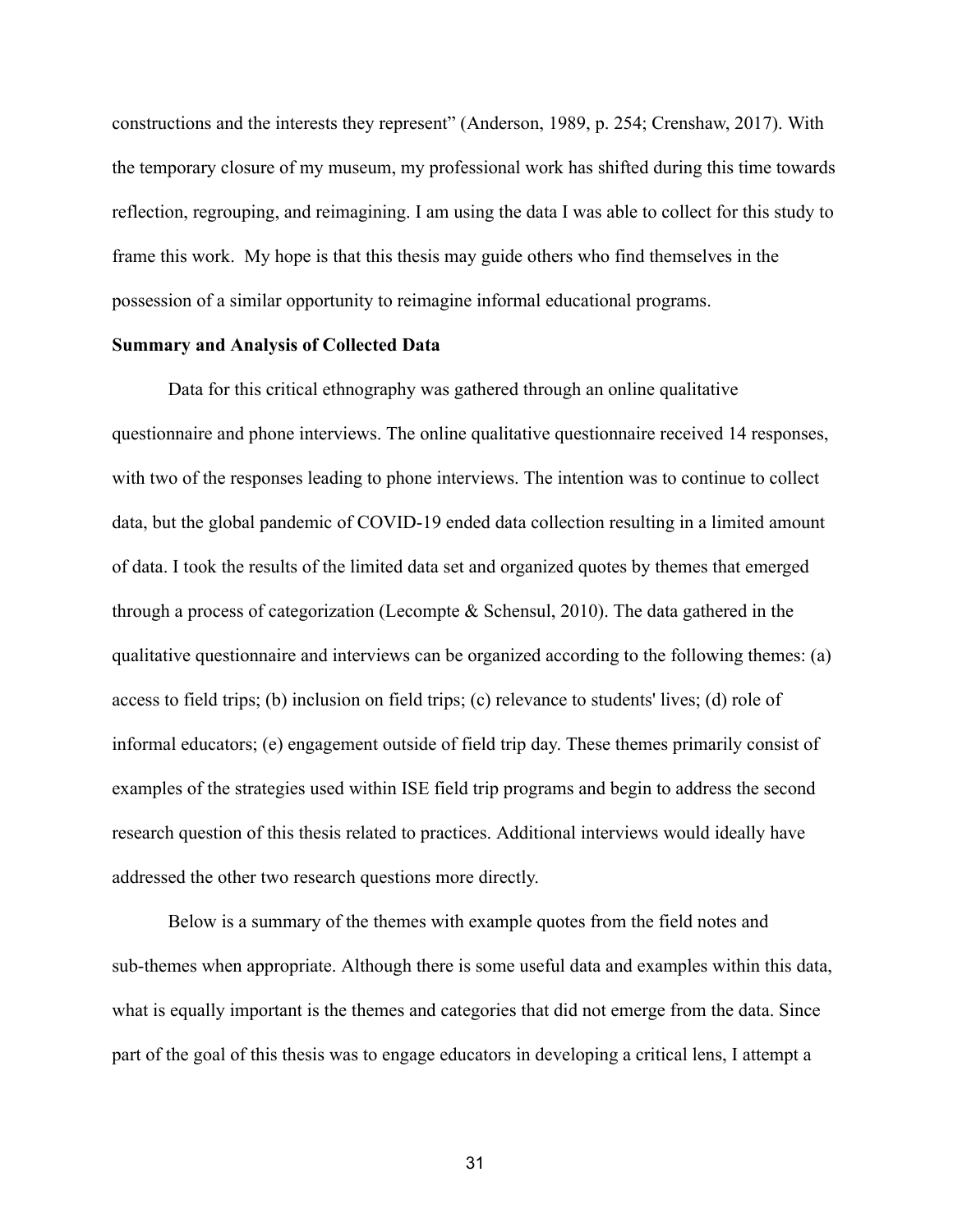critical analysis of the responses in each section by posing questions for other ISE practitioners to consider. The end of this section also includes some noteworthy points from the field notes that begins to address all three research questions.

## **Results and Analysis Theme One: Access to Field Trips**

Responses included a range of answers that related to addressing and expanding access to field trip programming. For the purpose of this category, *access* refers to all potential barriers for an individual or group to participate in the ISE field trip. Some participants mentioned accessibility as an open-ended or broad goal for their work, but these responses lacked enough detail to analyze further. Examples of these comments can be found in Table 1. However, I believe these comments are important to note because of their lack of specificity. I do not know more about the intention of those that shared these specific comments, but these comments can serve as a reminder for the field; it is important to ensure that *accessibility* becomes a reality among Informal STEM Education Institutions (ISEIs), and not simply a talking point for funding. Referring to accessibility without action may allow ISEIs to appear to be addressing equity while actually perpetuating the same educational inequities. Additionally, if taking too broad of an approach there is a risk that ISE providers are not addressing their own structural failings for those that are not able to access their programming.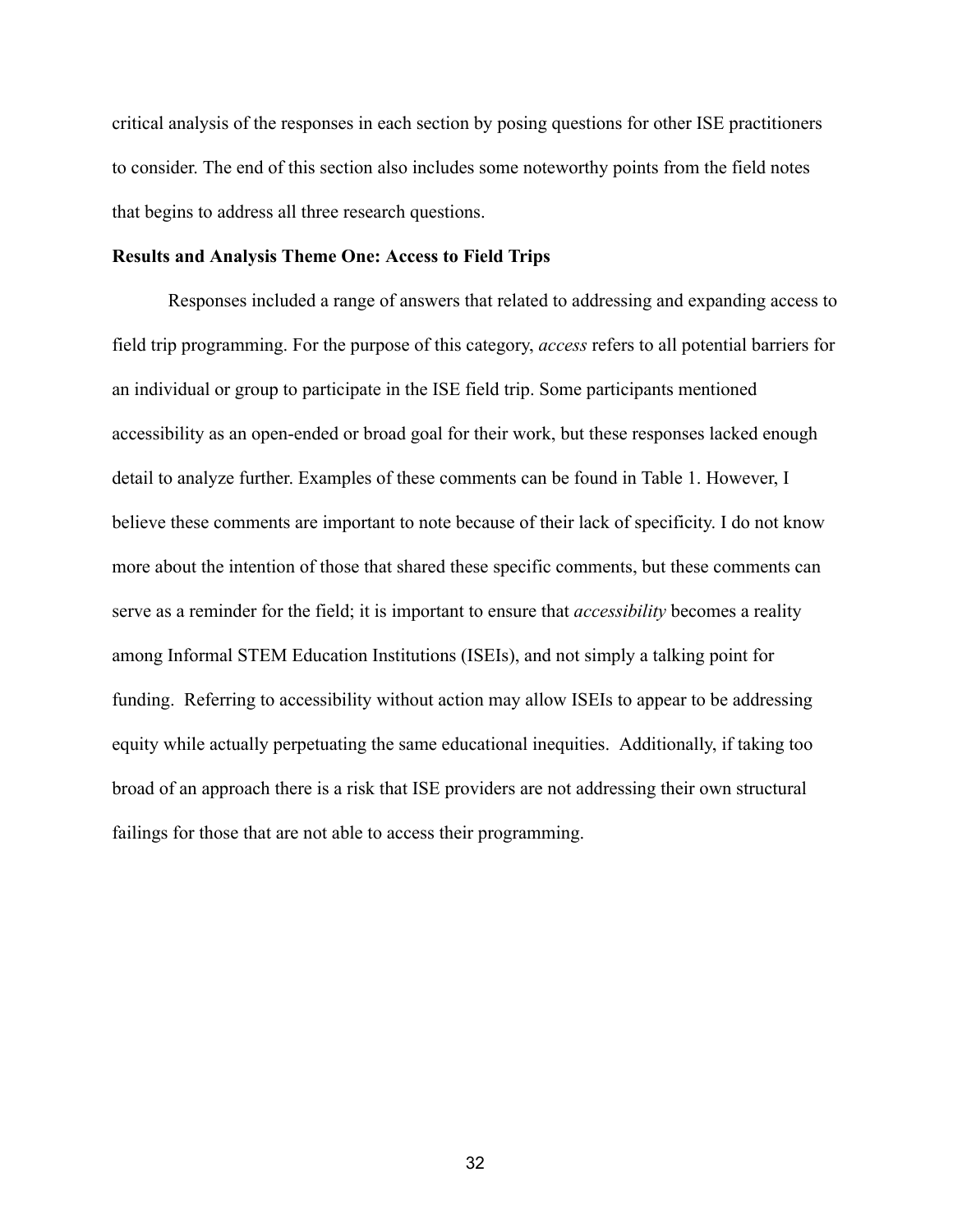# **Table 1**

## *Example Quotes on Open-Ended Accessibility*

| Subcategory | <b>Example Quotes</b>                                                                                                                                                                                                                                                                                                                                                                    |
|-------------|------------------------------------------------------------------------------------------------------------------------------------------------------------------------------------------------------------------------------------------------------------------------------------------------------------------------------------------------------------------------------------------|
| N/A         | "I relate field trips and educational equity mainly with access, striving to ensure<br>that the museum is accessible to all children."                                                                                                                                                                                                                                                   |
|             | " As a public institution, we aim to create a diverse and open building with<br>accessible programming and hands-on offerings to help every learner be<br>successful."                                                                                                                                                                                                                   |
|             | "Not so much social justice, our real focus, and I guess I'll re-frame it, is that<br>we really look at accessibility to the collections. What we're trying to build are<br>bridges of accessibility. When I say that, it's not just for those that we'd be like<br>ADAaccessibility standards, but also accessibility for people that would not<br>ordinarily have access to a museum." |

Outside of these broader comments on access, there was a range of noteworthy sub-themes related to access based on (a) financial barriers; (b) needs of students; (c) amount of access. These sub-themes are not meant to be a complete list of access points that ISE field trips providers should address, but rather are some areas that emerged from the data collected for this thesis. These sub-themes may serve as a starting place for reflecting on points of access for specific programs. Each sub-theme is described below in more detail with example quotes that have been broken into additional sub-categories.

A major sub-theme emerged related to the financial barriers of ISE field trip programs. Almost all research participants included comments that would fall under this sub-category. In comparison to all of the barriers mentioned from research participants, the financial barrier seemed to be more likely referenced with specific strategies to eliminate the barrier. Examples of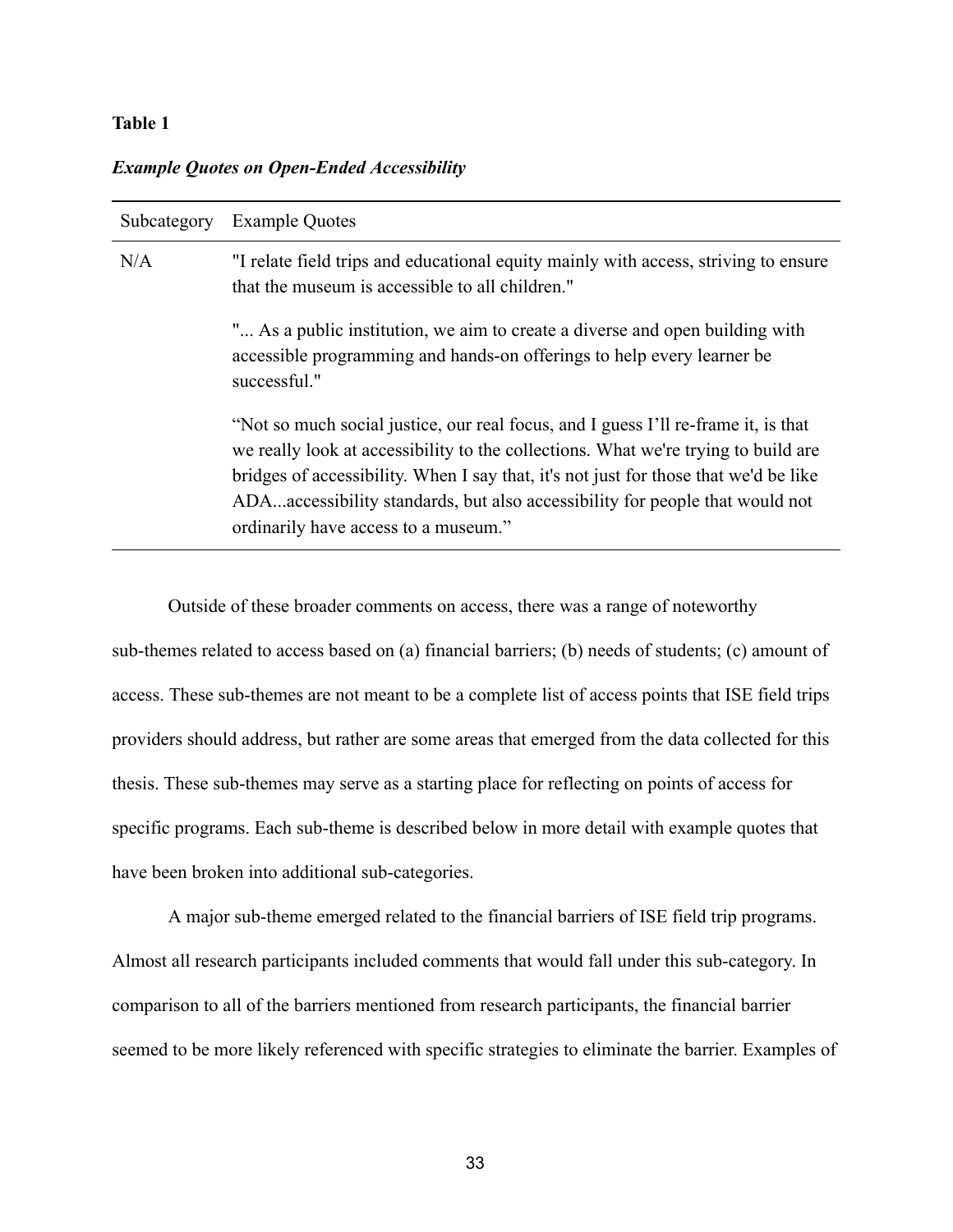these comments from the field notes can be found in Table 2. Many of the comments referred to the cost of the field trip programming, as well as the financial cost of transportation to a field trip. Additional comments mentioned financial need related to the income of the community to which visitors belong, or the school students attend. It appeared in these comments that educators acknowledge the relationship between income and access, and that this may lead to broader structural or socioeconomic barriers within programs. Overall, research participants seemed to acknowledge and attempt to address the financial barriers of field trips to their programs.

# **Table 2**

| Subcategory                   | <b>Example Quotes</b>                                                                                                                                                                                                                                                                                             |
|-------------------------------|-------------------------------------------------------------------------------------------------------------------------------------------------------------------------------------------------------------------------------------------------------------------------------------------------------------------|
| Cost of Field<br>Trip Program | "We additionally write grants to make our programming accessible to all<br>students regardless of their ability to pay"                                                                                                                                                                                           |
|                               | "education is always free, and equitable, and accessible to the public<br>community irregardless of whether you have base access or not. "                                                                                                                                                                        |
|                               | "The museums are free to the public and that is one of the great equalizers I<br>feel of the system."                                                                                                                                                                                                             |
| Cost of<br>Transportation     | "We don't charge anything I mean a school can come in with 100 kids, spend<br>the day on campus and do some planetarium work, an observatory session, a<br>weather station session, a museum session, lunch, go home, and the cost of<br>their trip was whatever it cost, you know, the buses to get them there." |
|                               | "We offer bus grants to teachers based on need, to get all students out to the<br>Reserve!"                                                                                                                                                                                                                       |
|                               | "We have a line item in our budget for transportation assistance for programs<br>that have 75% or more of their children who qualify for free or reduced lunch."                                                                                                                                                  |

*Example Quotes on Accessibility Based on Financial Barriers*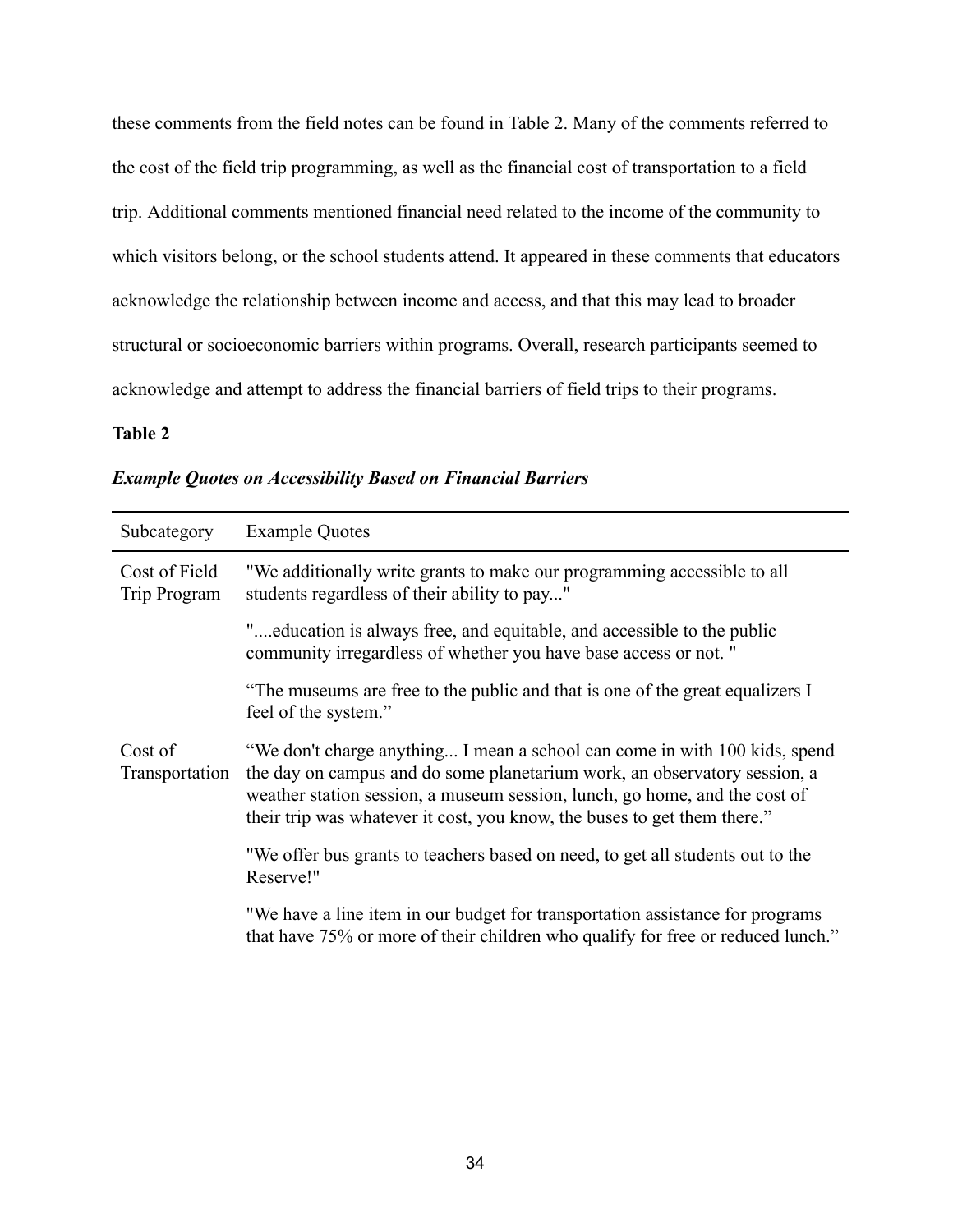Income Level "...This includes offering financial scholarships to schools with 35% free or reduced lunch rates to ensure those students with less economic support are able to attend a field trip to the museum." "The schools and community programs we partner with usually serve a majority of students who come from low socioeconomic backgrounds...."

"Oftentimes, field trips from public schools have a random sampling of all socioeconomic strata and families representing the community."

Another sub-theme emerged from comments related to access, based on the needs of field trip students. Comments put within this category are based broadly on barriers students have to engage with the ISE field programming. Example quotes that fit in this sub-theme can be found in Table 3. Generally, these comments show evidence of an intention by educators to give all students access to engage the ISE field trip experience. Some research participants referenced meeting the needs of students with disabilities, with some comments directly referring to the legal requirements based on the Americans with Disabilities Act (ADA). Other quotes referenced designing programs to meet students' needs based on age or grade level, previous content knowledge, and languages spoken by students. Although these subcategories have important differences, I put them all under this sub-theme of access. They are based on students' needs and highlight similar challenges experienced by, and strategies employed by, ISE field trips attempting to eliminate these barriers. The nature of one-day field trip programs often means that ISEIs may know little to nothing about the needs of students they are trying to support. This sub-set of comments show an interest in understanding and preparing for the needs of diverse student participants and the importance for ongoing work to address this barrier.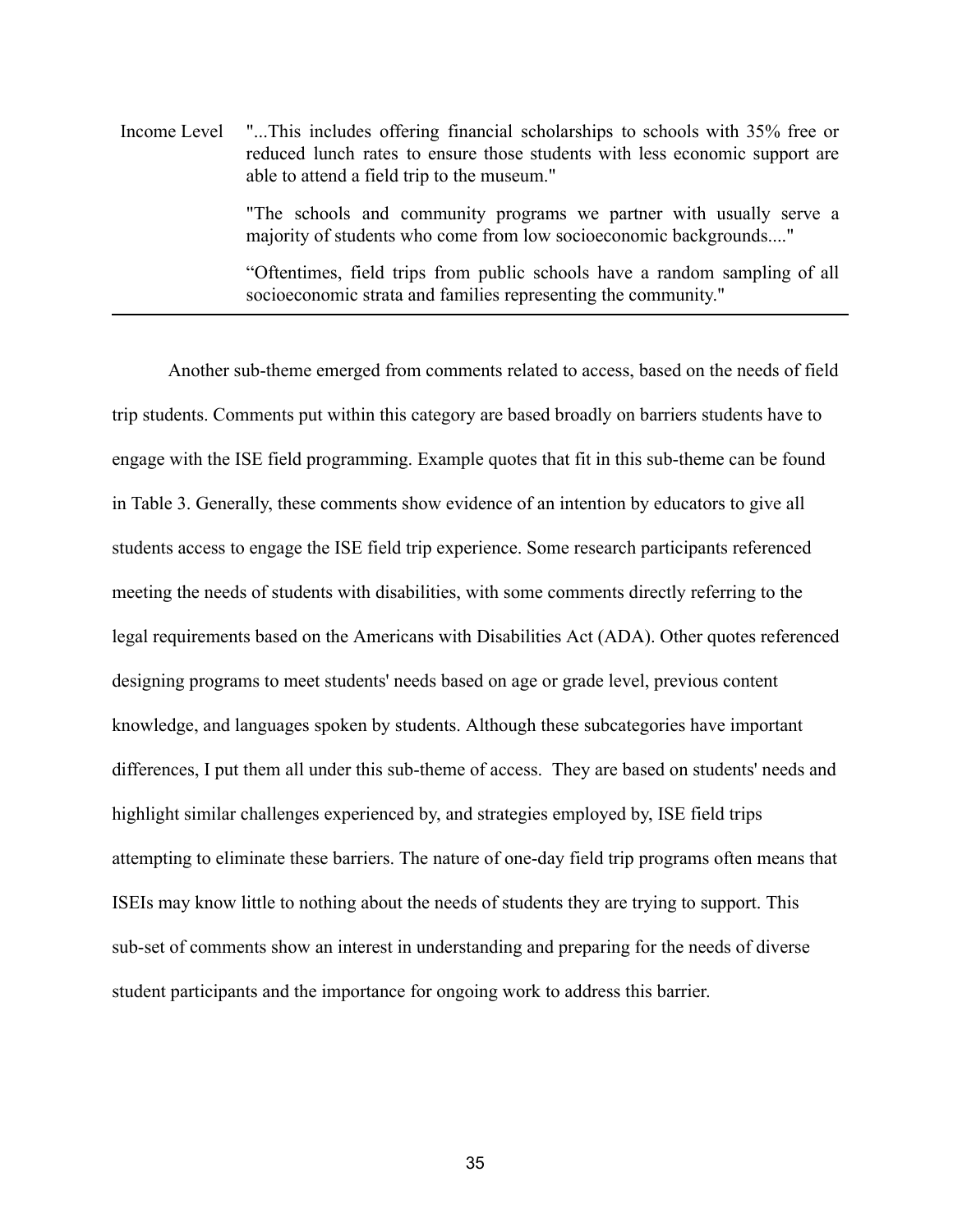# **Table 3**

# *Example Quotes on Access Based on Needs of Students*

| Subcategory          | <b>Example Quotes</b>                                                                                                                                                                                                                                                                                                         |
|----------------------|-------------------------------------------------------------------------------------------------------------------------------------------------------------------------------------------------------------------------------------------------------------------------------------------------------------------------------|
| Disability           | "I've shared some ideas with my team about things we might communicate<br>with teachers who have students with disabilities."                                                                                                                                                                                                 |
|                      | "More than anything else we're just looking at the access on the ADA<br>compliance side of things at this point, and we're looking at both vision, low<br>vision and hearing, the challenges within that collection and try to see what<br>we can do to help develop our materials and access in some of our<br>programming"  |
| Age Level            | "we work on creating accessible programming that can be tailored to multiple<br>ages and abilities, with a variety of entry points, so that students can participate<br>at a level that is comfortable to them."                                                                                                              |
|                      | "We offer grade-level specific rotations for all our students."                                                                                                                                                                                                                                                               |
| Content<br>Knowledge | " design curriculum that supports learners with less prior science knowledge."                                                                                                                                                                                                                                                |
|                      | "We try to never assume that a student knows the basic background behind<br>whatever topic we are discussing and we never shame students for not having<br>the vocabulary or knowledge of their peers."                                                                                                                       |
|                      | "We always start our programs with a baseline of understanding and try not to<br>assume that students have pre-existing knowledge about the locations we are<br>visiting or the activities we are leading for them."                                                                                                          |
| Languages<br>Spoken  | "we offered bi-lingual field trips for elementary-aged students"                                                                                                                                                                                                                                                              |
|                      | "I also make sure to try and get any written documents translated in order to<br>make the transfer of information easier for families whose primary language is<br>not English. If possible, I partner with colleagues who also speak languages<br>that serve the community."                                                 |
|                      | "Many times we're able to meet groups where they are language-wise, which is<br>cool. I mean whether it's a group that's a Chinese immersion school or more<br>Hispanic leaning urban school or whatever it might be. We're able to meet them<br>at their place of entry, which is an interesting way to be able to do that." |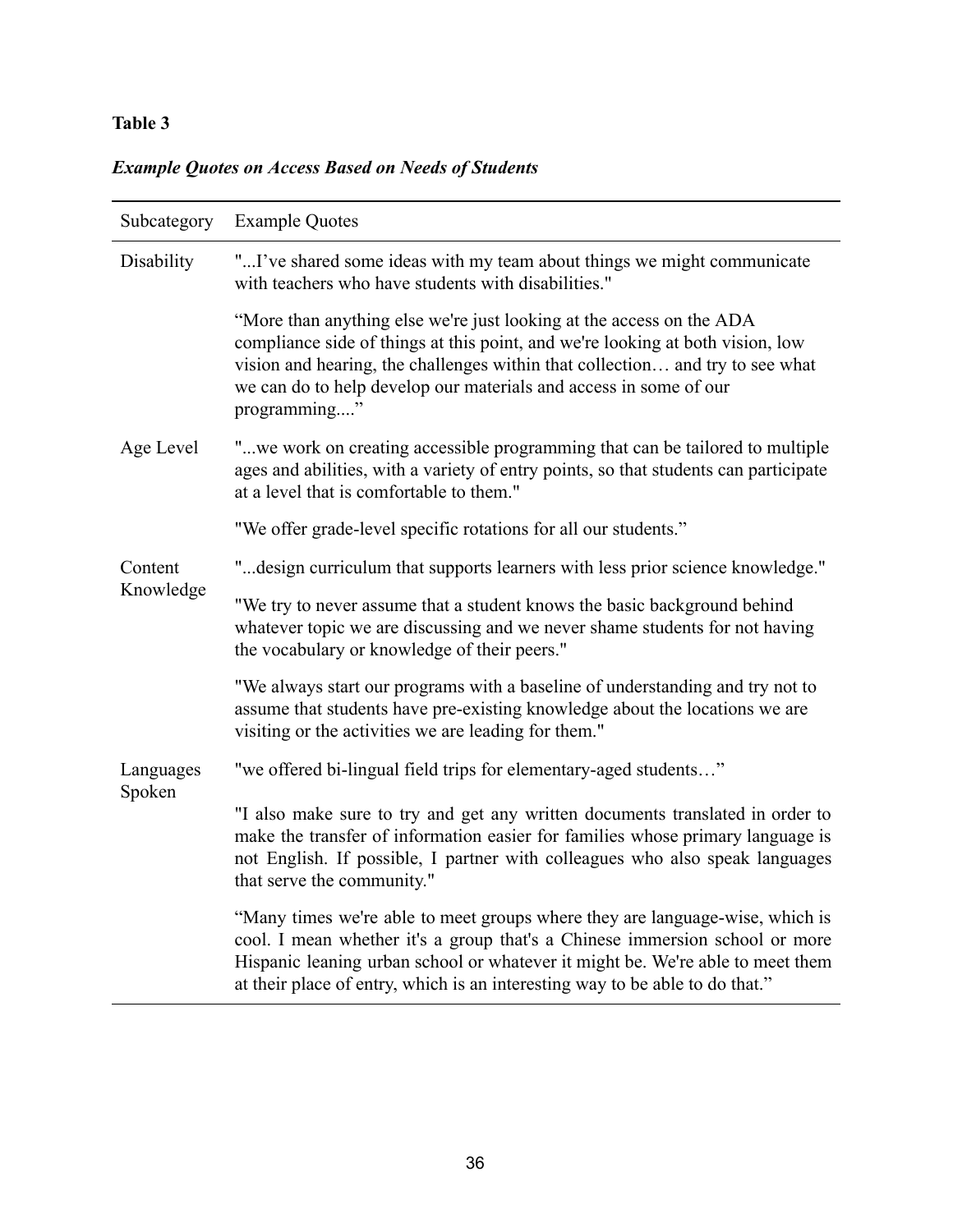A final access sub-theme includes comments related to the amount of access experienced by students or communities. This included comments that specifically address an *underserved*  audience and others focused on the amount of service or enrichment opportunities students receive more broadly. Examples of these comments from the field notes can be seen in Table 4. Although this sub-theme may relate to other barriers, such as financial barriers, it focuses on the prolonged and multigenerational experience of being denied services and could begin to address large structural problems with access to education and ISE. It is important to note that these comments sometimes articulate a deficit mindset, in which students and communities are framed as lacking; not all informal educators have the understanding and vocabulary to frame access in terms of community and cultural wealth. From my own experience as an ISE educator, the term *underserved* is coded language for lower-income communities or communities of color. The problem that I see with this term and usage is that it can lack recognition of the historic and/or structural reasons behind the issue. It also fails to recognize the long-standing traditions of human right advocacy and activism, maintained at an incredible cost, that exist among people who are identified as *dispossessed*, *historically underserved*, *marginalized*, *disinvested*. It is true that some communities have been historically denied access to ISE for a variety of structural reasons. I ask that my colleagues in the ISE field take an active role in disrupting these systemic inequities.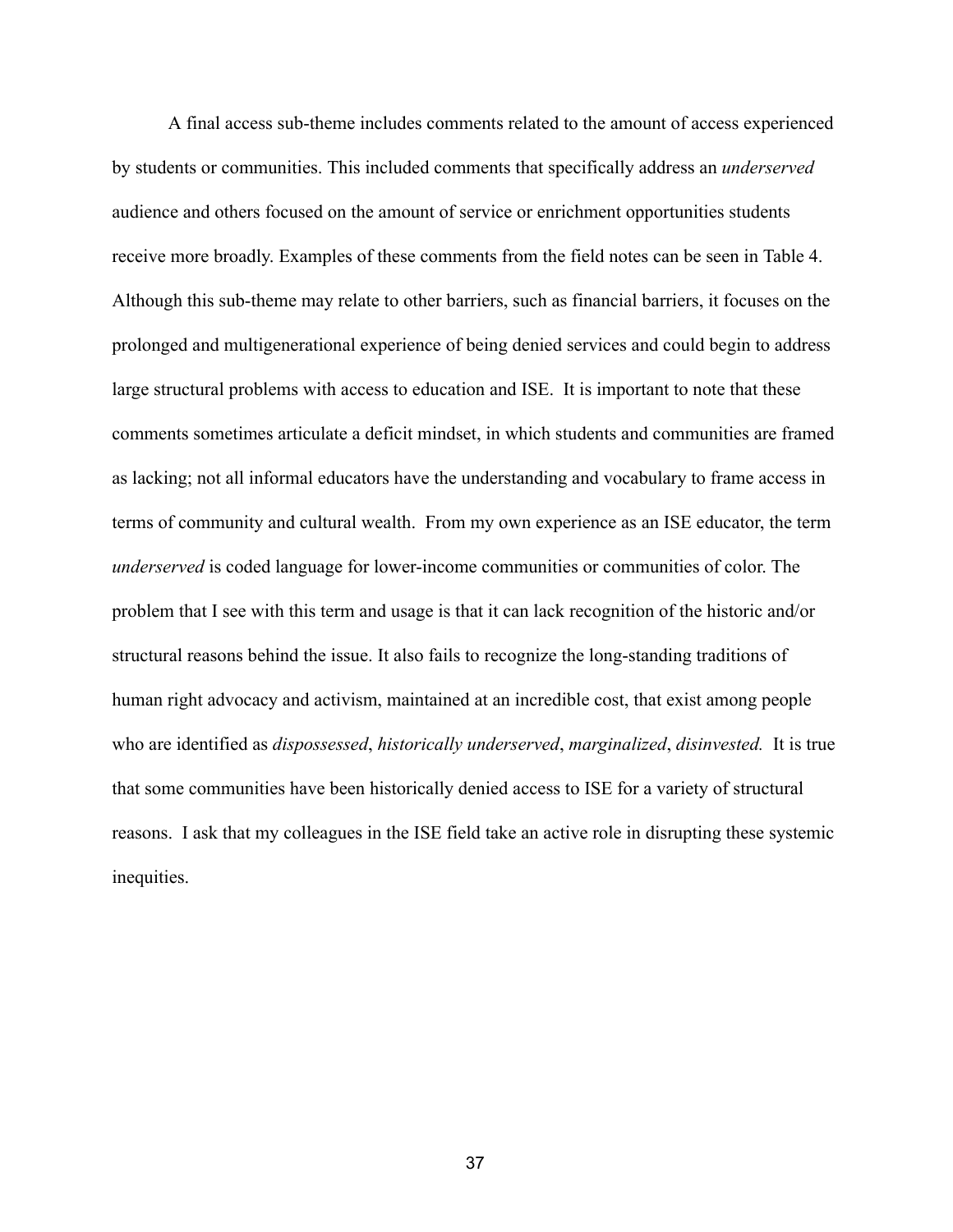## **Table 4**

|  |  | <b>Example Quotes on Accessibility Based on Amount of Access</b> |
|--|--|------------------------------------------------------------------|
|  |  |                                                                  |

| Subcategory                | <b>Example Quotes</b>                                                                                                                 |  |
|----------------------------|---------------------------------------------------------------------------------------------------------------------------------------|--|
| 'Underserved'              | "We are the number one provider of programming serving predominantly<br>underserved schoolchildren in afterschool programs."          |  |
|                            | "We receive many underserved visitors but the demographics in the area are<br>steadily getting less diverse."                         |  |
| 'Lacking<br>Opportunities' | "When determining which outreach events to participate at, I prioritize<br>events in communities that lack outdoor education service" |  |
|                            | "the only way that these children have access to this technology is through<br>these field trips."                                    |  |
|                            | "I think field trips are advancing equity because institutions are<br>providing experiences to kids with fewer opportunities."        |  |
|                            | "At my agency, we focus our outreach in communities that reflect<br>demographics that have less access to educational opportunities." |  |

This larger theme of *access* includes several sub-themes consisting of access based on (a) financial barriers; (b) needs of students; (c) amount of access. Together these *access* subthemes demonstrate the varied ways that informal educators are thinking about, and enacting strategies to remove barriers for individuals or groups who wish to attend ISE field trips. What was often missing from these comments was the acknowledgment of the reason these barriers exist, including the components for which ISEIs are responsible. I believe that all students have access needs of some sort, but we have normalized the access needs of certain students. To address this theme of access, I pose some questions to myself and the fields. These include: (a) What are the barriers for young people accessing ISE field trips? (b) What is the historic and structural reason for these barriers? (c) In what ways am I, or my organization, responsible for these barriers? (d)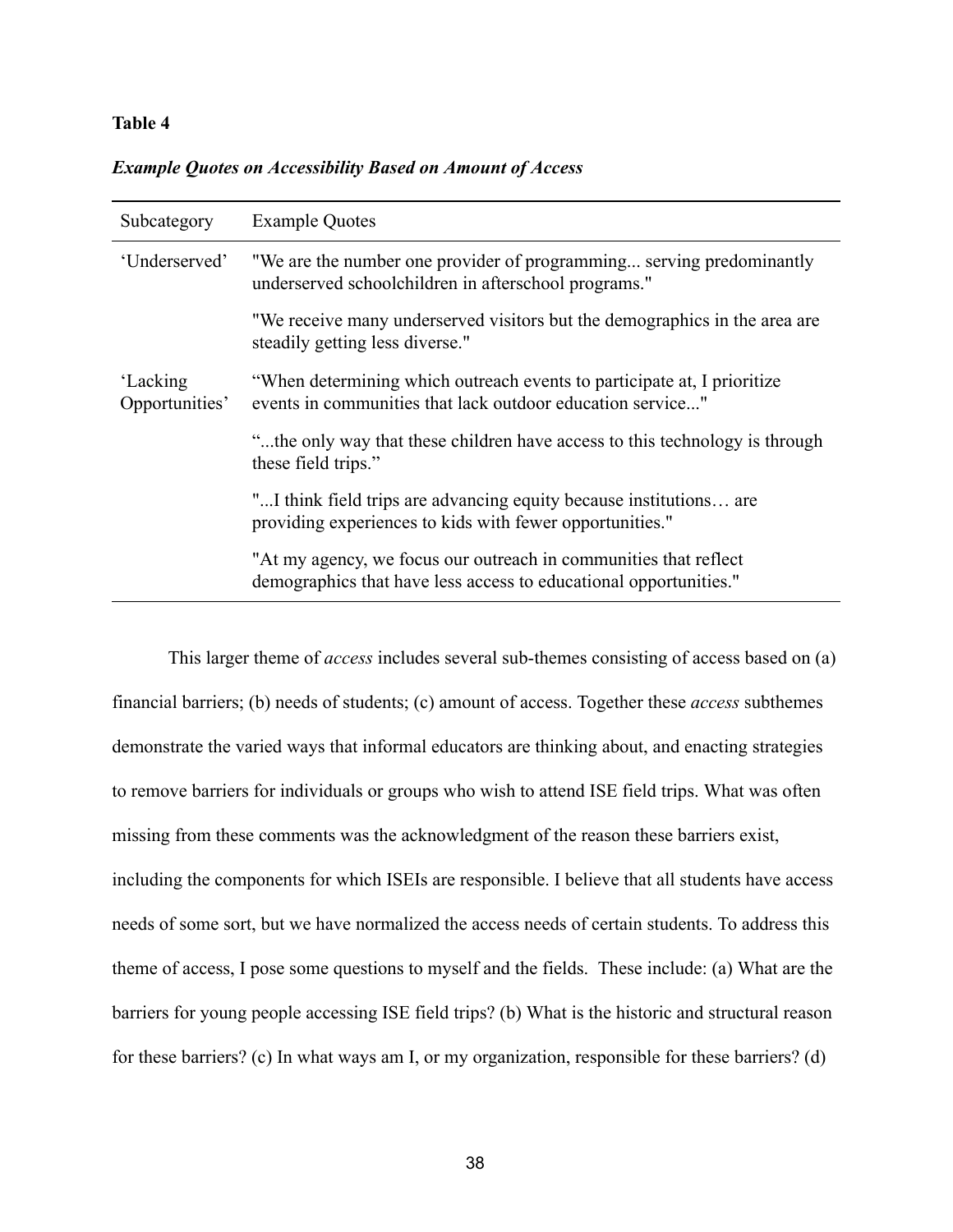What are the opportunities to address these barriers today? (e) What are some long term strategies we can take to address these barriers?

#### **Results and Analysis Theme Two: Inclusion on Field Trips**

A second category emerged from the data pointing to a focus on inclusive praxis within the field trip experience. This theme of inclusion is focused on learning practice and theory related to participation. Examples of quotes that referred to this theme can be found in Table 8. I categorized several sub-themes from the field notes on this theme. This includes comments related to peer interactions, the structure of programs, and an awareness of educators' biases. Yet another set of comments mentioned specific learning/design frameworks or approaches.

There are many overlaps between the theme of *access* and the theme of *inclusion* . It is worth noting that many of these quotes could have been put in either category, especially the ones that fell within the access sub-theme of the needs of students in Table 3. However, I felt that it was important to separate issues of access to ISE programs from issues of access within ISE programs. To explore this further, I ask the following questions of my colleagues in the field: (a) What are the hopes for what young people get out of their field trip experience? (b) What strategies create opportunities for students to guide or participate in their own learning process? (c) How do the structures or pedagogies of the field trip program align with creating a more equitable experience for students?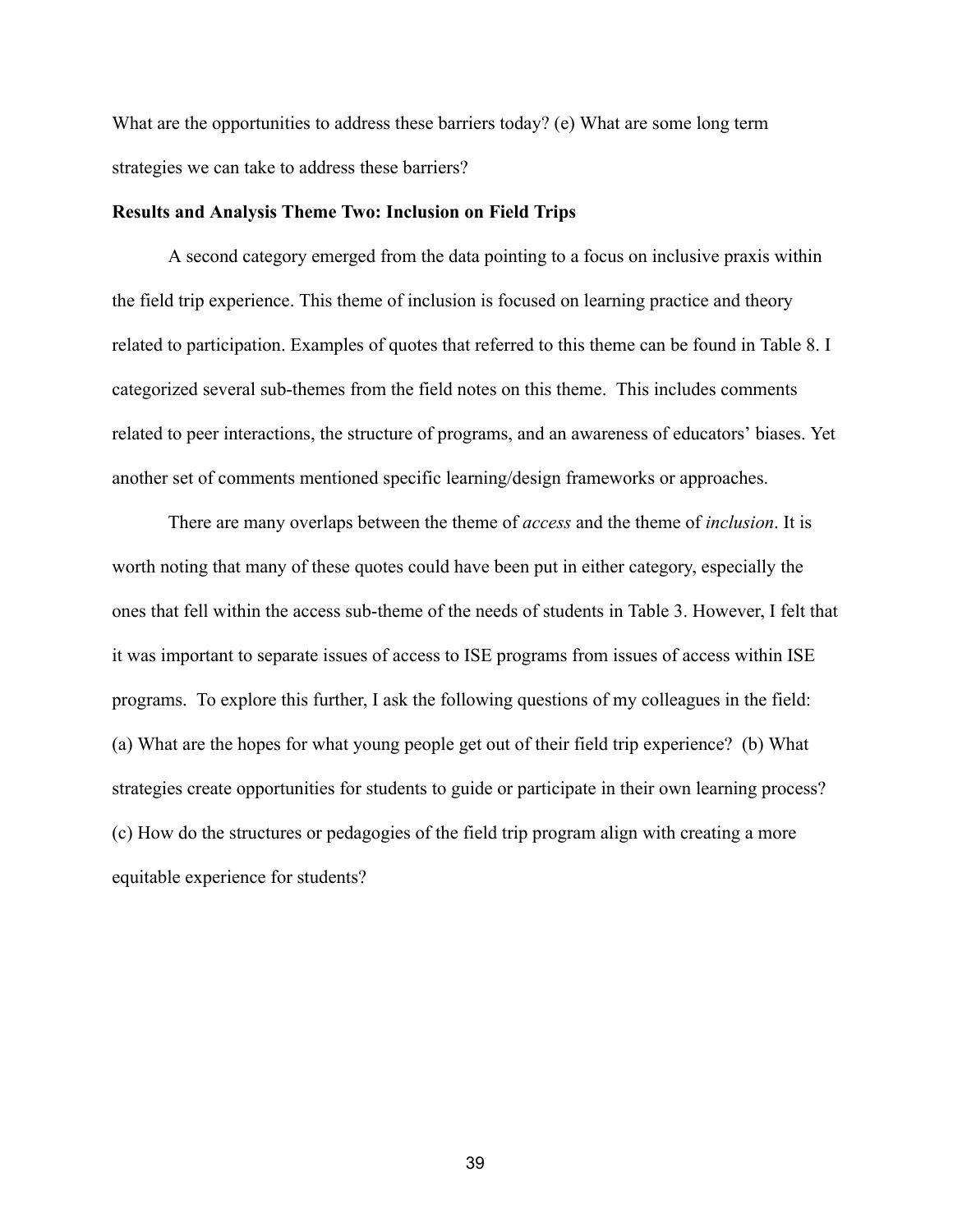## **Table 5**

| Sub-themes                      | <b>Example Quotes</b>                                                                                                                                                                                                                                                                                                                                |
|---------------------------------|------------------------------------------------------------------------------------------------------------------------------------------------------------------------------------------------------------------------------------------------------------------------------------------------------------------------------------------------------|
| Peer<br>Interactions            | "Our programs also begin with ice breaker activities so we can get to know the<br>group, which also provides opportunities for students to break from their usual<br>group of friends so that they may learn more about each other."                                                                                                                 |
| Opportunities<br>to Participate | "I am conscious of giving all children equal opportunity to ask questions or<br>make comments."                                                                                                                                                                                                                                                      |
|                                 | "I personally try to be aware of my learned biases and try to engage as many<br>different students as possible."                                                                                                                                                                                                                                     |
| Specific<br>Approaches          | "Universal Design for Learning UDL is the basis of our approach to our<br>clientele"                                                                                                                                                                                                                                                                 |
|                                 | "I utilize teachable moments to engage students who are interested in an<br>exhibit to get guests to explore the concepts in play more. I use the 'Notice,<br>Try, Remind' technique where I ask guests what do they notice, what can they<br>try, and what does the result remind them of? I just talk to people and expand<br>on their interests." |
|                                 | "Treating all students with equal dignity, free from authoritative practices."                                                                                                                                                                                                                                                                       |

# *Example Quotes of Inclusion on Field Trips*

## **Results and Analysis Theme Three: Relevance to Students' Lives**

A third theme emerged from the data that could broadly relate to the relevance of ISE field trips to students' lives. Several examples of quotes that fit within this theme are found in Table 6. This includes comments that relate to the types of knowledge and content that are part of a field trip experience. Within knowledge and content, there is the opportunity to emphasize the knowledge of communities that are devalued and to bring up issues that disproportionately impact communities that experience generational civic disinvestment, such as climate change. Additional comments specifically mention the intentional choice of materials and representation.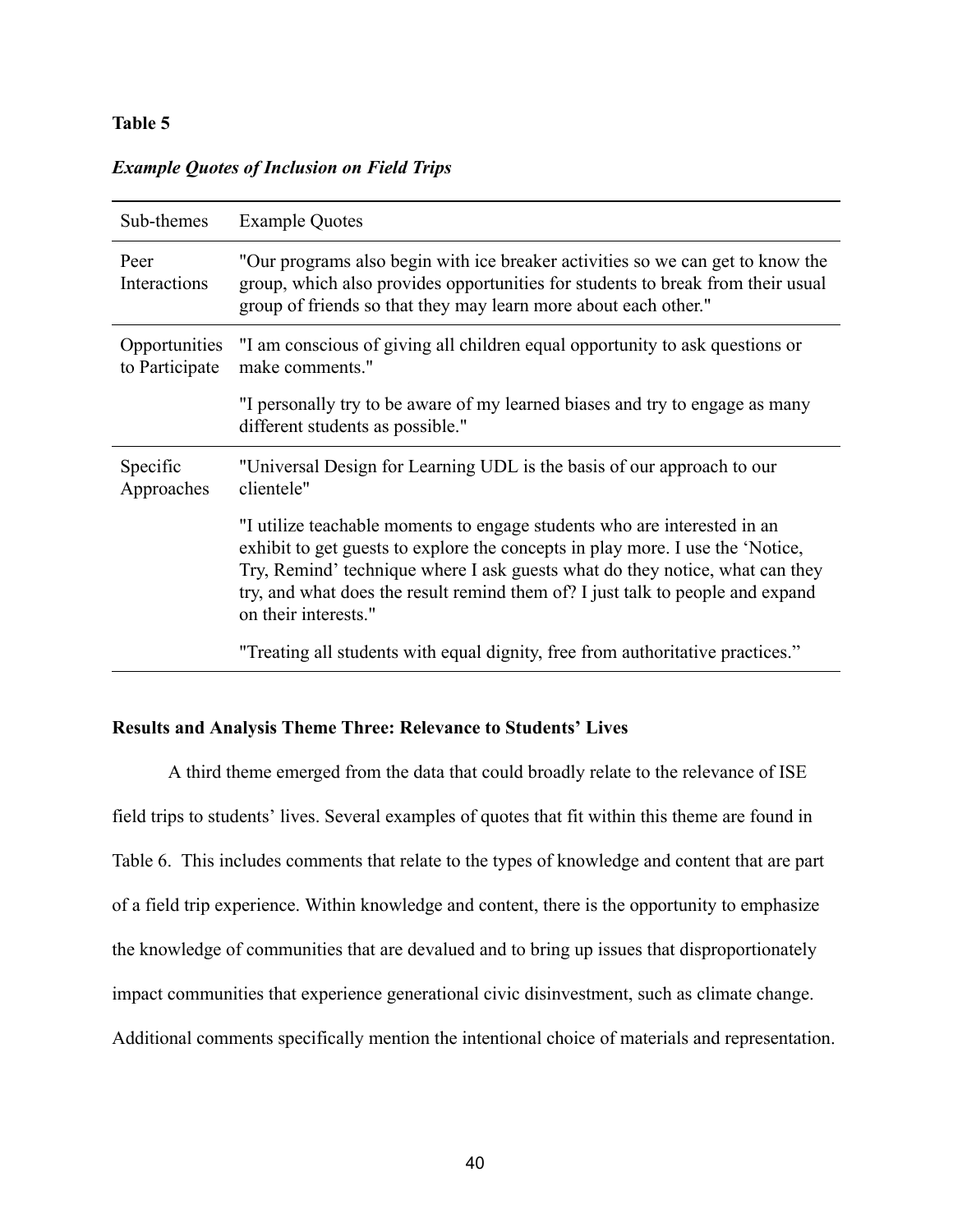Taking a critical lens, most of the responses organized in this theme lacked a focus on feedback from students or centered on their experience. The majority of interactions between ISE field trip providers and the students they serve is relatively short. In this moment of COVID-19 and school closures, it brings up the question such as "How can informal education providers adapt in moments of crisis?" It is especially important to prioritize the relevance ISE experiences to students of color, as discussed in Chapter Two. In response to this theme of relevance to student's lives I pose the following questions to my ISE colleagues: (a) How can ISE center the voices and feedback of young people? (b) How does the field trip support students' lives at this moment and in the future? (c) What are the opportunities to highlight the cultural wealth of the students coming on field trips?

## **Table 6**

| Sub-themes               | <b>Example Quotes</b>                                                                                                                                                                                                                                                             |  |
|--------------------------|-----------------------------------------------------------------------------------------------------------------------------------------------------------------------------------------------------------------------------------------------------------------------------------|--|
| Knowledge<br>and Content | "I have been co-leading a project to bring Indigenous voices back into our<br>spaces"                                                                                                                                                                                             |  |
|                          | "To promote the topic's relevance to their lives, we end the field trip by<br>inviting students to discuss the following question when they return to the<br>classroom: "What responsibility do we, as a society, have to protect us and<br>the environment from climate change?" |  |

*Example Quotes of Cultural Relevance to Students' Lives*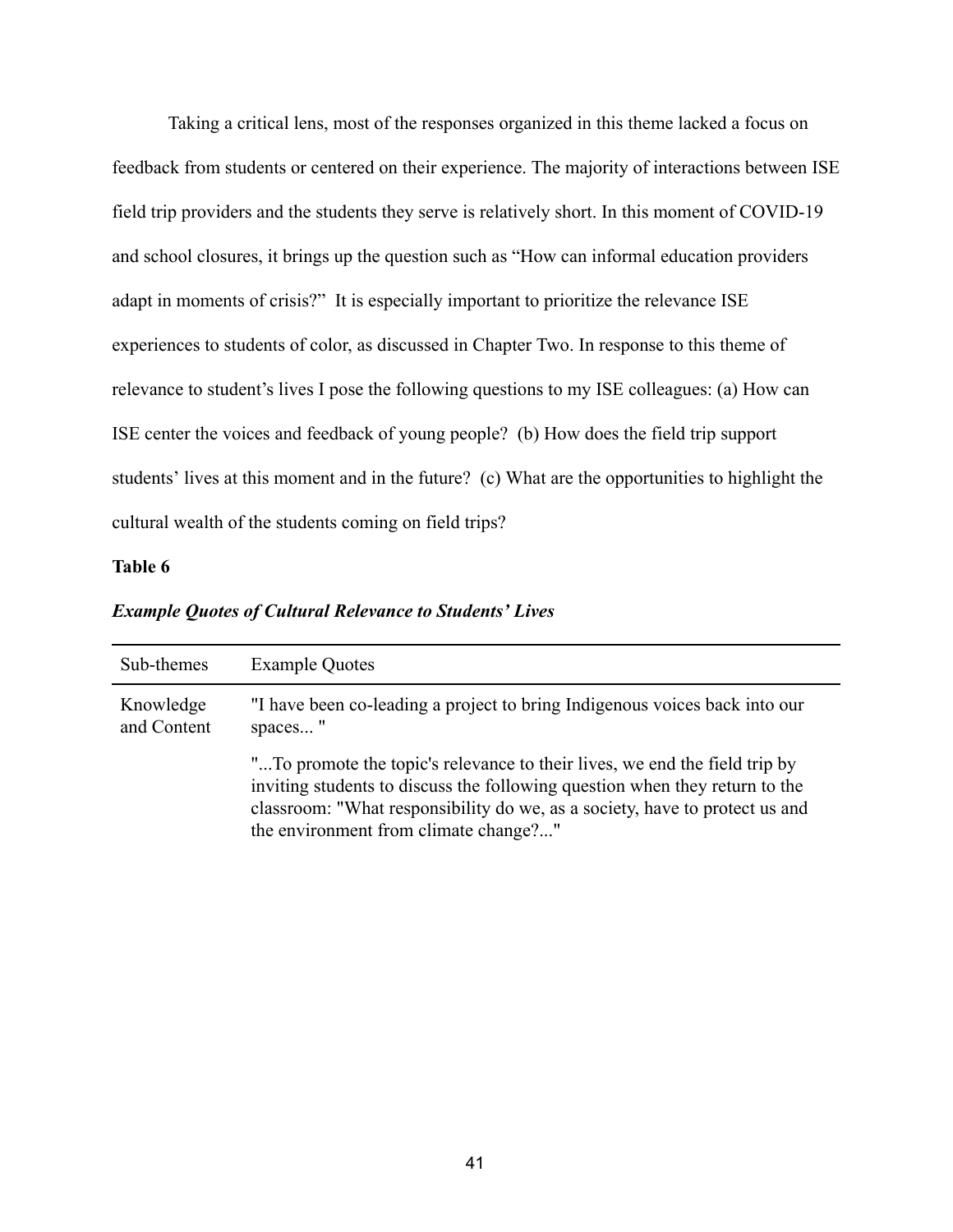| Materials and<br>Representation  | "we started including materials that were more appealing to girls, in an<br>effort to make them feel more comfortable and excited in participating in<br>design challenges."                                                                                                                           |
|----------------------------------|--------------------------------------------------------------------------------------------------------------------------------------------------------------------------------------------------------------------------------------------------------------------------------------------------------|
|                                  | "One is a young white male, the other a young woman of color. We hope<br>that these (super inspiring) videos will encourage them to act on behalf of<br>climate change in their own communities."                                                                                                      |
|                                  | "Sometimes it might be even having them view some little video about other<br>people who have been at the museum, just to kind of help make them<br>comfortable We have some social stories that we'll just send out to the<br>people to be comfortable with what's going to happen when they arrive." |
| Feedback from<br><b>Students</b> | "I was very vocal to my team and supervisor about a lesson where the teacher<br>left with 3 kids of color and didn't come back. I wanted everyone's feedback<br>on what we might do to support more successful interactions"                                                                           |

#### **Results and Analysis Theme Four: Engagement Outside of Field Trip Day**

This fourth theme included comments that refer to ISE institutions engaging audiences outside of the field trip day. Example quotes in this theme can be found in Table 7. One sub-theme includes pre-field trip communication with teachers. The extent of this communication ranges in depth, but it may be a key area to explore in future research. Responses in this category also included the ways that ISEIs advertised or conducted outreach. Additional comments in this theme included mention of community programming and partnerships outside of field trip days. Some of this programming specifically targets communities that an institution is not currently engaging and/or adult learners.

In order to fully engage in programming with an educational equity lens, I believe ISEs must consider the holistic support of the real lives and experiences of students, their families, and their communities. In order to reflect on this relationship with ISEIs and communities, I ask myself and the field these questions: (a) How are teachers and schools supported in building a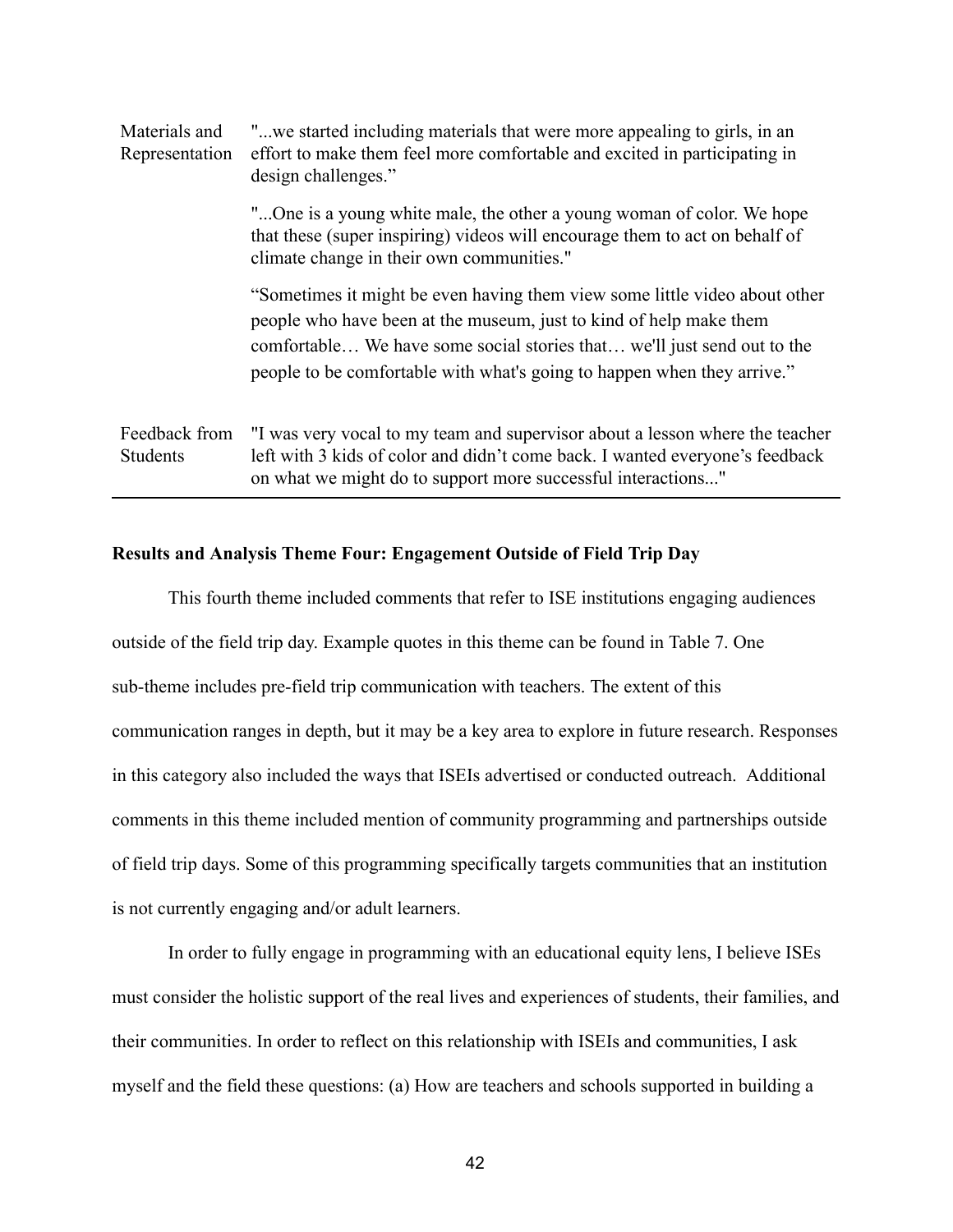relationship with the ISEI? (b) In what ways are teachers and all adults encouraged in their own

learning? (c) What are opportunities to partner, or be advised, from community

members/groups?

## **Table 7**

# Sub-Themes Example Quotes Communication with Teachers "...you are really dependent on the leaders of the field trip and the students, and the staff of these field trips to help engage… with their students as we are all trying to teach them science-based learning in such a short amount of time, like two to three hours to get as much science and fun into these activities as possible in a way that is kind and compassionate, empathetic. It's challenging. I feel like the guided participation and engaging in enthusiasm with the adult leaders is the best way to do so." "What we do is we have an online form that a teacher will fill out... Some of them have been coming to us for the last 10 years, we know exactly what we're going to do with them, or it's somebody brand new and then we take a fair amount of time kind of communicating with them before they come." Advertising and **Outreach** "We advertise this program in various ways, to ensure that schools with low income families can take advantage of it." "We do a lot of outreach to Title 1 schools. They then invite them to the Free Museums that are open to the public and the museum education is always free, and equitable, and accessible to the public community irregardless of whether you have base access or not." Community Programming and Partners "...create accessibility and community engagement with incarcerated parents and their children, to provide transportation and provide a neutral facility in which the children have feelings of self-authority and self-worth, and choice… they get to interact and learn together." "Outside of field trips, we offer free days at least once a month for families to come and learn at the museum… and offer discounts for families with a food assistance card." "We partner with… social service agencies...programming that's done for adult learners… when you begin to bring in the English language learning program, you're bringing in adults who have children who would never have actually seen a museum. Then all of a sudden they realize it's free and

# *Example Quotes for Engagement Outside of Field Trip Day*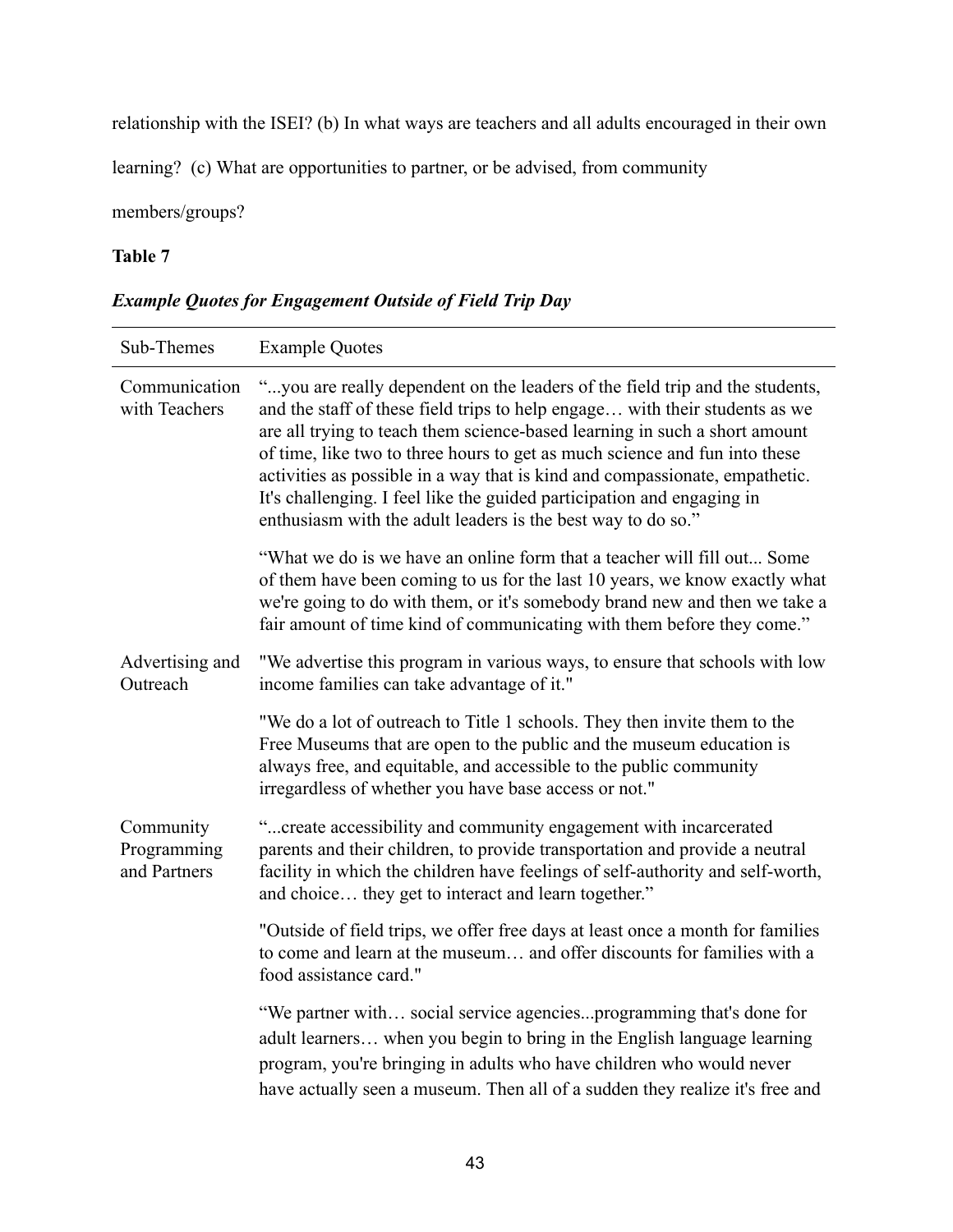I can go and I didn't have a terrible time and I could bring a child and they seemed really okay with all that..."

Engaging Adult Learners "...as much as we're working with the kids, the classes, the students, much of the work we're also doing is with the adults, the caretakers and/or teachers, chaperones, whatever you want to call them, the adults that are with them. Much of our work is also addressing their needs without that group explicitly knowing that we're doing that. Our explicit work is with the student groups that are coming in. Our other layer of work is to help develop the adults in their understanding of science. We do actually make that a focus of our work and we evaluate what happens with the adults while we're working with the students."

#### **Results and Analysis Theme Five: Role of Informal Educator**

A fifth theme that emerged from the data was drawn from responses that focused on the role of the field trip informal educator. Example quotes that fall within this theme are included in Table 8. Some quotes from this theme include a focus on diversity among the educators working with field trip students. Another element of this discussion is the type and amount of training that educators can access, related to informal education and including training related to issues of equity. An additional noteworthy sub-theme discusses the types of support that educators receive from the ISEI. Although there were few responses in this sub-theme, I believe it is essential to think about the professional and personal wellbeing of the field trip educators. None of the research participants mentioned this directly, but I believe it is important for ISEIs to have equitable employment practices.

The educators working directly with students on field trips are key to the outcomes of ISE experience. I have experienced the ways that educators' identities, including my own, can create opportunities to connect with students as well as create unforeseen challenges such as microaggressions. The short duration and limited number of the interactions between informal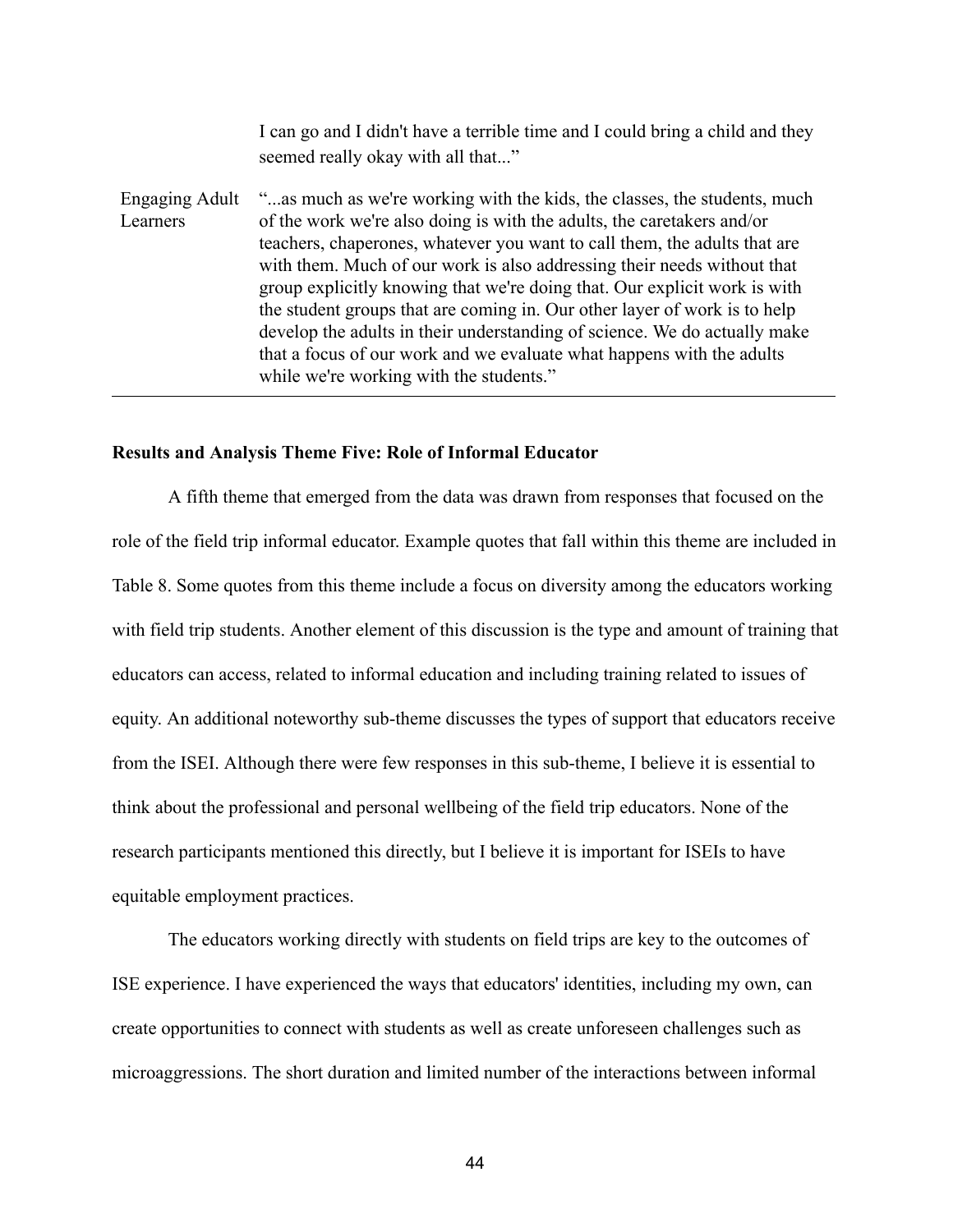educators and field trip participants can make addressing bias and microaggressions difficult. In my work I have seen how for informal educators, especially educators of color, this can be repetitive and harmful part of their work. I pose these questions to consider, related to equity with informal educators: (a) Do the field trip educators match the demographics of the students coming in? (b) What opportunities are there for creating equitable teaching practices? (c) How are field trip educators supported with issues of bias and microaggressions? (d) What do field trip educators gain personally and professionally for their labor?

# **Table 8**

| Sub-themes | <b>Example Quotes</b>                                                                                                                                                                                                                                     |
|------------|-----------------------------------------------------------------------------------------------------------------------------------------------------------------------------------------------------------------------------------------------------------|
| Diversity  | "we try to recruit a diverse pool of volunteers and staff so that students on<br>field trips feel represented and safe when they interact with museum personnel<br>on their visit."                                                                       |
|            | "Our staff and volunteers are multi racial, gender, and generational"                                                                                                                                                                                     |
|            | "students who work in the museum, they speak at least two of them, three, four,<br>or five languages. Many times we're able to meet groups where they are<br>language-wise"                                                                               |
| Training   | "I feel like maybe there should be more training, maybe gradual training. Have<br>them come to outreach programs first and then come in and teach."                                                                                                       |
|            | "We have an informal opportunity to talk about our practice while we're<br>designing this professional development for teachers. I personally haven't been<br>to a professional development for informal science educators ever"                          |
|            | "One is all of our training with the students that work with the groups that come<br>in has a foundation that is dependent upon kind of an understanding of the<br>nature of science and the seven components that are part of the nature of<br>science." |

# *Example Quotes Related to Role of Informal Educators*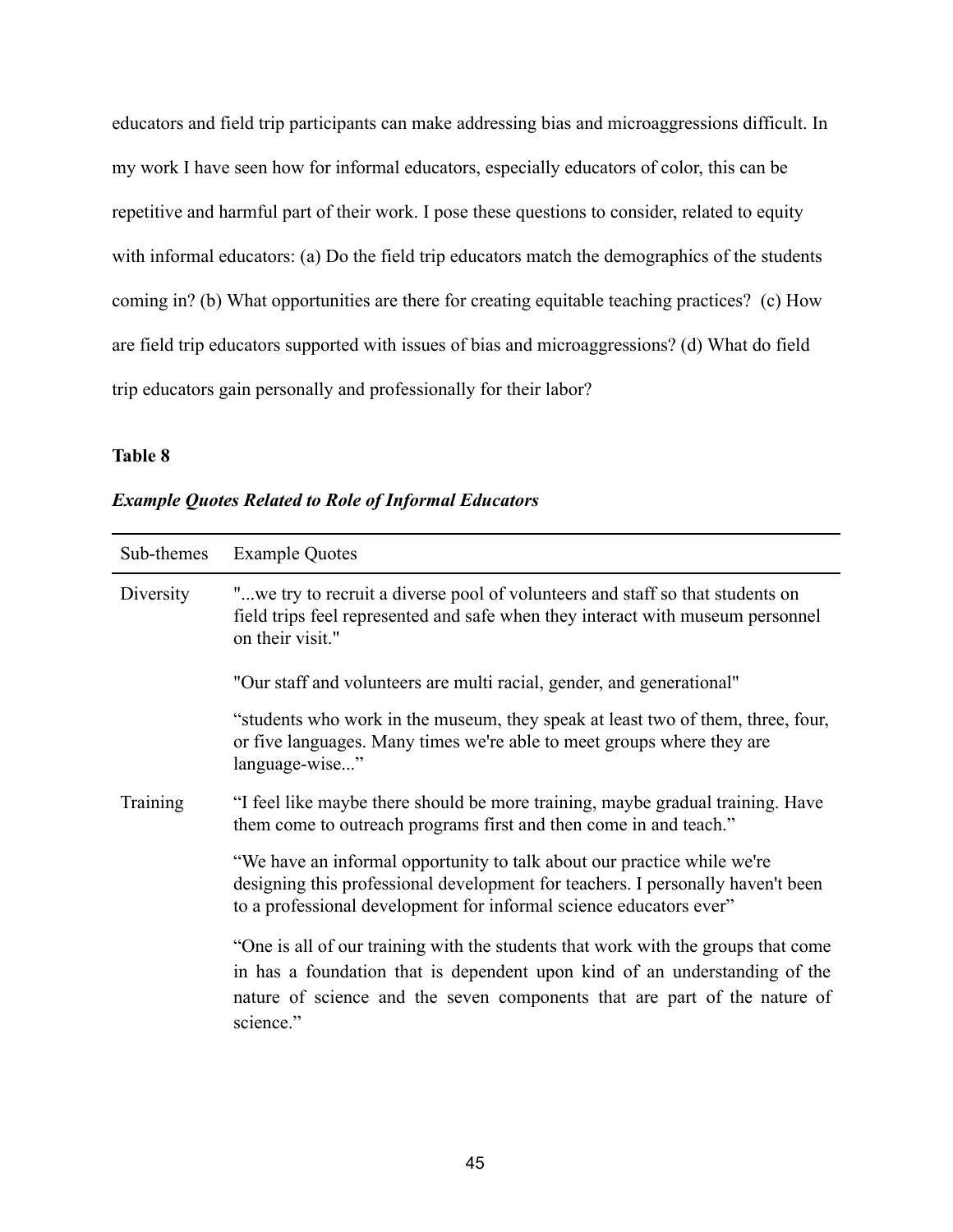| Equity<br>Training | "We also participated in a diversity, equity, inclusion training to start the school<br>year."                                                                                                                                                                                  |
|--------------------|---------------------------------------------------------------------------------------------------------------------------------------------------------------------------------------------------------------------------------------------------------------------------------|
|                    | "Well, they include communication design courses for us that they suggest that<br>we take a racial and social justice program Otherwise, we take various<br>workshops and then we also go to various museums to take various workshops<br>as well and to learn from educators." |
| Support            | "Our agency recently hosted a gathering for environmental educators of<br>$color$ "                                                                                                                                                                                             |
|                    | "I personally try to be aware of my learned biases"                                                                                                                                                                                                                             |

#### **Additional Analysis and Summary**

It is worth noting a few additional points of analyses that relate to these research questions one and three. Only a very few comments related directly to race. Of these, most addressed race as part of a larger list of demographics. It appears that the issue of white supremacy and racism is not central to the way informal educators talk about the field becoming more equitable. Discussions of race were also missing from the conversations related to curriculum design and the cultural wealth of students. This may be related to factors outside the scope of this thesis such as the racial identity of ISE educators or the number and frequency of the opportunities afforded to ISE educators to talk about how race and identity relate to their work. As expressed in Chapter Two, in order to address inequality, racial justice must become a central component of the work of educational equity in ISE field trip programming. To address this, I ask the following questions of myself and other practitioners: (a) Are students of color on a field trip experiencing culturally relevant content and pedagogies? (b) What is my personal and institutional ability to address the ways that white supremacy is impacting field trip students and educators?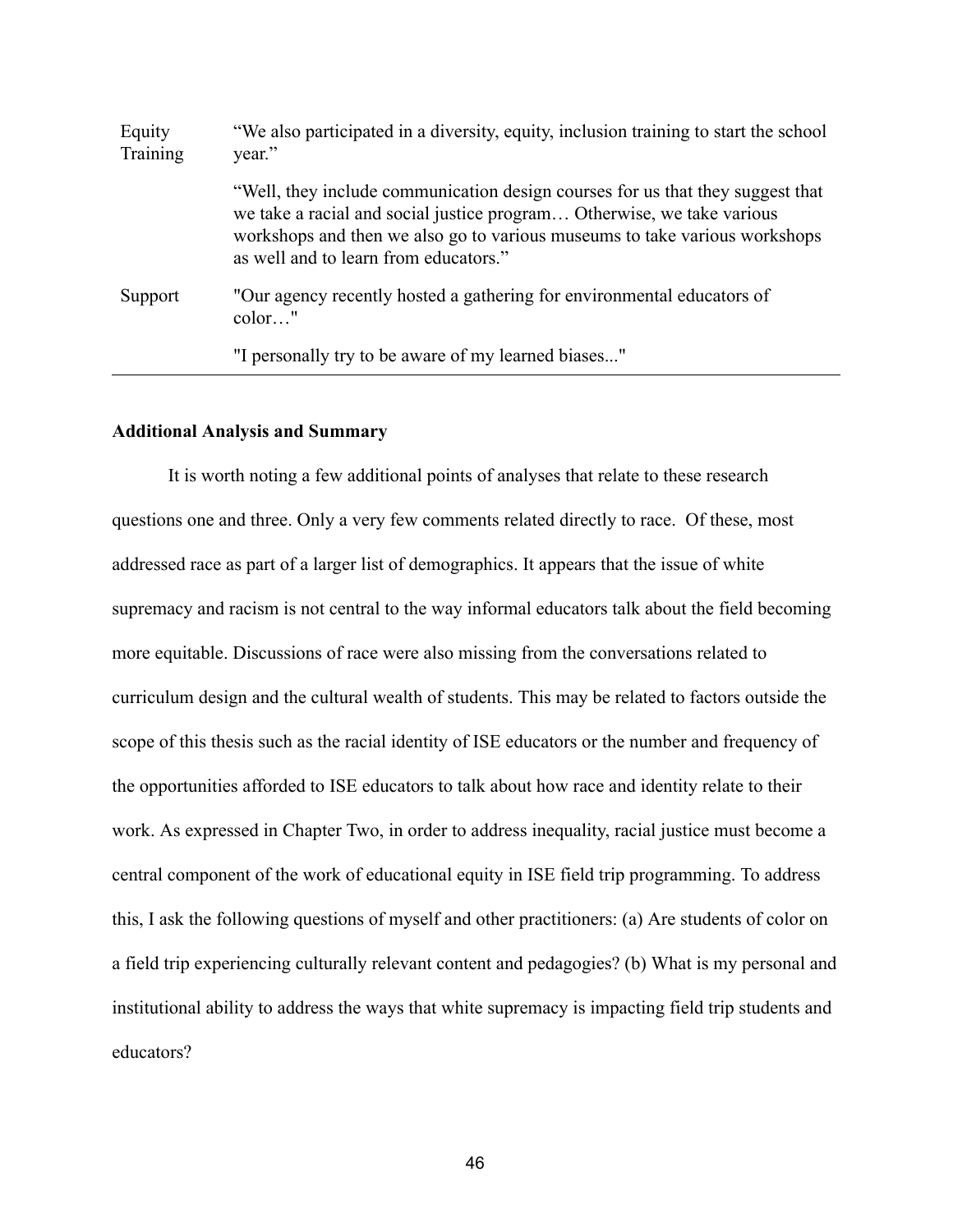An additional topic is related to sustaining the motivation of educators and ISEIs as they address inequities in the field. Some responses in the field notes specifically expressed a lack of effort related to creating more equitable outcomes in field trip programming. Others described the challenge of staying *non-political* at their organization. To consider this further, I pose the following questions: (a) How are issues of equity part of the impact model of the field trip program? (b) What room is there to adapt current programming priorities towards education equity? (c) How can I ensure that addressing the inequalities of students' lives is central to the ongoing work of my organization?

In conclusion, the incomplete findings from this critical ethnography can be organized according to five themes including; (a) access to field trips programming; (b) inclusion on field trips; (c) relevance to students' lives; (e) engagement outside of field trip; (d) role of informal educators. Some additional interpretation led to questions about racial justice, and increasing the motivation and longevity commitments to educational equity work. These themes most directly address the second research question. These themes focused on strategies related to educational equity, with an analysis of the collected data suggesting several possible interventions that may create more equitable outcomes in ISE field trip programming. Additionally, because each ISE context has unique circumstances, audiences, and opportunities, I suggest that each informal education provider engage in a homegrown process to prioritize and actualize equitable programming. Through my critical analysis, I responded to each theme through a series of questions. A complete list of themes, sub-themes, and questions to consider can be found in Table 9.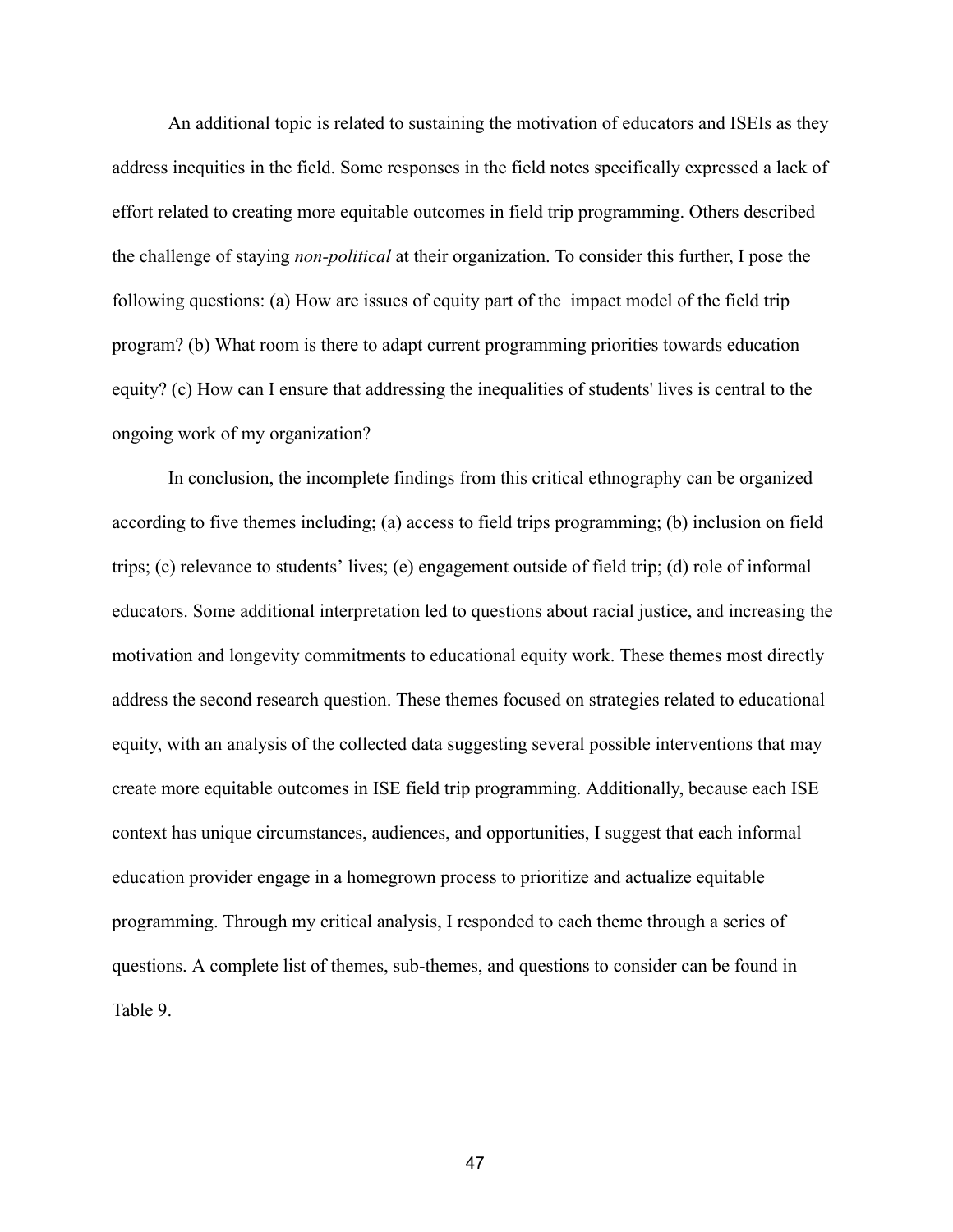# **Table 9**

| Themes                                         | Sub-Themes                              | <b>Critical Questions to Consider</b>                                                                                                                                                                                                                                                                                                                        |
|------------------------------------------------|-----------------------------------------|--------------------------------------------------------------------------------------------------------------------------------------------------------------------------------------------------------------------------------------------------------------------------------------------------------------------------------------------------------------|
| Access to<br><b>Field Trips</b>                | <b>Financial Barrier</b>                | What are the barriers for young people accessing ISE field<br>trips? What is the historic and structural reason for these<br>barriers? In what ways am I, or my organization,<br>responsible for these barriers? What are the opportunities to<br>address these barriers today? What are some long term<br>strategies we can take to address these barriers? |
|                                                | Needs of Students                       |                                                                                                                                                                                                                                                                                                                                                              |
|                                                | Amount of<br>Access                     |                                                                                                                                                                                                                                                                                                                                                              |
| Inclusion on<br><b>Field Trips</b>             | Peer Interactions                       | What are the hopes for what young people get out of their<br>field trip experience? What strategies create opportunities<br>for students to guide or participate in their own learning<br>process? How do the structures or pedagogies of the field<br>trip program align with creating a more equitable<br>experience for students?                         |
|                                                | Opportunities to<br>Participate         |                                                                                                                                                                                                                                                                                                                                                              |
|                                                | Specific<br>Approaches                  |                                                                                                                                                                                                                                                                                                                                                              |
| Relevance<br>to Students'<br>Lives             | Knowledge and<br>Content                | How can ISE center the voices and feedback of young<br>people? How does the field trip support students' lives at<br>this moment and in the future? What are the opportunities<br>to highlight the cultural wealth of the students coming on<br>field trips?                                                                                                 |
|                                                | Materials and<br>Representation         |                                                                                                                                                                                                                                                                                                                                                              |
|                                                | Feedback from<br>Students               |                                                                                                                                                                                                                                                                                                                                                              |
| Engagement<br>Outside of<br><b>Field Trips</b> | Communication<br>with Teachers          | How are teachers and schools supported in building a<br>relationship with the ISEI? In what ways are teachers and<br>all adults encouraged in their own learning? What are<br>opportunities to partner, or be advised, from community<br>members/groups?                                                                                                     |
|                                                | Advertising and<br>Outreach             |                                                                                                                                                                                                                                                                                                                                                              |
|                                                | Community<br>Programming and<br>Partner |                                                                                                                                                                                                                                                                                                                                                              |
| Role of<br>Informal<br>Educators               | Diversity                               | Do the field trip educators match the demographics of the<br>students coming in? What opportunities are there for<br>creating equitable teaching practices? How are field trip<br>educators supported with issues of bias and<br>microaggressions? What do field trip educators gain<br>personally and professionally for their labor?                       |
|                                                | Training                                |                                                                                                                                                                                                                                                                                                                                                              |
|                                                | <b>Equity Training</b>                  |                                                                                                                                                                                                                                                                                                                                                              |
|                                                | Support                                 |                                                                                                                                                                                                                                                                                                                                                              |

# *Themes Pulled From Partial Critical Ethnography with Questions to Consider*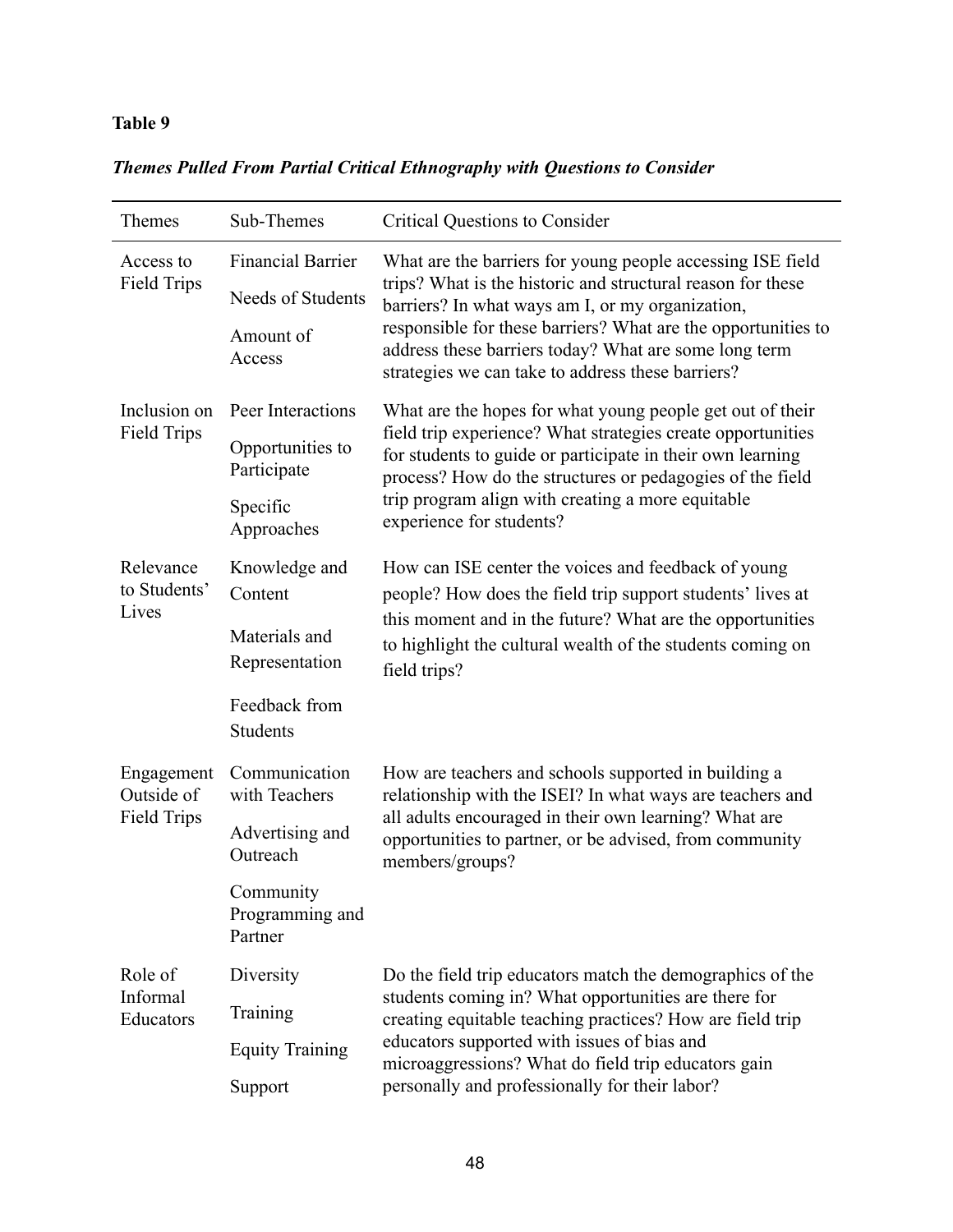| Additional | Centering Racial | Are students of color on a field trip experiencing culturally                                                      |
|------------|------------------|--------------------------------------------------------------------------------------------------------------------|
| Analysis   | Justice          | relevant content and pedagogies? What is my personal and                                                           |
|            |                  | institutional ability to address the ways that white                                                               |
|            | Sustaining       | supremacy is impacting field trip students and educators?                                                          |
|            | Motivations      | How are issues of equity part of the impact model of the                                                           |
|            |                  | field trip program? What room is there to adapt current                                                            |
|            |                  | programming priorities towards education equity? How can                                                           |
|            |                  | I ensure that addressing the inequalities of students' lives is<br>central to the ongoing work of my organization? |
|            |                  |                                                                                                                    |

#### **Reflective Narrative**

The change in circumstances caused by COVID-19 has placed this thesis in an unknown context. As I write this now, I have been home (except for essentials) for six weeks due to a shelter-in-place ordered by the govenor of my state. This was put into effect to prevent the spread of the virus, and to reduce the strain on medical and social services. I have the privilege of being healthy and safe during this time. As I finalize this partial thesis, it is impossible to know what the next few weeks, months, and years will bring. Here I present a few thoughts on how this moment may relate to creating more equitable ISE field trip programming in the future. The following sections focus on insight I have gained and articulate opportunities to re-imagine ISE programming.

#### **Insights**

The impact of the COVID-19 pandemic has allowed me some new insight to the context of educational equity in ISEIs. For example, this pandemic is highlighting some of the global and local inequalities that existed before the crisis. For example, Black and Latinx Americans are more likely to be dying from COVID-19 which relates to existing health disparities among communities of color (Blow, 2020). We have also seen an increase in racist rhetoric and violence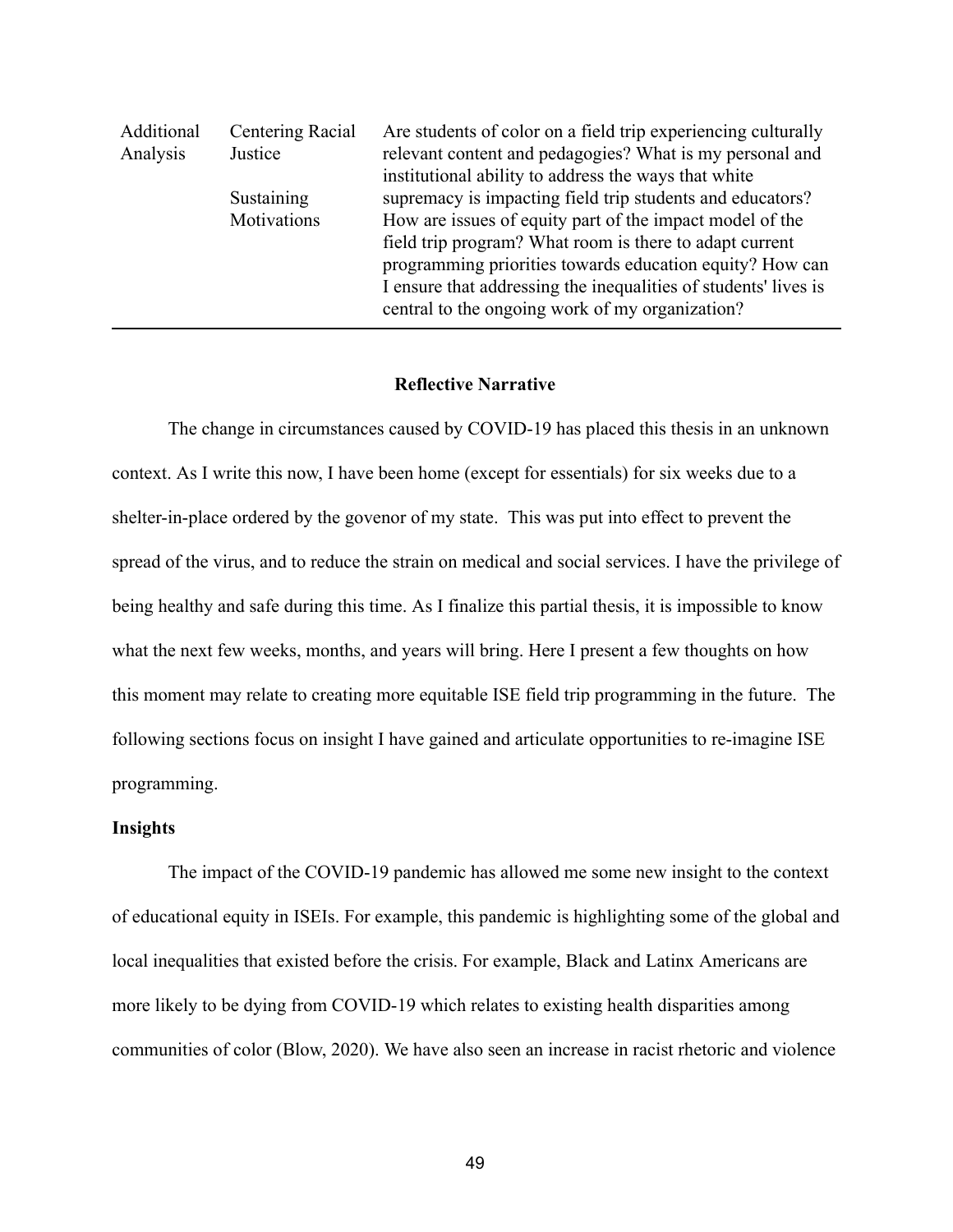against Asian-Americans due to this pandemic (Tavernise  $\&$  Oppel, 2020). In addition, the shelter-in-place experience seems to have varied remarkably, based on income and race. Higher income earners, who tend to identify as White, are more likely to experience job security and/or work-from-home at this moment (Tankersley, 2020). Additionally, within the realm of education, school closures have highlighted the digital divide in which lower-income and more rural families are less likely to have access to devices and high-speed internet (Kinnard & Dale, 2020). Although this pandemic will most likely come to an end at some point, historical precedent suggests that these economic inequalities will remain or get worse (Fisher & Bubola, 2020). In addition, global crises, such as climate chaos, will continue and as educators, we must do all we can to prepare young people and to support them to develop resilience in the face of crisis.

It is also worth noting that science has taken on a particular role within this crisis. Healthcare workers and doctors are on the frontlines of caring for people, and huge investments and amounts of hope are being put into scientists developing a vaccine (Thompson, 2020). In order to support an inclusive STEM pipeline, and to foster the types of critical inquiry necessary for addressing global issues such as climate change and pandemics, it is essential that ISEIs reach students more equitably. It is not only trained scientists that are using the skills of science to respond to the crisis. Every day people are innovating, problem-solving, and using technical skills to do things like sew face masks for essential workers, support food banks, and concoct hand sanitizer (Enrich et al., 2002). ISE field trips should embrace their role in preparing students for active engagement in their lives and communities. These new insights may help reimagine the role of ISE field trip programming as we move forward into the unknown.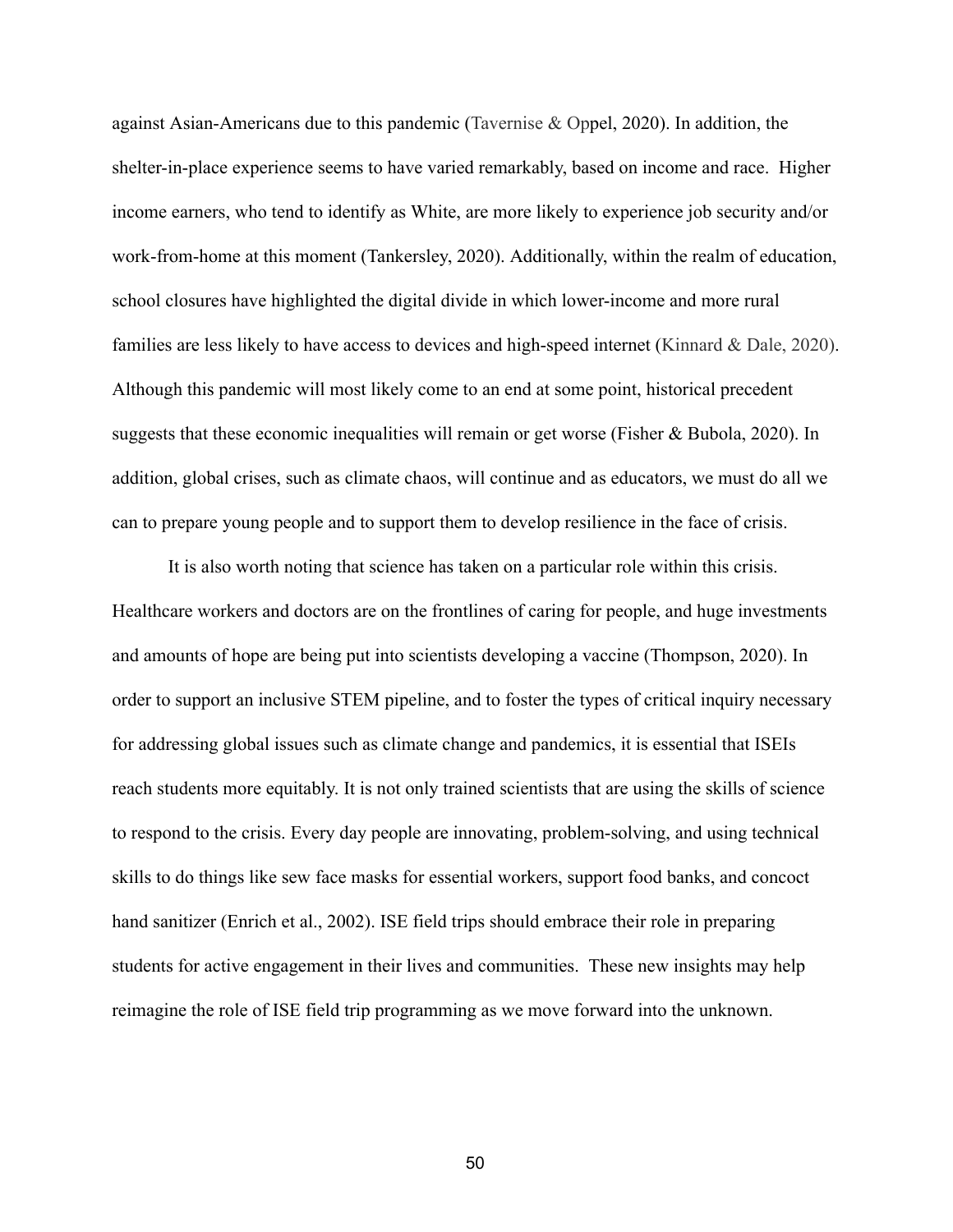#### **Re-imagining**

There is no way to tell what direction education and ISE will take after this pandemic. However, some interesting shifts have happened in response to COVID19 that may create opportunities to re-image the work of ISE field trips. One re-imagining I propose is that ISEIs take a more active role to respond to the needs of their local community. For example, some ISE organizations have reallocated resources to creating personal protective equipment for healthcare workers and to support virtual learning for teachers and parents adapting to school closures ( American Science and Technology Centers, 2020; Center for Advancement of Informal Science Education, 2020). I see these examples as a starting place for how informal education providers can become more adaptive and work in solidarity with their community. With in-person education currently at a halt, this is a moment that also provides ISE programs with an opportunity to reflect and plan how they might reopen with an increased or more rigorous focus on equity, inclusion, and solidarity.

#### **Next Steps**

Again, the current moment of uncertainty makes it challenging to make recommendations for future research. However, this thesis argues that research on the subject of educational equity and ISE field trip programming holds the power to transform the field. Currently, schools are attempting distance learning on a large scale and this may shift the relationship between technology, school, and learning. This also raises questions related to ISEIs engagement in this new educational landscape, as well as the role field trips may take within an increasingly digital world. I would argue that the social and hands-on learning that takes place in field trips may be more important than ever. Personally, as a practitioner within informal STEM education, I plan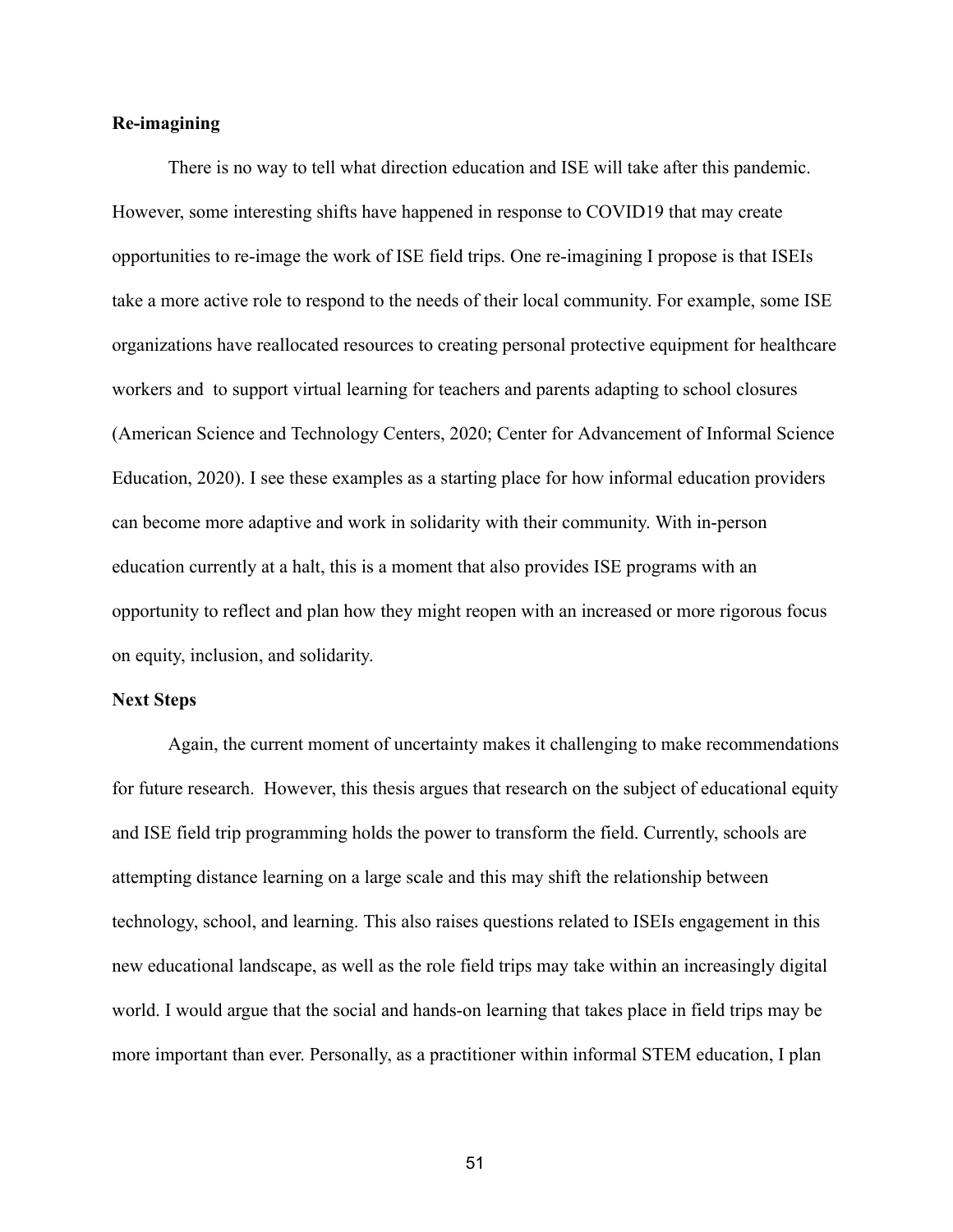to apply this thesis to a reimagining of my own practices using the findings and theory in the literature review, the data collected during my brief critical ethnography, and the critical questions I pose in this chapter. I hope to begin by developing an advisory group of teachers and community members to set the priorities and direction of ISE field trips. Additionally, I will share this thesis in hopes to inspire, inform, and challenge my colleagues through informal and formal channels, such as emails to my networks and re-writing in the form of a blog or article. As well as my continued goal to have the opportunity to learn from the young people I work with and creative educators reaching for equitable outcomes.

#### **Conclusion**

Although a change in circumstances impacted the critical ethnography research component of this thesis, a combination of a theoretical framing, review of literature, results from the limited data, and reflection from the pandemic creates an argument for an increase in focus on educational equity within informal science education field trip programming. The limited data collected included some starting themes for practitioners and researchers including; (a) access to field trips programming; (b) inclusion on field trips; (c) relevance to students' lives; (e) engagement outside of field trips; (d) role of informal educators. Additional points included the importance of addressing white supremacy and racism, as well as creating sustaining motivation for ongoing work towards equitable education.

Additional insights brought upon by the pandemic includes the way that existing inequalities are being surfaced at this moment and a possible reevaluation of the role that ISEIs can take in building students' capacity for STEM skills and resilience in crisis. I hope that this thesis can serve as a resource and instigator of dialogue among informal education practitioners,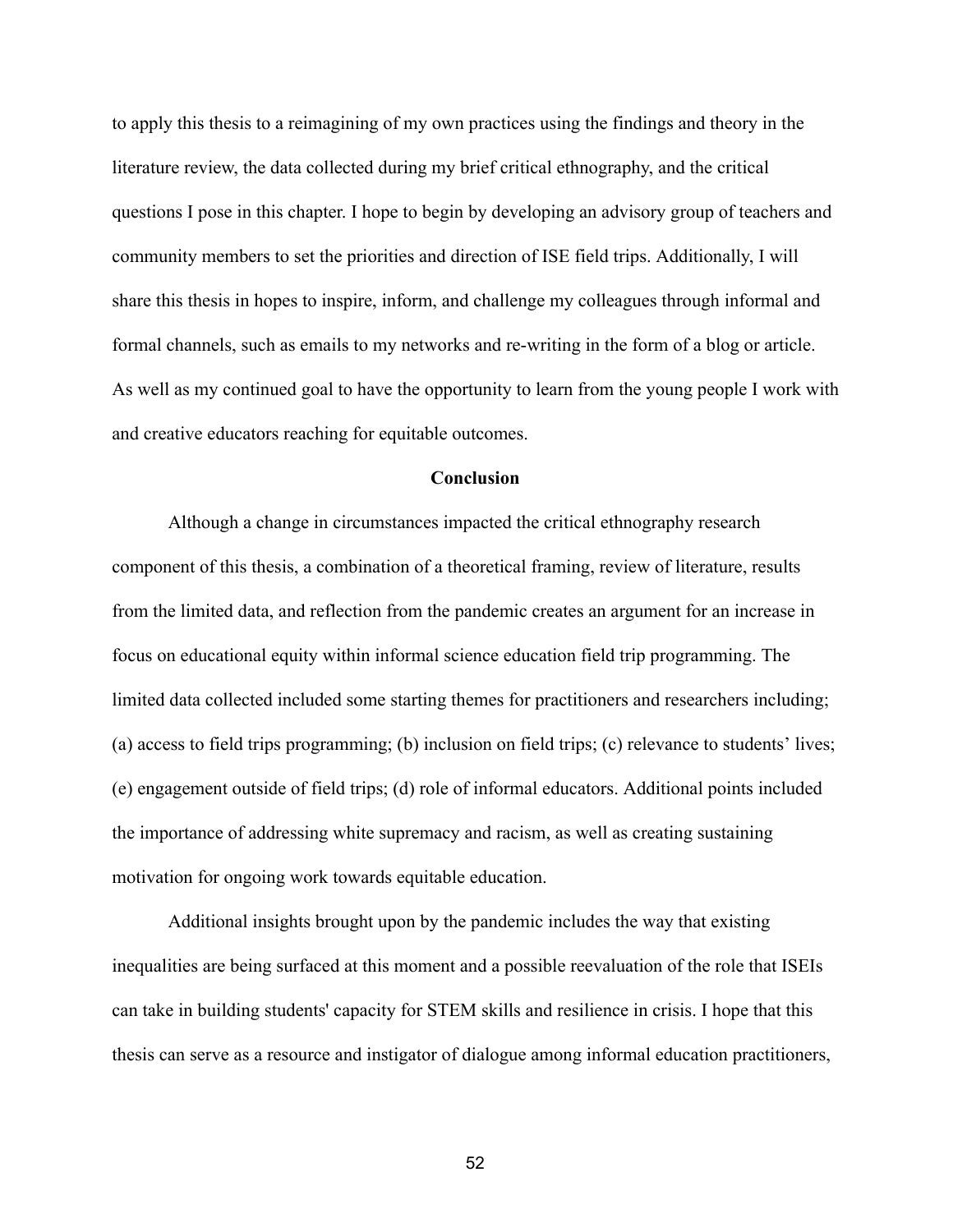with aspirations that we can have critical reflection and reimagining of programming that works in solidarity with local and global communities.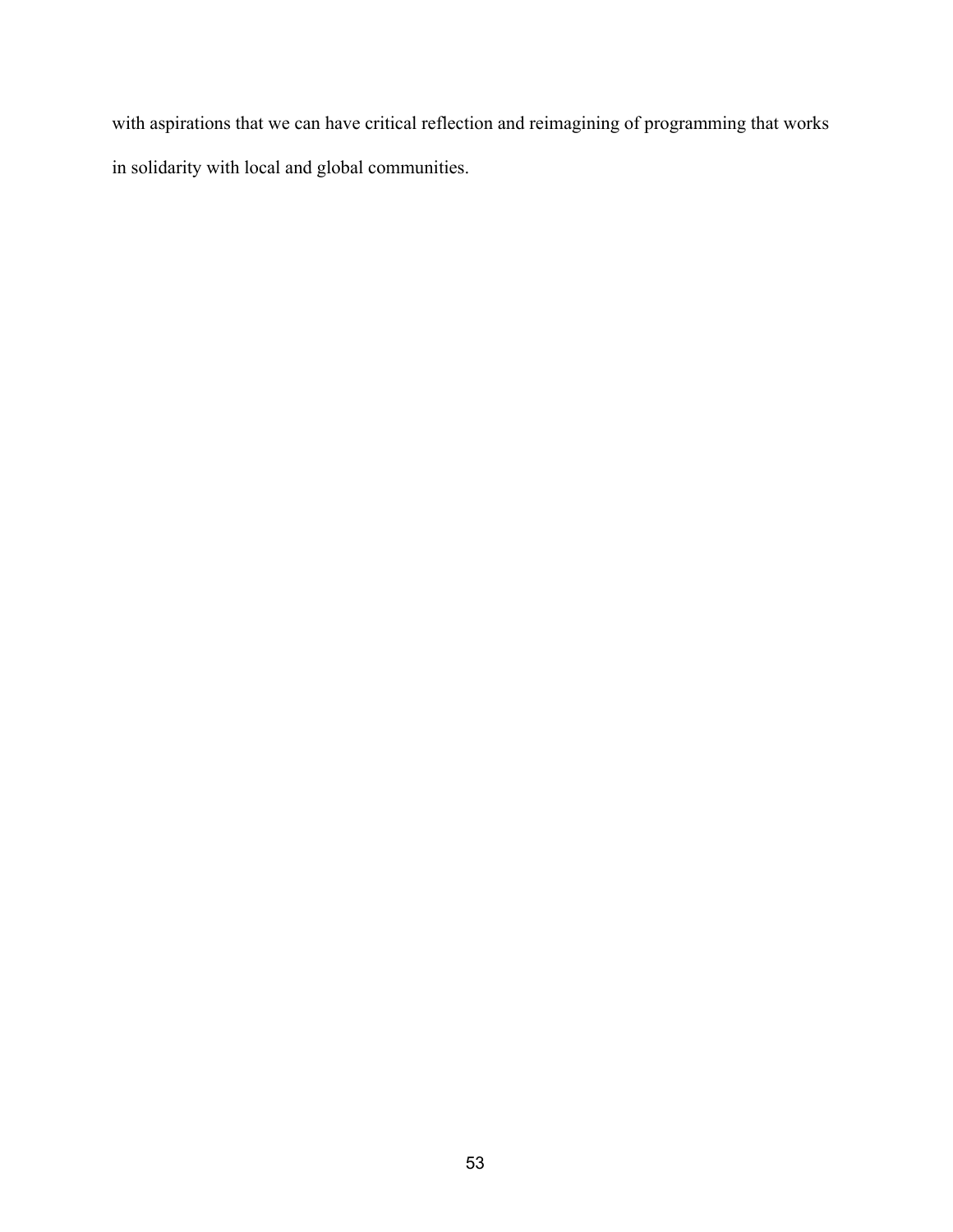#### **References**

Anderson, G. L., 1989. Critical ethnography in education: Origin, current status and new directions. *Review of Education Research,* 59 (3), 249-270.

Ellerson, N. M., (2012). Report of findings weathering the storm: How the economic recession continues to impact school districts. *American Association of Science Administrators.*  Retrieved from

https://aasa.org/uploadedFiles/Policy and Advocacy/files/Weathering the Storm Mar 2 012\_FINAL.pdf

- American Alliance of Museums. (2018). *Museum facts & data* . Retrieved from https://www.aam-us.org/programs/about-museums/museum-facts-data/
- American Science and Technology Centers. (2020). *How museums are helping keep essential workers safe* . Retrieved from

[https://www.astc.org/member-news/how-museums-are-helping-keep-essential-workers-sa](https://www.astc.org/member-news/how-museums-are-helping-keep-essential-workers-safe/) [fe/](https://www.astc.org/member-news/how-museums-are-helping-keep-essential-workers-safe/) 

- Center for Advancement of Informal Science Education. (2020). *Informal stem education resources for covid-19 and online learning.* Retrieved from [https://www.informalscience.org/informal-stem-education-resources-covid-19-and-online](https://www.informalscience.org/informal-stem-education-resources-covid-19-and-online-learning)  [-learning](https://www.informalscience.org/informal-stem-education-resources-covid-19-and-online-learning)
- Alexander, M. (2012). The new Jim Crow: Mass incarceration in the age of colorblindness. New York: The New Press.
- [Bell, D. \(1980\). Brown v. Board of Education and the interest-convergence dilemma.](https://moodle.riseforracialjustice.org/pluginfile.php/1878/course/section/97/Bells%20Interest%20Convergence.pdf) *[Harvard](https://moodle.riseforracialjustice.org/pluginfile.php/1878/course/section/97/Bells%20Interest%20Convergence.pdf)  [Law Review](https://moodle.riseforracialjustice.org/pluginfile.php/1878/course/section/97/Bells%20Interest%20Convergence.pdf)* [, 93\(3\), 518-533.](https://moodle.riseforracialjustice.org/pluginfile.php/1878/course/section/97/Bells%20Interest%20Convergence.pdf)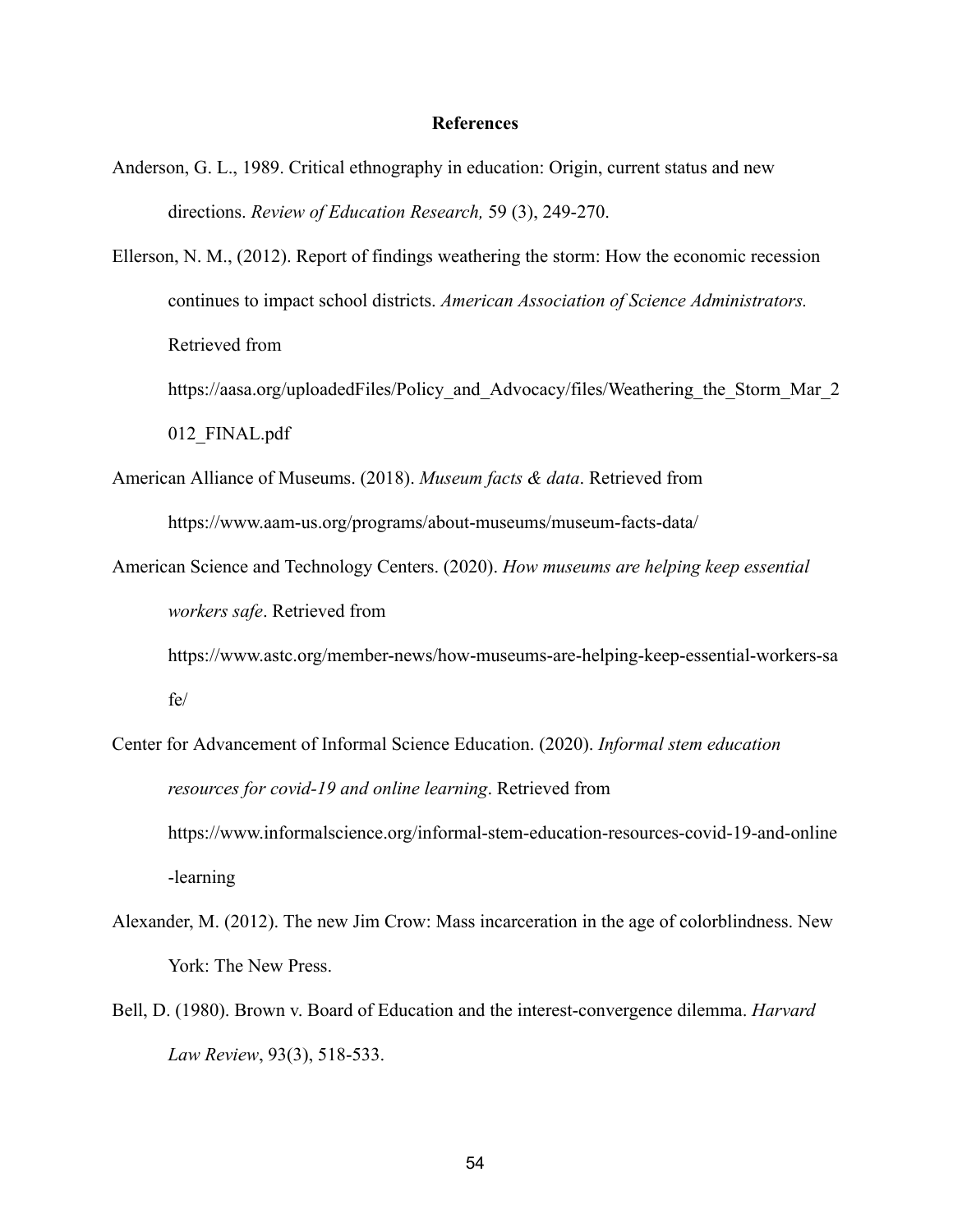- Blow, C. M. (2020, April 8). Focus the covid-19 fight in black cities. *New York Times* . [https://www.nytimes.com/2020/04/08/opinion/coronavirus-black-cities.html?searchResul](https://www.nytimes.com/2020/04/08/opinion/coronavirus-black-cities.html?searchResultPosition=7)  [tPosition=7](https://www.nytimes.com/2020/04/08/opinion/coronavirus-black-cities.html?searchResultPosition=7)
- Creswell, J. W., & Creswell, J. D. (2017). *Research design: Qualitative, quantitative, and mixed methods approaches* . Thousand Oaks, CA: Sage publications.
- Davidson, S. K., Passmore, C., & Anderson, D. (2009). Learning on zoo field trips: The interaction of the agendas and practices of students, teachers, and zoo educators. *Science Education*, 94(1), 122–141.
- Dawson, E. (2014). "Not designed for us": How science museums and science centers socially exclude low income, minority ethnic groups. *Science Education*, 98(6), 981–1008. https://doi.org/10.1002/sce.21133
- Djonko-Moore, C. M., Leonard, J., Holifield, Q., Bailey, E. B., & Almughyirah, S. M. (2018). Using culturally relevant experiential education to enhance urban children's knowledge and engagement in science. *Journal of Experiential Education*, 41(2), 137–153.
- Duncan-Andrade, J., (2009). Note to educators: Hope required when growing roses in concrete. *Harvard Educational Review* , 79(2), 1-13.

Duncan-Andrade, J. & Morrell, E. (2008). *The Art of Critical Pedagogy* . New York: Peter Lang.

- Dumas, M. J. (2014). 'Losing an arm': Schooling as a site of black suffering. Race Ethnicity and Education, 17(1), 1-29.
- Emdin, C. (2011). Supporting communication and argumentation in urban science education: Hip-hop, the battle and the cypher. *Online Yearbook of Urban Learning, Teaching, and Research* , 1-11.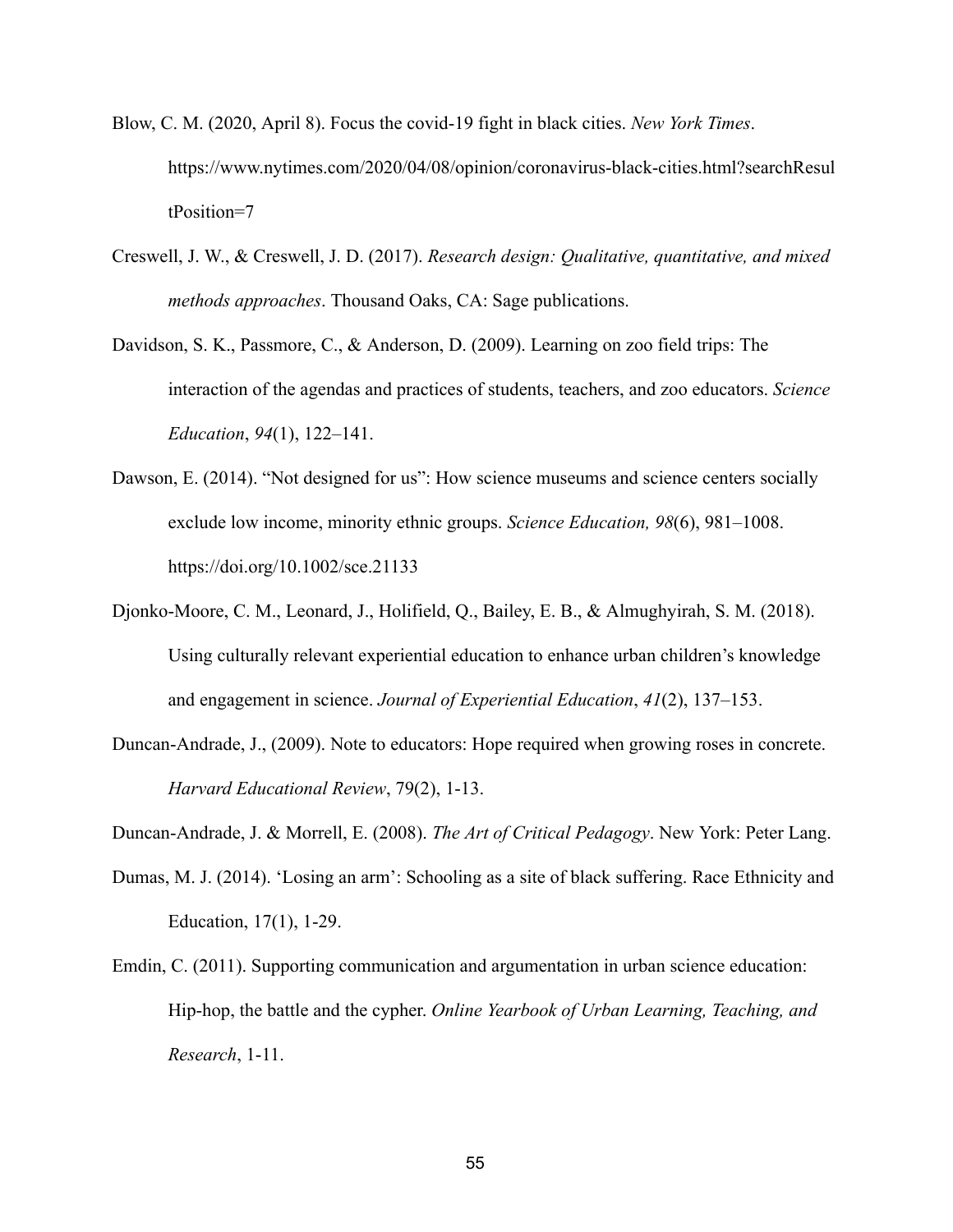- Enrich, E., Abrams, R. & Kurutz, S. (2020, March 25). A sewing army, making masks for america. *New York Times* . [https://www.nytimes.com/2020/04/08/opinion/coronavirus-black-cities.html?searchResul](https://www.nytimes.com/2020/04/08/opinion/coronavirus-black-cities.html?searchResultPosition=7)  [tPosition=7](https://www.nytimes.com/2020/04/08/opinion/coronavirus-black-cities.html?searchResultPosition=7)
- Feinstein, N. W., & Meshoulam, D. (2014). Science for what public? Addressing equity in american science museums and science centers. *Journal of Research in Science Teaching* , 51(3), 368–394.
- Fisher, M., & Bubola, E.. (2020, March 16). As Coronavirus deepens inequality, inequality worsens its spread. *New York Times* .

<https://www.nytimes.com/2020/03/15/world/europe/coronavirus-inequality.html>

Freire, P. (1970). *Pedagogy of the Oppressed* . New York: Continuum.

Tavernise, S., & Oppel. R. A. (2020, April 10). Spit on, yelled at, attacked: Chinese-American fear for their safety. *New York Times* .

<https://www.nytimes.com/2020/03/23/us/chinese-coronavirus-racist-attacks.html>

- Holmes, J. A. (2011). Informal learning: Student achievement and motivation in science through museum-based learning. *Learning Environments Research* , 14, 263-277. doi:10.1007/s10984-011-9094-y
- hooks, b., (1994). *Teaching to transgress: Education as the Practice of Freedom*. New York: Routledge.
- Hooper-Greenhill, E. (1994). Education, communication and interpretation: towards a critical pedagogy in museums. In Hooper-Greenhill, E. (Ed), The Educ *ational Role of the Museum: Second Edition* (pp.3-24). London and New York: Routledge.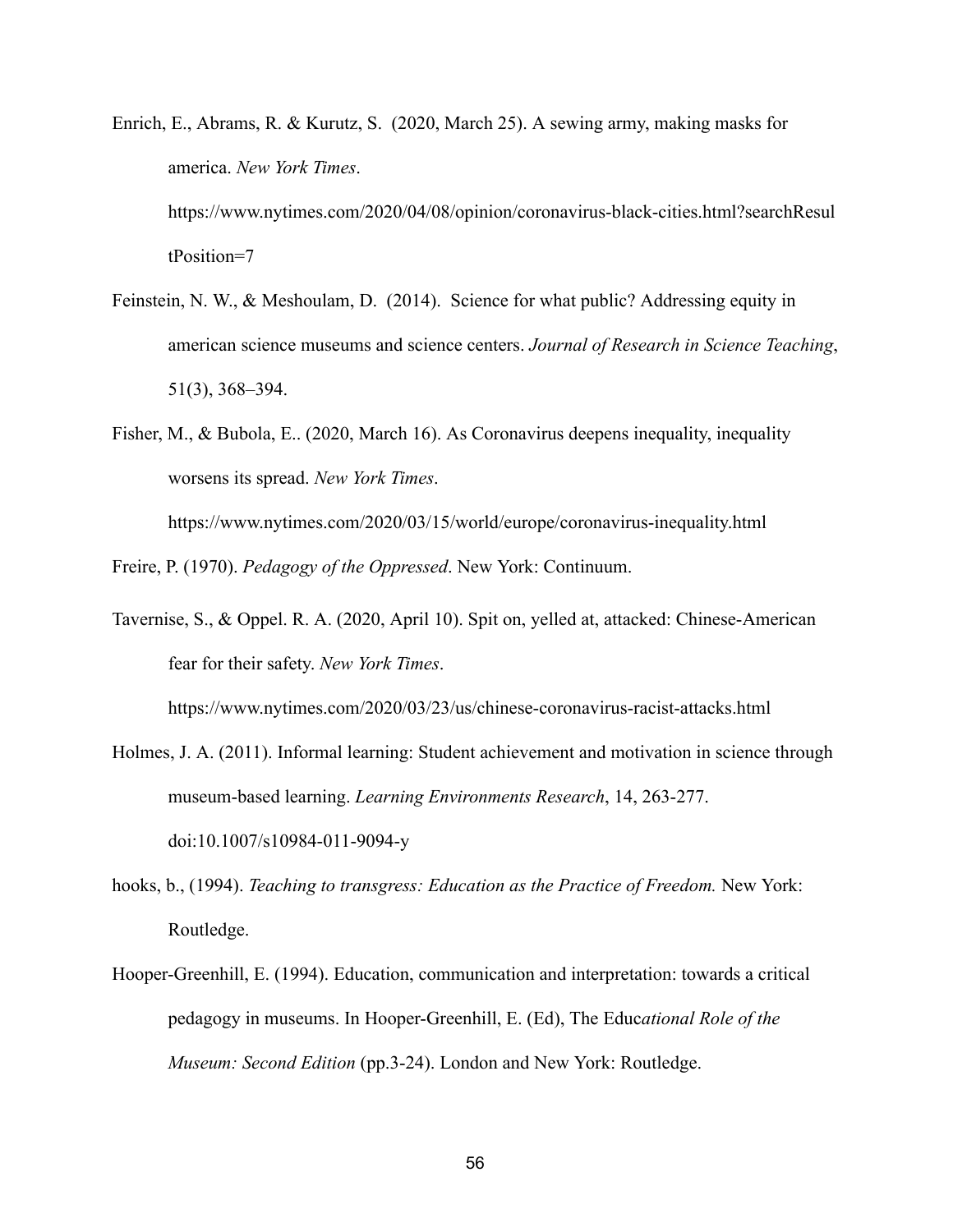- Kinnard, M. & Dale, M. (2020, March 30). School shutdowns raise stakes of digital divide for students. The Associate Press.<https://apnews.com/588cc887c8a949c874841ef489c80184>
- Kisial, J. F. (2014). Clarifying the complexities of school–museum interactions: Perspectives from two communities. *Journal of Research in Science Teaching* , *51* (3), 342–367.
- Kumashiro, K. (2000). Toward a theory of anti-oppressive education. *Review of Educational Research 70,* 25-53.
- Ladson-Billings, Gloria (1995). The case for culturally relevant pedagogy. *Theory into Practice* . 34(3), 159-165.
- Lipman, P. (2011). *The new political economy of urban education: Neoliberalism, racism, and the right to the city* . New York: Routledge.
- Lecompte, M.D., & Schensul J.J. (2010). *Designing and conducting ethnographic research: An introduction.* Lanham: Rowman Altamira.
- Leonardo, Z., & Grubb, W. N. (2014). *Education and racism: A primer on issues and dilemmas* . New York: Routledge. Pages 33-73
- Lee, O. & Buxton, C., (2010). *Diversity and equity in science education: Research, policy, and practice* . New York: Teachers College.
- Machi, L. A., & McEvoy, B. T. (2016). *The literature review: Six steps to success* . Thousand Oaks, CA: Sage Publications.
- Mayo, P. (2013). Museums as sites of critical pedagogical practices. *The Review of Education, Pedagogy, and Cultural Studies* , 35:144–153.
- Morales-Doyle, D. (2017). Justice-centered science pedagogy: A catalyst for academic achievement and social Transformation. *Science Education* , 101(6), 1034-1060.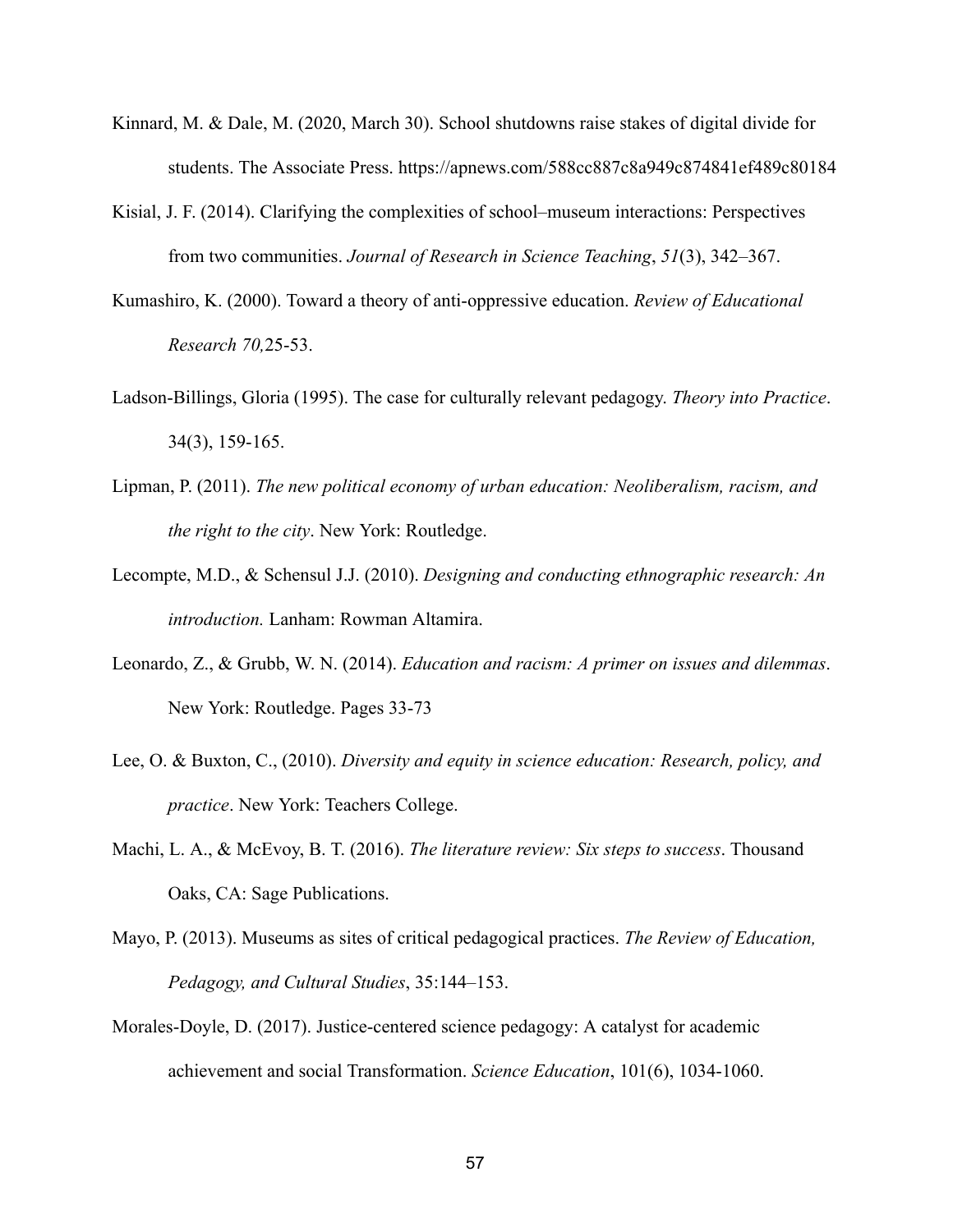- Nava, P. E., & Lara, A. (2016). Reconceptualizing leadership in migrant communities: Latina/o parent leadership retreats as sites of community cultural wealth. *Association of Mexican American Educators Journal,* 10(3).
- Nieto, Sonia. (2005). Public education in the twentieth century and beyond: High hopes, broken promises, and an uncertain future. *Harvard Educational Review, 75* (1). 43-64.
- Omi, M., & Winant, H. (2015). The theory of racial formation. In *Racial formation in the United States* (3rd ed., gpp. 105–136). New York, NY: Routledge.

Pole, C., & Morrison, M., (2003). *Ethnography for educators.* Berkshire: Open University Press.

- Shaby, N., Ben-Zvi Assaraf, O., & Tal, T. (2018). An examination of the interactions between museum educators and students on a school visit to science museum. *Journal of Research in Science Teaching* , *56* (2), 211–239.<https://doi.org/10.1002/tea.21476>
- Spring, J. (2006). Deculturalization and the struggle for equality: A brief history of the education of dominated cultures in the United States (6th ed.). Columbus, OH: McGraw-Hill Publishers.
- Tankersley, J. (2020, April 27). Jobs or health? Restarting the economy threatens to worsen economic inequalities. *New York Times* . [https://www.nytimes.com/2020/04/27/business/economy/coronavirus-economic-inequalit](https://www.nytimes.com/2020/04/27/business/economy/coronavirus-economic-inequality.html?searchResultPosition=1)  [y.html?searchResultPosition=1](https://www.nytimes.com/2020/04/27/business/economy/coronavirus-economic-inequality.html?searchResultPosition=1)
- Taylor, E. (2016). The foundations of critical race theory in education: An introduction. In E. Taylor, D. Gilborn, and G. Ladson-Billings (eds.) *Foundations of critical race theory in education, 2nd edition.* New York: Routledge.